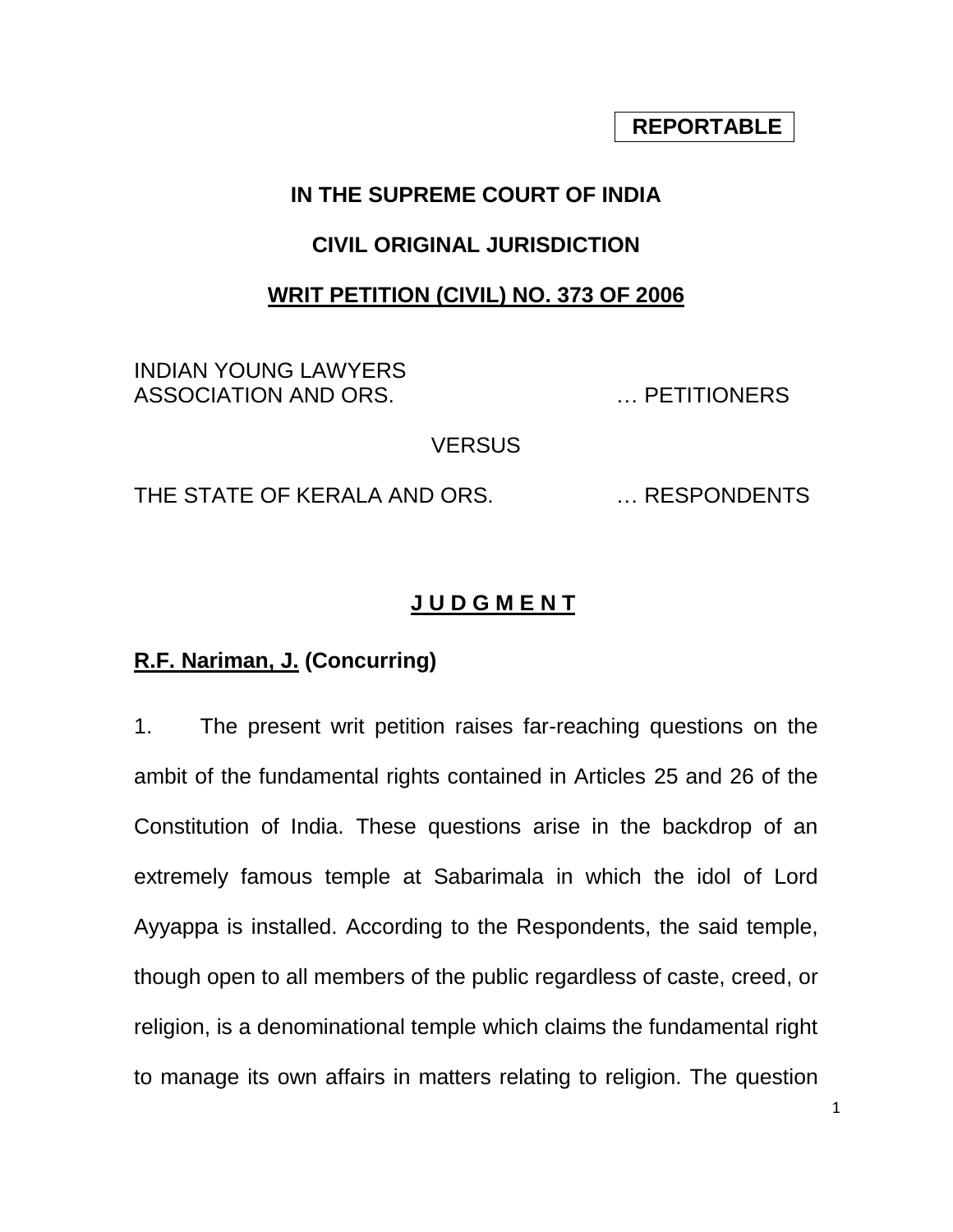that arises is whether the complete exclusion of women between the ages of 10 and 50 from entry, and consequently, of worship in this temple, based upon a biological factor which is exclusive to women only, and which is based upon custom allegedly constituting an essential part of religion, can be said to be violative of their rights under Article 25. Consequently, whether such women are covered by Section 3 of the Kerala Hindu Places of Public Worship (Authorisation of Entry) Act, 1965 and whether Rule 3(b) of the Kerala Hindu Places of Public Worship (Authorisation of Entry) Rules, 1965 is violative of their fundamental right under Article 25(1) and Article 15(1), and *ultra vires* the parent Act.

2. Before answering the question posed on the facts before us, it is necessary to cover the ground that has been covered by our previous decisions on the scope and effect of religious freedom contained in Articles 25 and 26.

3. In one of the earliest judgments dealing with religious freedom, namely, **Nar Hari Sastri and Ors. v. Shri Badrinath Temple Committee**, 1952 SCR 849, this Court was concerned with the temple at Badrinath, which is an ancient temple, being a public place of

2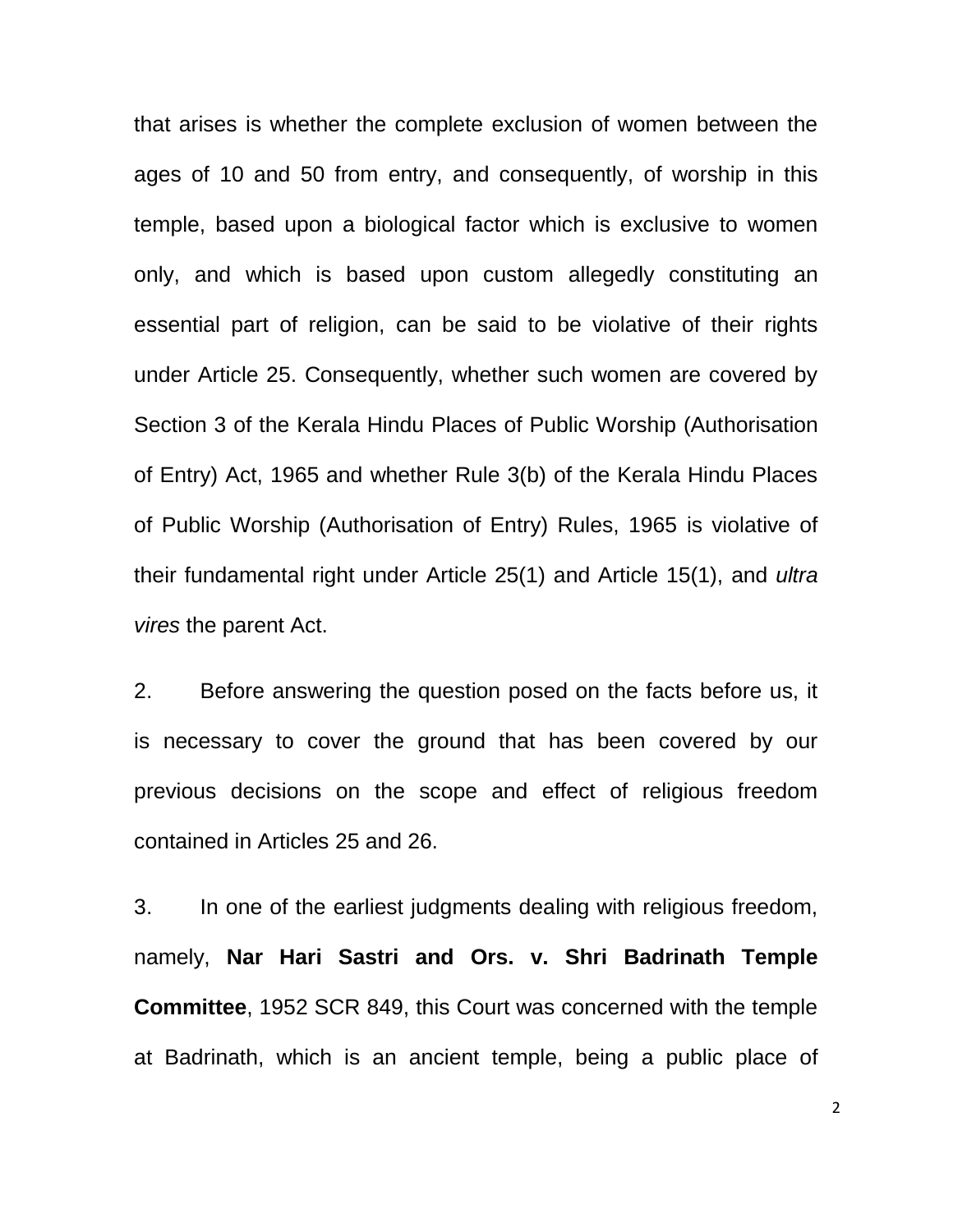worship for Hindus. A representative suit was filed under Order I Rule 8 of the Code of Civil Procedure, 1908 on behalf of all Deoprayagi Pandas who, as guides or escorts of pilgrims, sought a declaration that they cannot be obstructed from entering the precincts of the temple along with their "clients" for darshan of the deities inside the temple. This Court held:

> "It seems to us that the approach of the court below to this aspect of the case has not been quite proper, and, to avoid any possible misconception, we would desire to state succinctly what the correct legal position is. Once it is admitted, as in fact has been admitted in the present case, that the temple is a public place of worship of the Hindus, the right of entrance into the temple for purposes of 'darshan' or worship is a right which flows from the nature of the institution itself, and for the acquisition of such rights, no custom or immemorial usage need be asserted or proved. As the Panda as well as his client are both Hindu worshippers, there can be nothing wrong in the one's accompanying the other inside the temple and subject to what we will state presently, the fact that the pilgrim, being a stranger to the spot, takes the assistance of the Panda in the matter of 'darshan' or worship of the deities or that the Panda gets remuneration from his client for the services he renders, does not in any way affect the legal rights of either of them. In law, it makes no difference whether one performs the act of worship himself or is aided or guided by another in the performance of them. If the Pandas claim any special right which is not enjoyed ordinarily by members of the Hindu public, they would undoubtedly have to establish such rights on the basis of custom, usage or otherwise.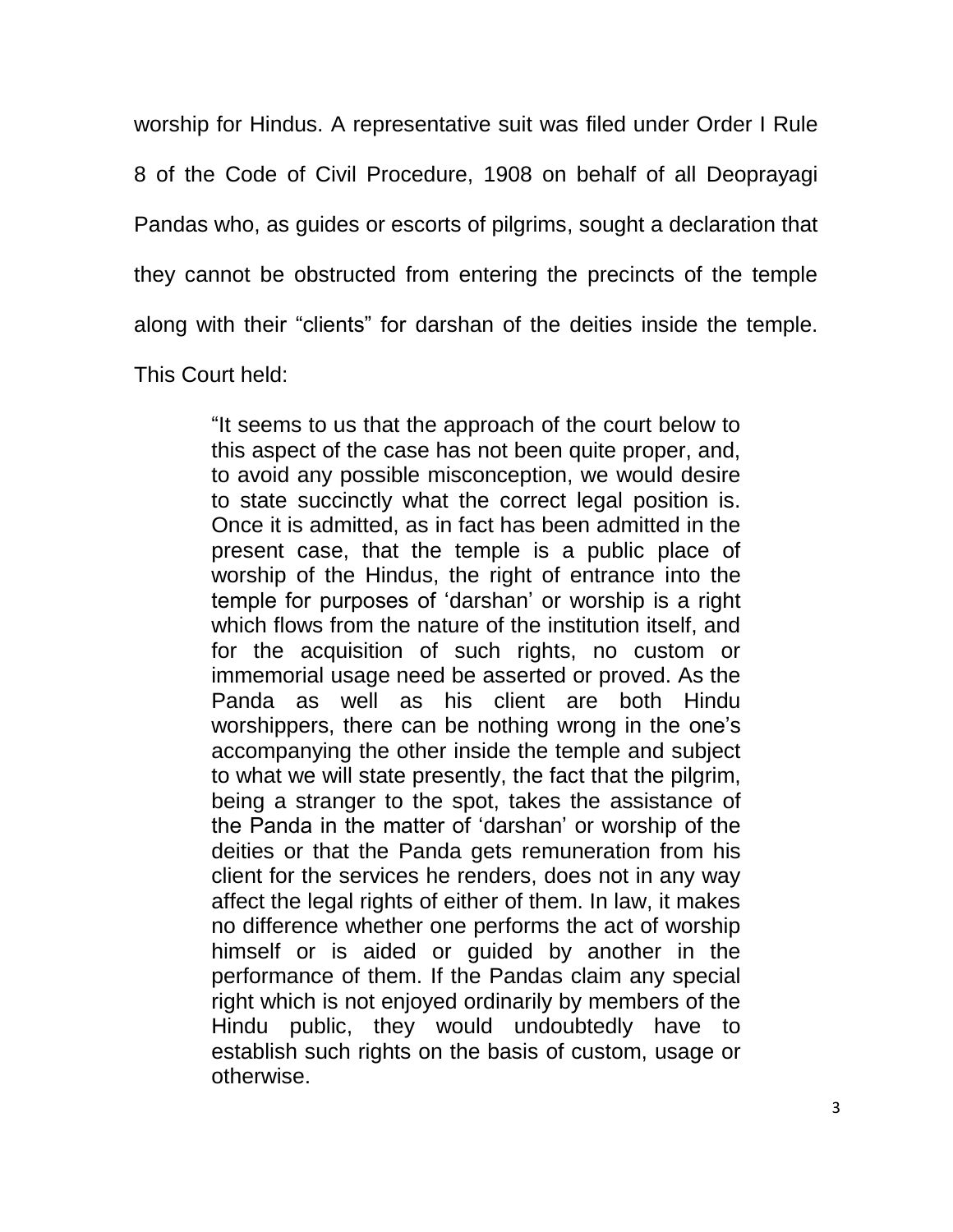This right of entry into a public temple is, however, not an unregulated or unrestricted right. It is open to the trustees of a public temple to regulate the time of public visits and fix certain hours of the day during which alone members of the public would be allowed access to the shrine. The public may also be denied access to certain particularly sacred parts of the temple, *e.g*., the inner sanctuary or as it is said the ‗Holy of Holies' where the deity is actually located. Quite apart from these, it is always competent to the temple authorities to make and enforce rules to ensure good order and decency of worship and prevent overcrowding in a temple. Good conduct or orderly behaviour is always an obligatory condition of admission into a temple [*Vide Kalidas Jivram* v. *Gor Parjaram*, I.L.R. 15 Bom. p. 309; *Thackeray* v. *Harbhum*, I.L.R. 8 Bom. p. 432], and this principle has been accepted by and recognised in the Shri Badrinath Temple Act, section 25 of which provides for framing of bye-laws by the temple committee *inter alia* for maintenance of order inside the temple and regulating the entry of persons within it [*Vide* Section  $25(1)(m)$ ].

The true position, therefore, is that the plaintiffs' right of entering the temple along with their Yajmans is not a precarious or a permissive right depending for its existence upon the arbitrary discretion of the temple authorities; it is a legal right in the true sense of the expression but it can be exercised subject to the restrictions which the temple committee may impose in good faith for maintenance of order and decorum within the temple and for ensuring proper performance of customary worship. In our opinion, the plaintiffs are entitled to a declaration in this form."

(at pp. 860-862)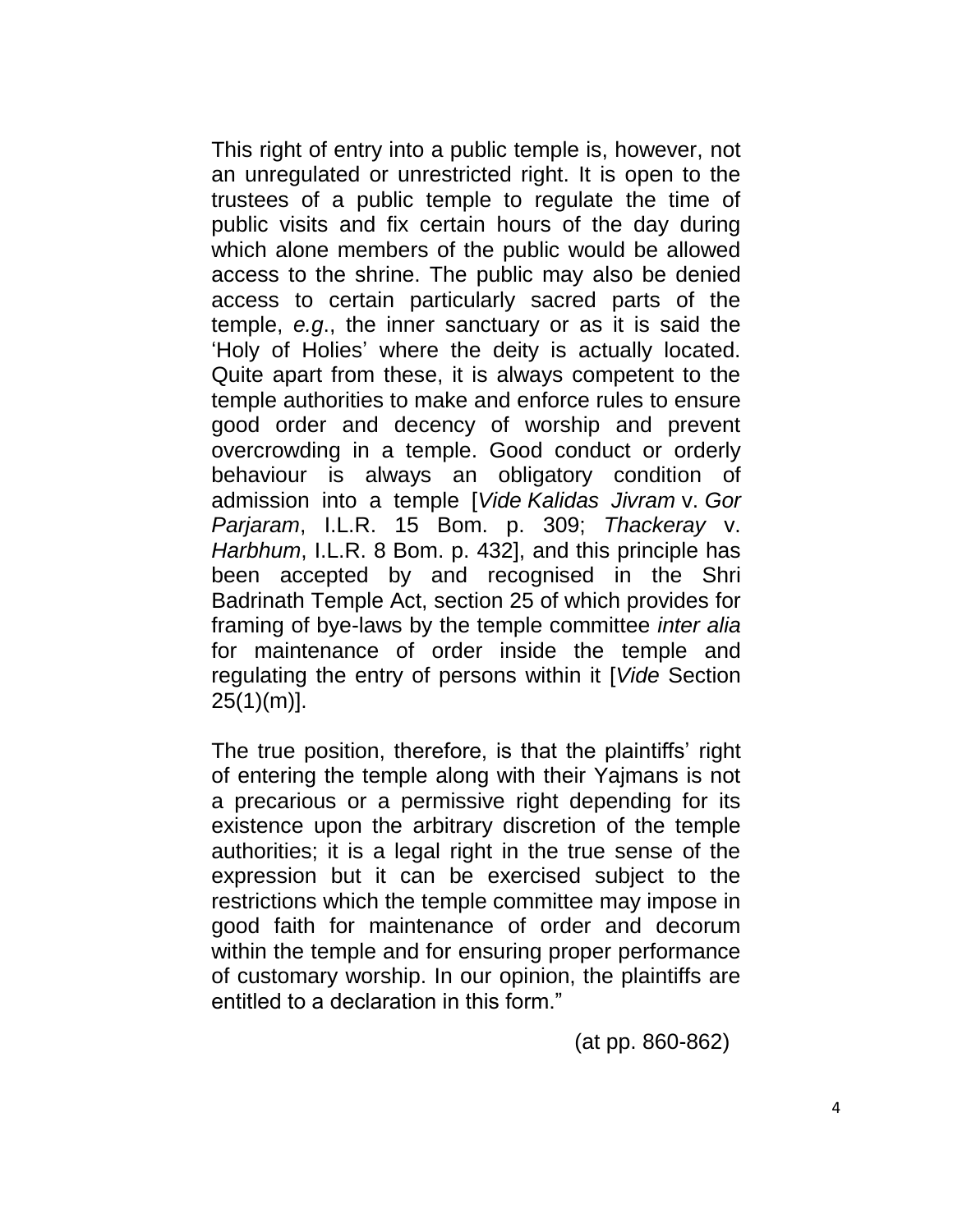4. In chronological sequence, next comes the celebrated **Shirur Math** case, *viz.*, **The Commissioner, Hindu Religious Endowments, Madras v. Sri Lakshmindra Thirtha Swamiar of Sri Shirur Mutt**, 1954 SCR 1005. This case concerned itself with the settlement of a scheme in connection with a Math known as the Shirur Math, which, legislation in the form of the Madras Hindu Religious and Charitable Endowments Act, 1951, sought to interfere with. In history, the Shirur Math is stated to be one of the eight Maths situated at Udipi in the district of South Kanara and reputed to have been founded by Shri Madhwacharya, the well-known exponent of dualistic theism in Hinduism. This judgment being a seminal authority for a large number of aspects covered under Articles 25 and 26 needs to be quoted *in extenso*. The Court first dealt with the individual right contained in Article 25 as follows:

> "We now come to Article 25 which, as its language indicates, secures to every person, subject to public order, health and morality, a freedom not only to entertain such religious belief, as may be approved of by his judgment and conscience, but also to exhibit his belief in such outward acts as he thinks proper and to propagate or disseminate his ideas for the edification of others. A question is raised as to whether the word "persons" here means individuals only or includes corporate bodies as well. The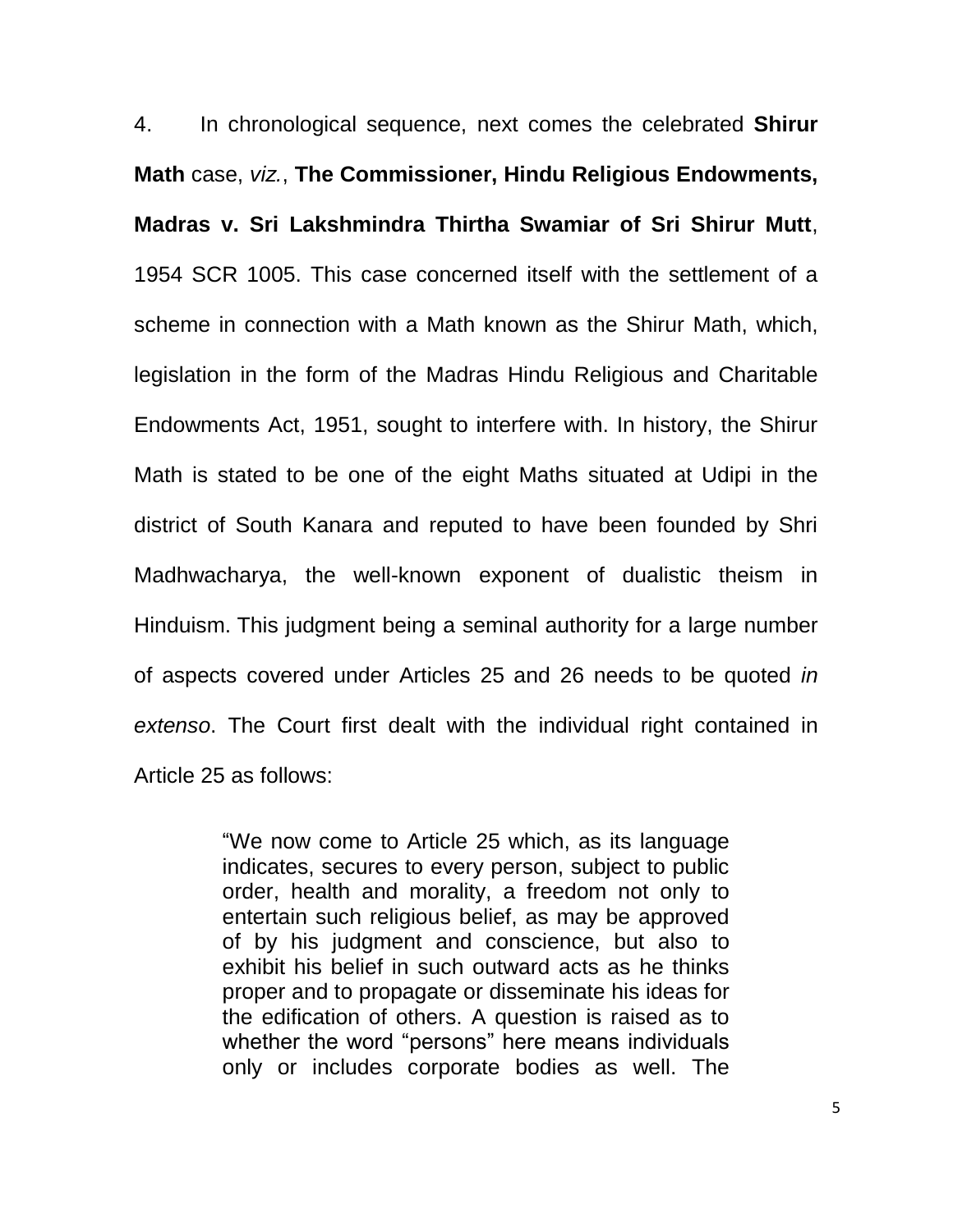question, in our opinion, is not at all relevant for our present purpose. A Mathadhipati is certainly not a corporate body; he is the head of a spiritual fraternity and by virtue of his office has to perform the duties of a religious teacher. It is his duty to practice and propagate the religious tenets, of which he is an adherent and if any provision of law prevents him from propagating his doctrines, that would certainly affect the religious freedom which is guaranteed to every person under Article 25. Institutions as such cannot practice or propagate religion; it can be done only by individual persons and whether these persons propagate their personal views or the tenets for which the institution stands is really immaterial for purposes of Article 25. It is the propagation of belief that is protected, no matter whether the propagation takes place in a church or monastery, or in a temple or parlour meeting."<sup>1</sup>

> (emphasis supplied) (at p. 1021)

With regard to whether a Math could come within the expression "religious denomination" under Article 26, this Court laid down the

following tests:

l

<sup>1</sup> In **State Trading Corporation of India Ltd. v. Commercial Tax Officer and Ors.**, (1964) 4 SCR 99, a majority of 9 Judges held that the S.T.C., which is a company registered under the Indian Companies Act, 1956, is not a citizen within the meaning of Article 19 of the Constitution of India. In a concurring judgment by Hidayatullah, J., the learned Judge, in arriving at this result, held that Articles 15, 16, 18 and 29(1) clearly refer to natural persons, i.e., individuals (*See* p. 127). The learned Judge went on to hold that in Articles 14, 20, 27 and 31, the word "person" would apply to individuals as well as to corporations (See p. 147). What is conspicuous by its absence is Article 25(1), which also uses the word "person", which, as **Shirur Math** (supra) states above, can apply only to natural persons. Consequently, the argument that an idol can exercise fundamental rights contained in Article 25(1), as urged by some of the Respondents, must be rejected.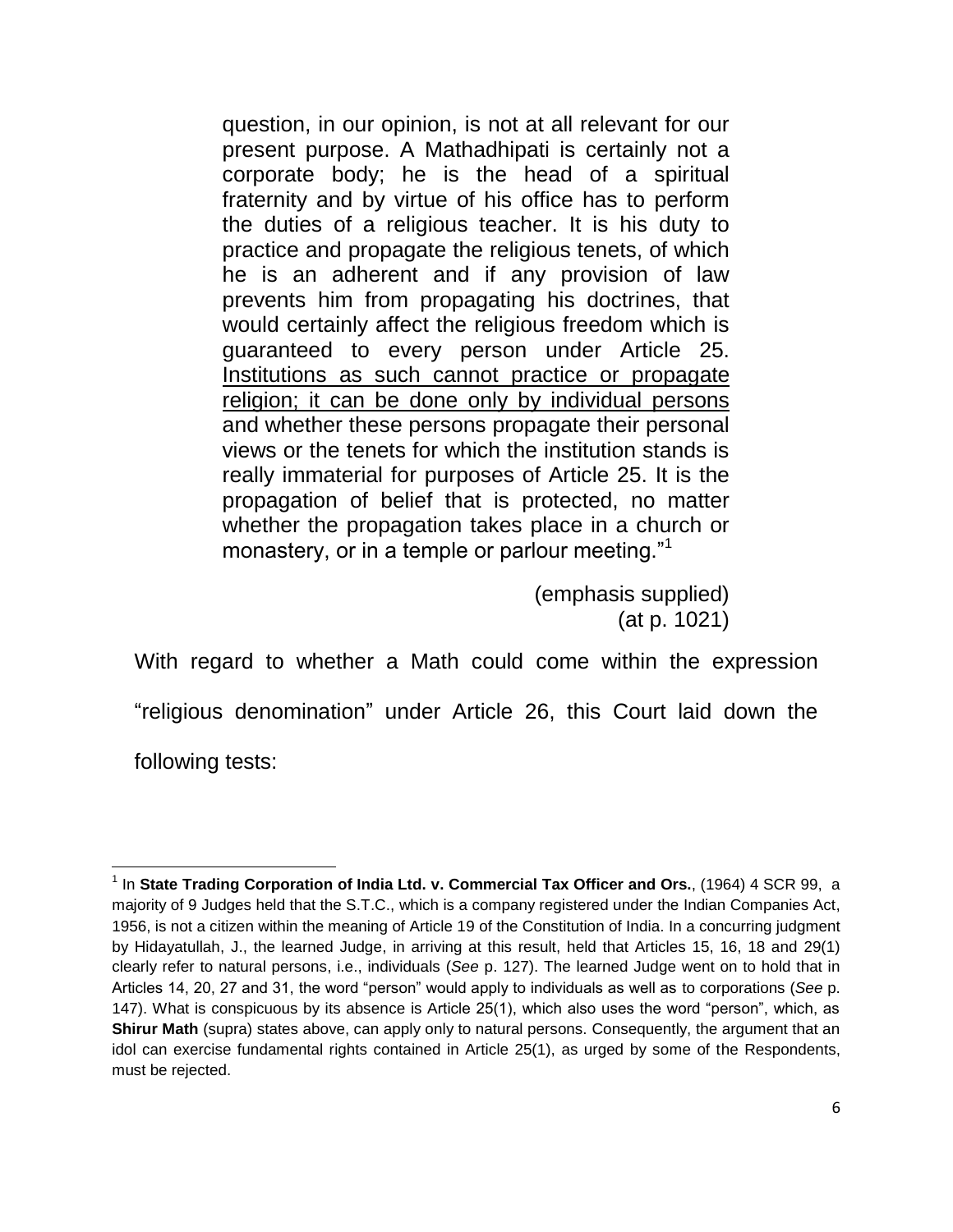"As regards Article 26, the first question is, what is the precise meaning or connotation of the expression "religious denomination" and whether a Math could come within this expression. The word "denomination" has been defined in the Oxford Dictionary to mean "a collection of individuals classed together under the same name: a religious sect or body having a common faith and organisation and designated by a distinctive name".

It is well known that the practice of setting up Maths as centers of theological teaching was started by Shri Sankaracharya and was followed by various teachers since then. After Sankara, came a galaxy of religious teachers and philosophers who founded the different sects and sub-sects of the Hindu religion that we find in India at the present day. Each one of such sects or sub-sects can certainly be called a religious denomination, as it is designated by a distinctive name, — in many cases it is the name of the founder, and has a common faith and common spiritual organization. The followers of Ramanuja, who are known by the name of Shri Vaishnabas, undoubtedly constitute a religious denomination; and so do the followers of Madhwacharya and other religious teachers. It is a fact well established by tradition that the eight Udipi Maths were founded by Madhwacharya himself and the trustees and the beneficiaries of these Maths profess to be followers of that teacher. The High Court has found that the Math in question is in charge of the Sivalli Brahmins who constitute a section of the followers of Madhwacharya. As Article 26 contemplates not merely a religious denomination but also a section thereof, the Math or the spiritual fraternity represented by it can legitimately come within the purview of this article."

> (emphasis supplied) (at pp. 1021-1022)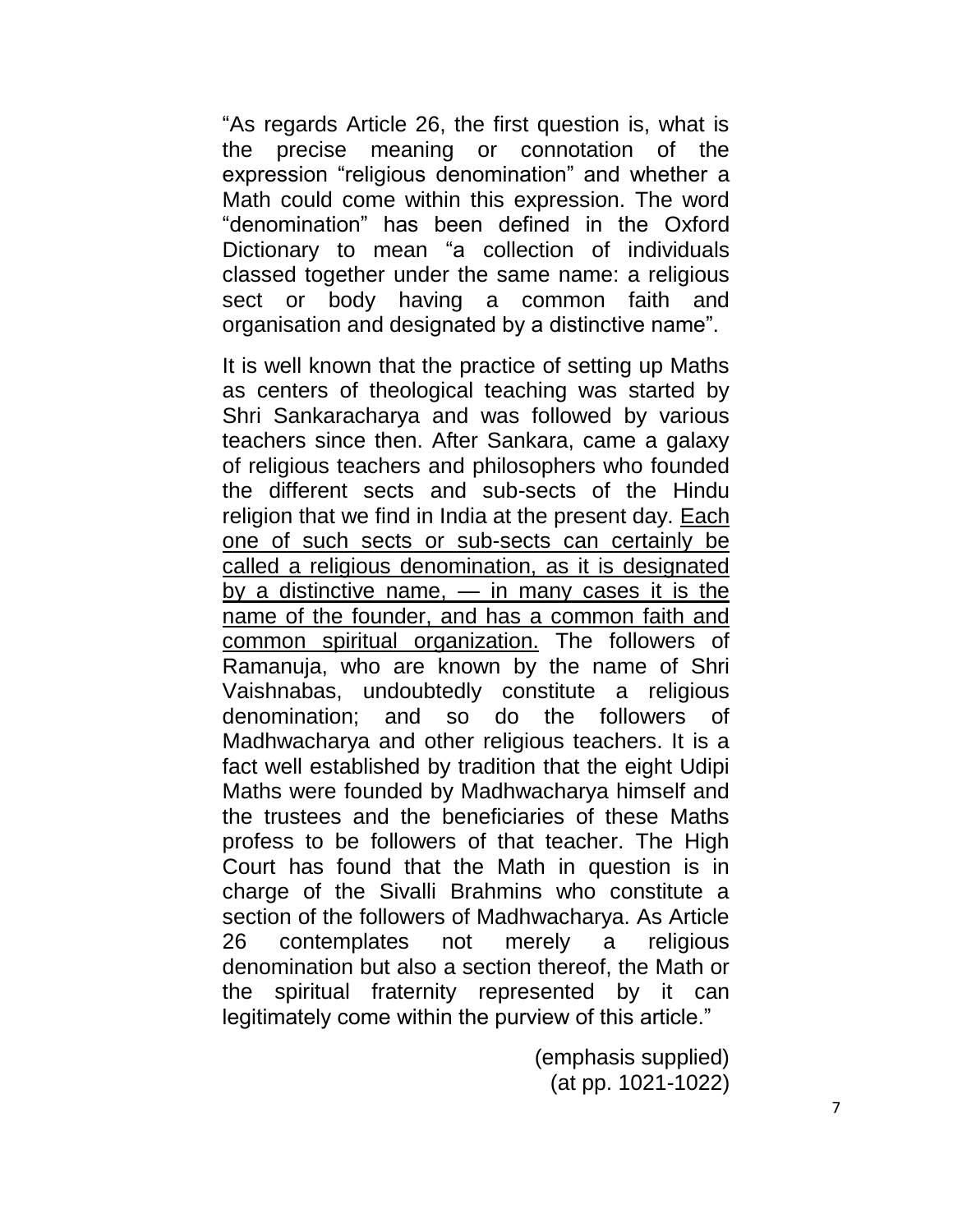With regard to what constitutes "religion", "religious practice", and "essential religious practices", as opposed to "secular practices", this Court held:

> "It will be seen that besides the right to manage its own affairs in matters of religion, which is given by clause (b), the next two clauses of Article 26 guarantee to a religious denomination the right to acquire and own property and to administer such property in accordance with law. The administration of its property by a religious denomination has thus been placed on a different footing from the right to manage its own affairs in matters of religion. The latter is a fundamental right which no legislature can take away, whereas the former can be regulated by laws which the legislature can validly impose. It is clear, therefore, that questions merely relating to administration of properties belonging to a religious group or institution are not matters of religion to which clause (b) of the Article applies. What then are matters of religion? The word "religion" has not been defined in the Constitution and it is a term which is hardly susceptible of any rigid definition. In an American case [*Vide Davis* v. *Benson*, 133 US 333 at 3421, it has been said "that the term 'religion' has reference to one's views of his relation to his Creator and to the obligations they impose of reverence for His Being and character and of obedience to His will. It is often confounded with *cultus* of form or worship of a particular sect, but is distinguishable from the latter." We do not think that the above definition can be regarded as either precise or adequate. Articles 25 and 26 of our Constitution are based for the most part upon Article 44(2) of the Constitution of Eire and we have great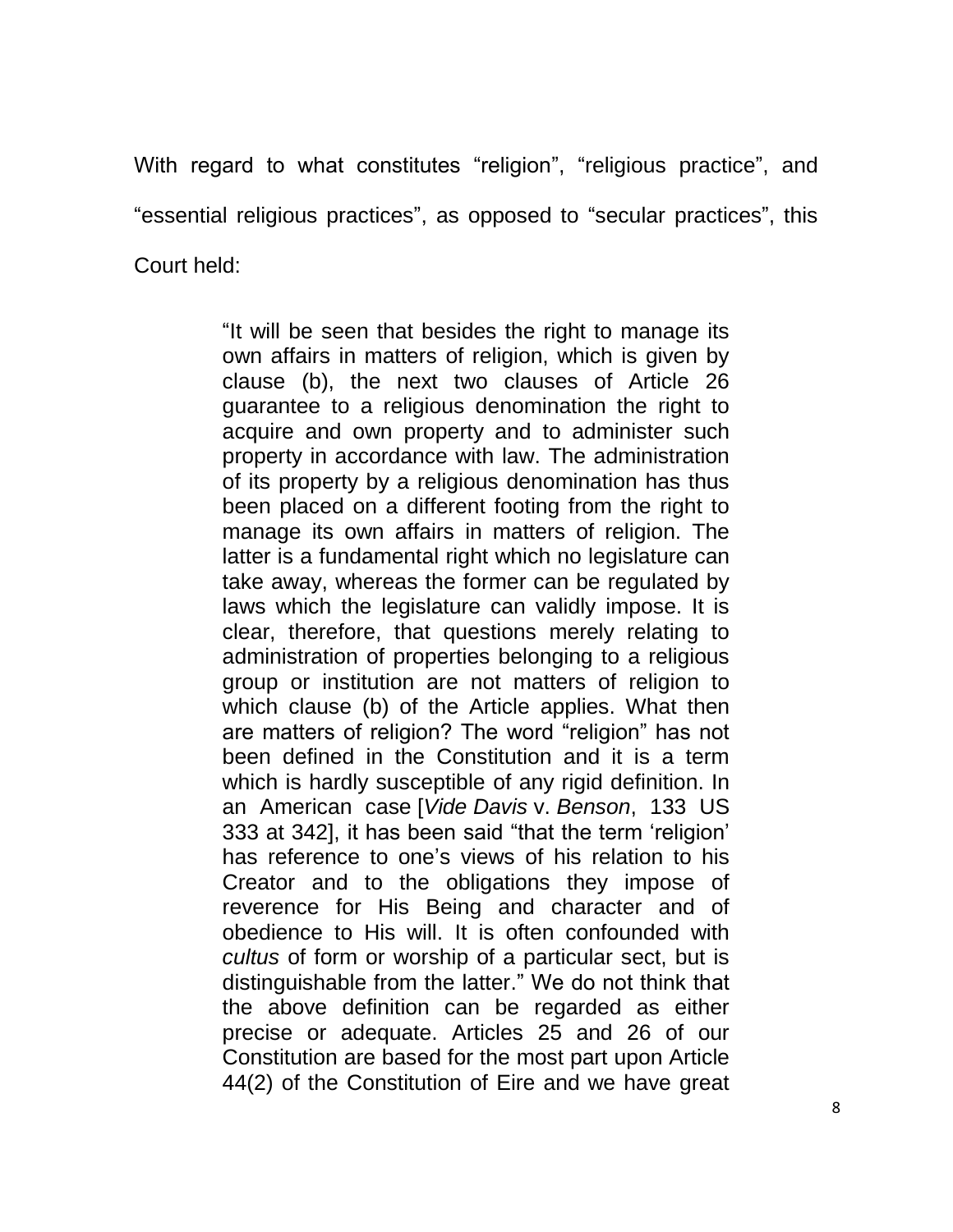doubt whether a definition of "religion" as given above could have been in the minds of our Constitution-makers when they framed the Constitution. Religion is certainly a matter of faith with individuals or communities and it is not necessarily theistic. There are well known religions in India like Buddhism and Jainism which do not believe in God or in any Intelligent First Cause. A religion undoubtedly has its basis in a system of beliefs or doctrines which are regarded by those who profess that religion as conducive to their spiritual well being, but it would not be correct to say that religion is nothing else but a doctrine or belief. A religion may not only lay down a code of ethical rules for its followers to accept, it might prescribe rituals and observances, ceremonies and modes of worship which are regarded as integral parts of religion, and these forms and observances might extend even to matters of food and dress.

The guarantee under our Constitution not only protects the freedom of religious opinion but it protects also acts done in pursuance of a religion and this is made clear by the use of the expression "practice of religion" in Article 25. Latham, C.J. of the High Court of Australia while dealing with the provision of section 116 of the Australian Constitution which *inter alia* forbids the Commonwealth to prohibit the "free exercise of any religion" made the following weighty observations [*Vide Adelaide Company* v. *Commonwealth*, 67 C.L.R. 116, 127]:

"It is sometimes suggested in discussions" on the subject of freedom of religion that, though the civil Government should not interfere with religious opinions, it nevertheless may deal as it pleases with any *acts* which are done in pursuance of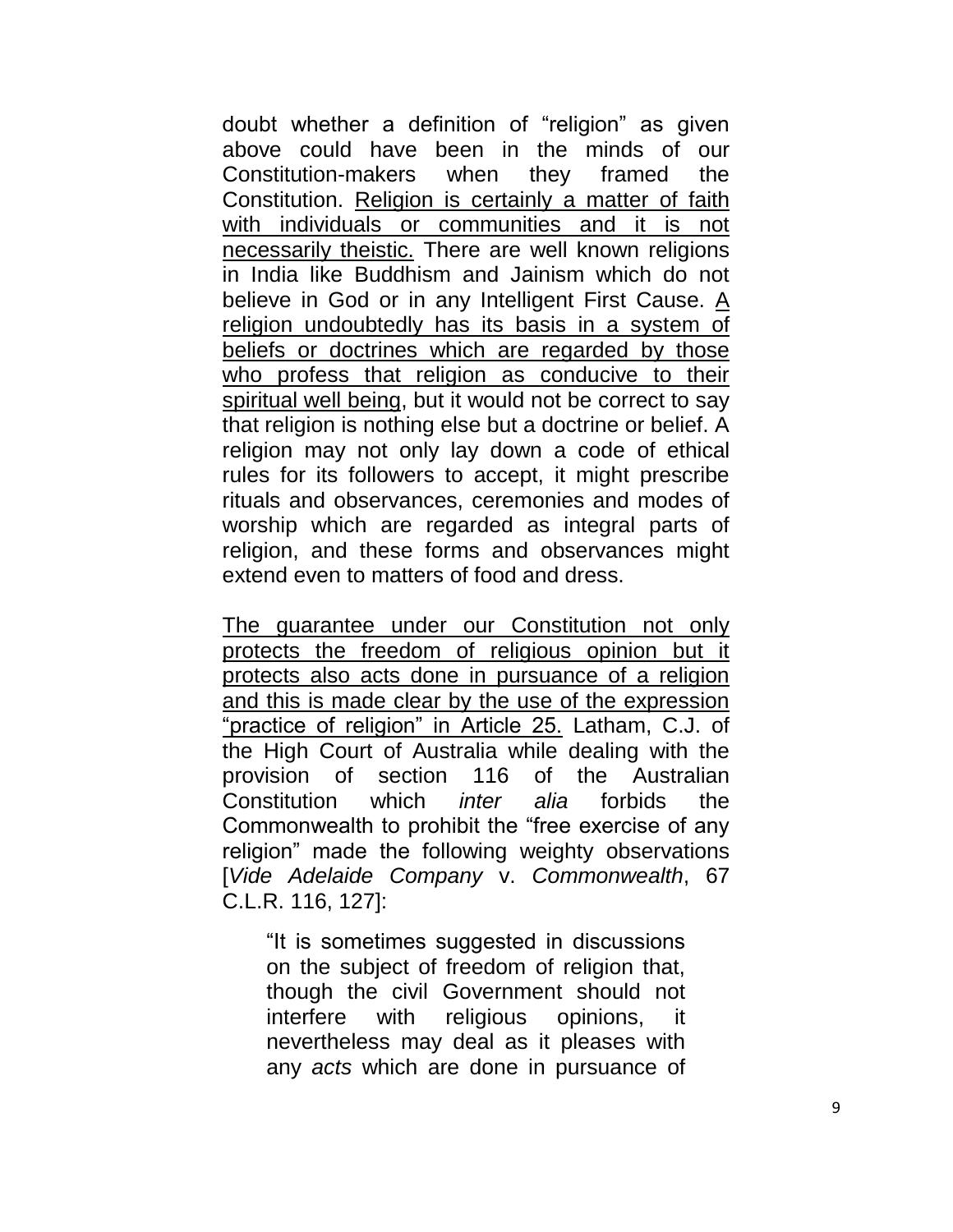religious belief without infringing the principle of freedom of religion. It appears to me to be difficult to maintain this distinction as relevant to the interpretation of section 116. The section refers in express terms to the *exercise* of religion, and therefore it is intended to protect from the operation of any Commonwealth laws acts which are done in the exercise of religion. Thus the section goes far beyond protecting liberty of opinion. It protects also acts done in pursuance of religious belief as part of religion."

These observations apply fully to the protection of religion as guaranteed by the Indian Constitution. Restrictions by the State upon free exercise of religion are permitted both under Articles 25 and 26 on grounds of public order, morality and health. Clause (2)(a) of Article 25 reserves the right of the State to regulate or restrict any economic, financial, political and other secular activities which may be associated with religious practice and there is a further right given to the State by sub-clause (b) under which the State can legislate for social welfare and reform even though by so doing it might interfere with religious practices. The learned Attorney-General lays stress upon clause (2)(a) of the Article and his contention is that all secular activities, which may be associated with religion but do not really constitute an essential part of it, are amenable to State regulation.

The contention formulated in such broad terms cannot, we think, be supported. In the first place, what constitutes the essential part of a religion is primarily to be ascertained with reference to the doctrines of that religion itself. If the tenets of any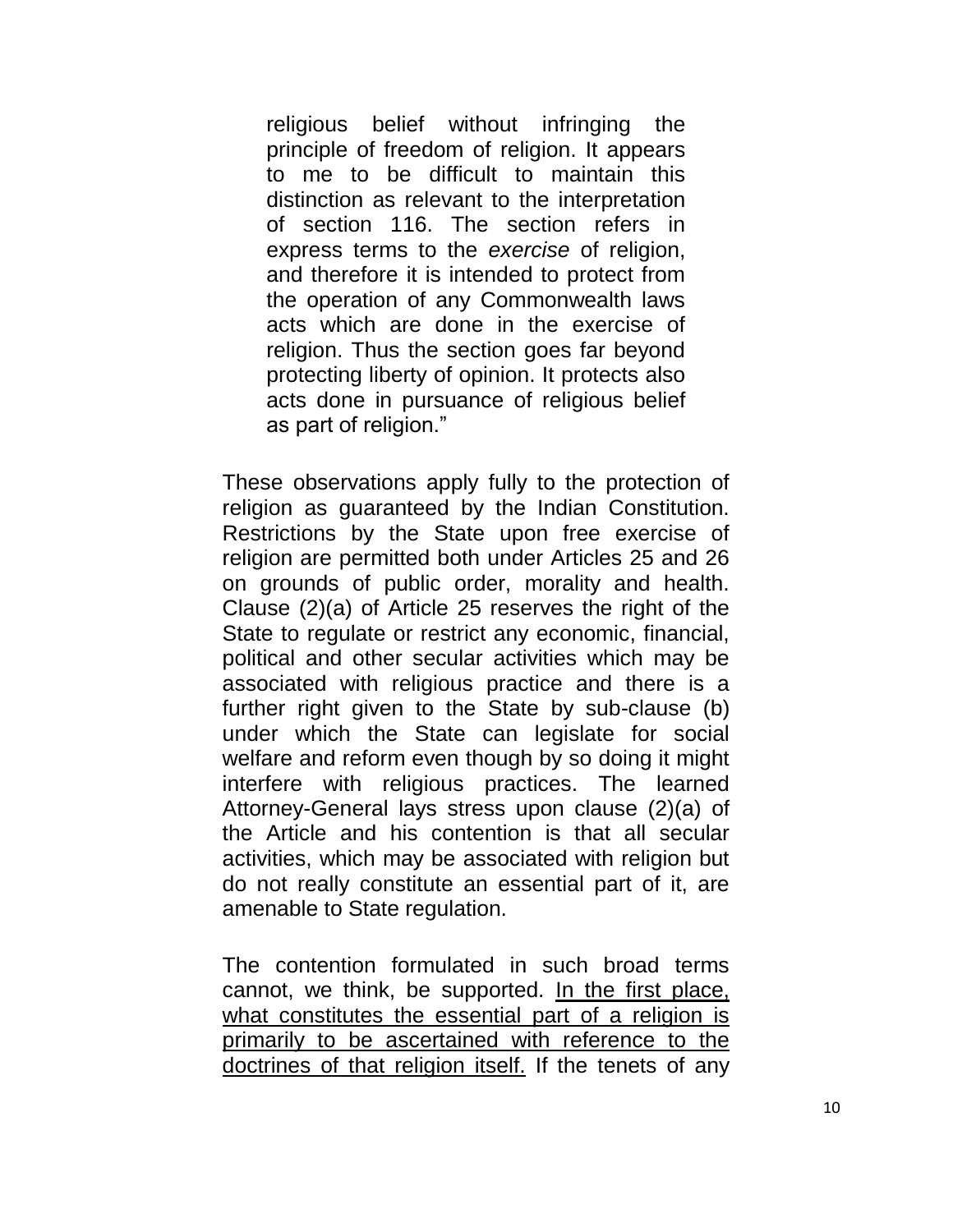religious sect of the Hindus prescribe that offerings of food should be given to the idol at particular hours of the day, that periodical ceremonies should be performed in a certain way at certain periods of the year or that there should be daily recital of sacred texts or oblations to the sacred fire, all these would be regarded as parts of religion and the mere fact that they involve expenditure of money or employment of priests and servants or the use of marketable commodities would not make them secular activities partaking of a commercial or economic character; all of them are religious practices and should be regarded as matters of religion within the meaning of Article 26(b). What Article 25(2)(a) contemplates is not regulation by the State of religious practices as such, the freedom of which is guaranteed by the Constitution except when they run counter to public order, health and morality, but regulation of activities which are economic, commercial or political in their character though they are associated with religious practices. We may refer in this connection to a few American and Australian cases, all of which arose out of the activities of persons connected with the religious association known as "Jehovah's Witnesses." This association of persons loosely organised throughout Australia, U.S.A. and other countries regard the literal interpretation of the Bible as fundamental to proper religious beliefs. This belief in the supreme authority of the Bible colours many of their political ideas. They refuse to take oath of allegiance to the king or other constituted human authority and even to show respect to the national flag, and they decry all wars between nations and all kinds of war activities. In 1941 a company of "Jehovah's Witnesses" incorporated in Australia commenced proclaiming and teaching matters which were prejudicial to war activities and the defence of the Commonwealth and steps were taken against them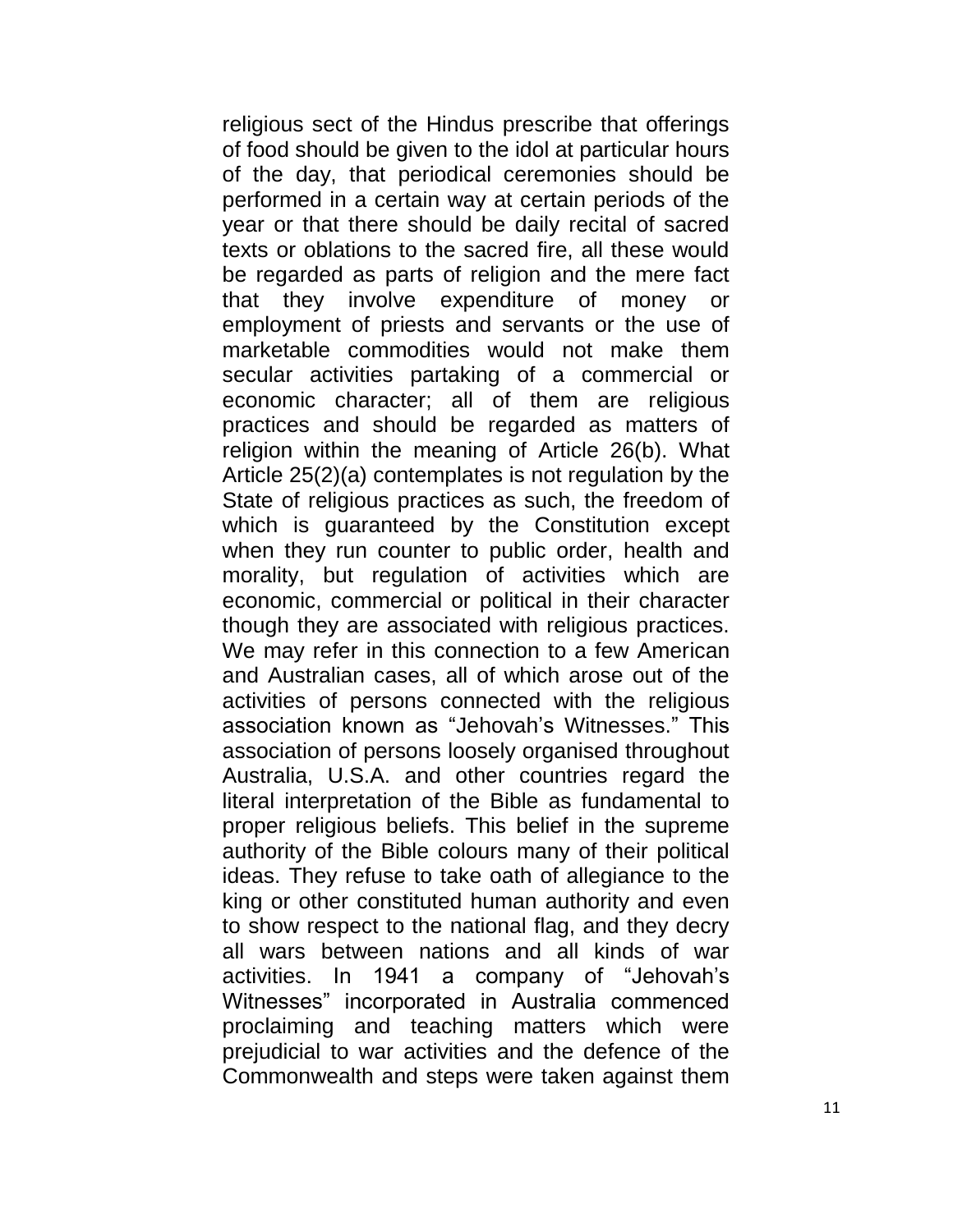under the National Security Regulations of the State. The legality of the action of the Government was questioned by means of a writ petition before the High Court and the High Court held that the action of the Government was justified and that section 116, which guaranteed freedom of religion under the Australian Constitution, was not in any way infringed by the National Security Regulations [*Vide Adelaide Company* v. *Commonwealth*, 67 C.L.R. 116, 127]. These were undoubtedly political activities though arising out of religious belief entertained by a particular community. In such cases, as Chief Justice Latham pointed out, the provision for protection of religion was not an absolute protection to be interpreted and applied independently of other provisions of the Constitution. These privileges must be reconciled with the right of the State to employ the sovereign power to ensure peace, security and orderly living without which constitutional guarantee of civil liberty would be a mockery."

> (emphasis supplied) (at pp. 1023-1026)

As to what matters a religious denomination enjoys complete

autonomy over, this Court said:

"...... As we have already indicated, freedom of religion in our Constitution is not confined to religious beliefs only; it extends to religious practices as well subject to the restrictions which the Constitution itself has laid down. Under Article 26(b), therefore, a religious denomination or organization enjoys complete autonomy in the matter of deciding as to what rites and ceremonies are essential according to the tenets of the religion they hold and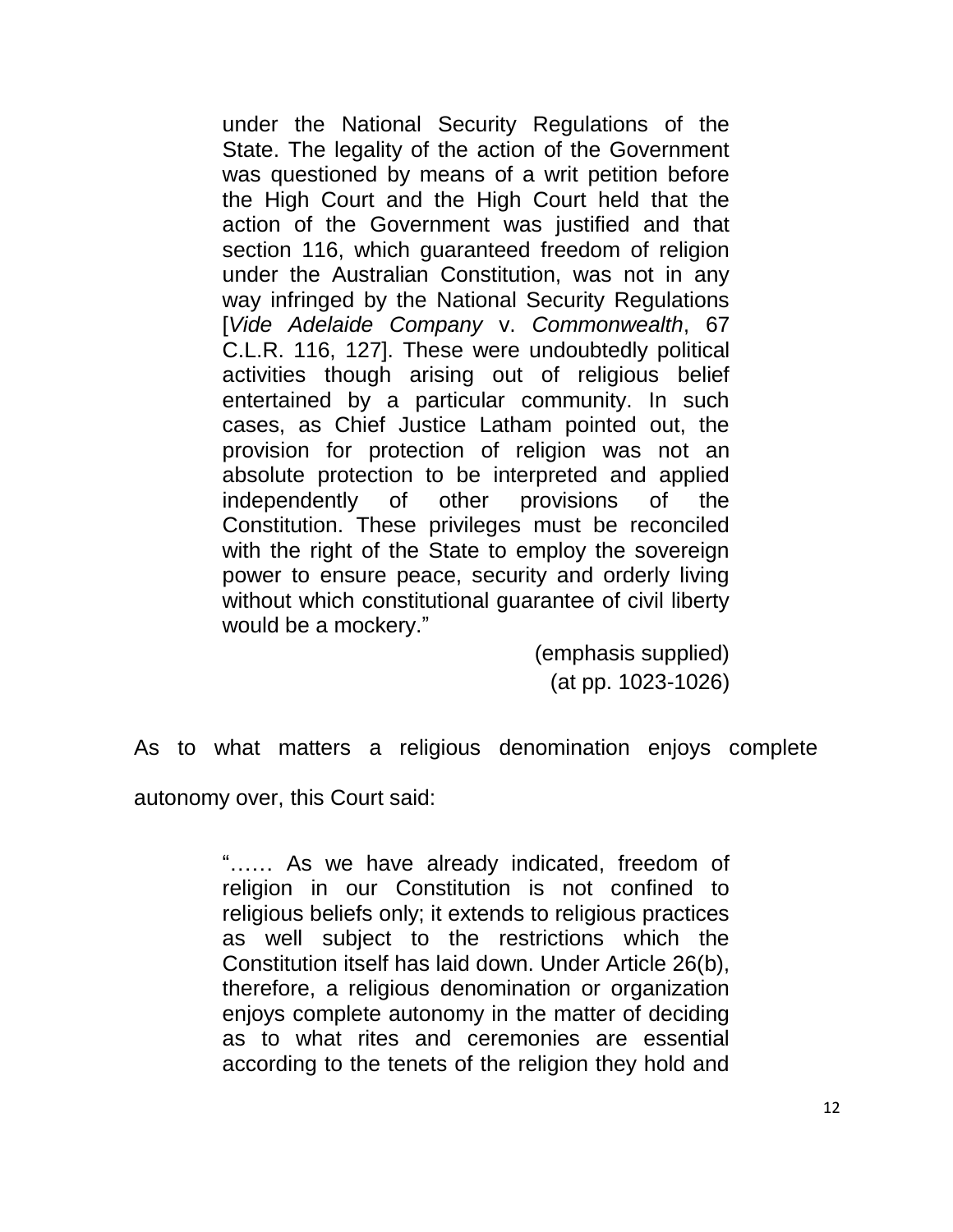no outside authority has any jurisdiction to interfere with their decision in such matters. Of course, the scale of expenses to be incurred in connection with these religious observances would be a matter of administration of property belonging to the religious denomination and can be controlled by secular authorities in accordance with any law laid down by a competent legislature; for it could not be the injunction of any religion to destroy the institution and its endowments by incurring wasteful expenditure on rites and ceremonies. It should be noticed, however, that under Article 26(d), it is the fundamental right of a religious denomination or its representative to administer its properties in accordance with law; and the law, therefore, must leave the right of administration to the religious denomination itself subject to such restrictions and regulations as it might choose to impose. A law which takes away the right of administration from the hands of a religious denomination altogether and vests it in any other authority would amount to a violation of the right guaranteed under clause (d) of Article 26."

(at pp. 1028-1029)

5. Close on the heels of this judgment, followed the judgment in

# **Ratilal Panachand Gandhi v. State of Bombay and Ors.**, 1954 SCR

1055. In this case, two connected appeals – one by the manager of a

Swetamber Jain public temple and one by the trustees of the Parsi

Punchayet, assailed the constitutional validity of the Bombay Public

Trusts Act, 1950. Dealing with the freedoms contained in Articles 25

and 26, this Court held: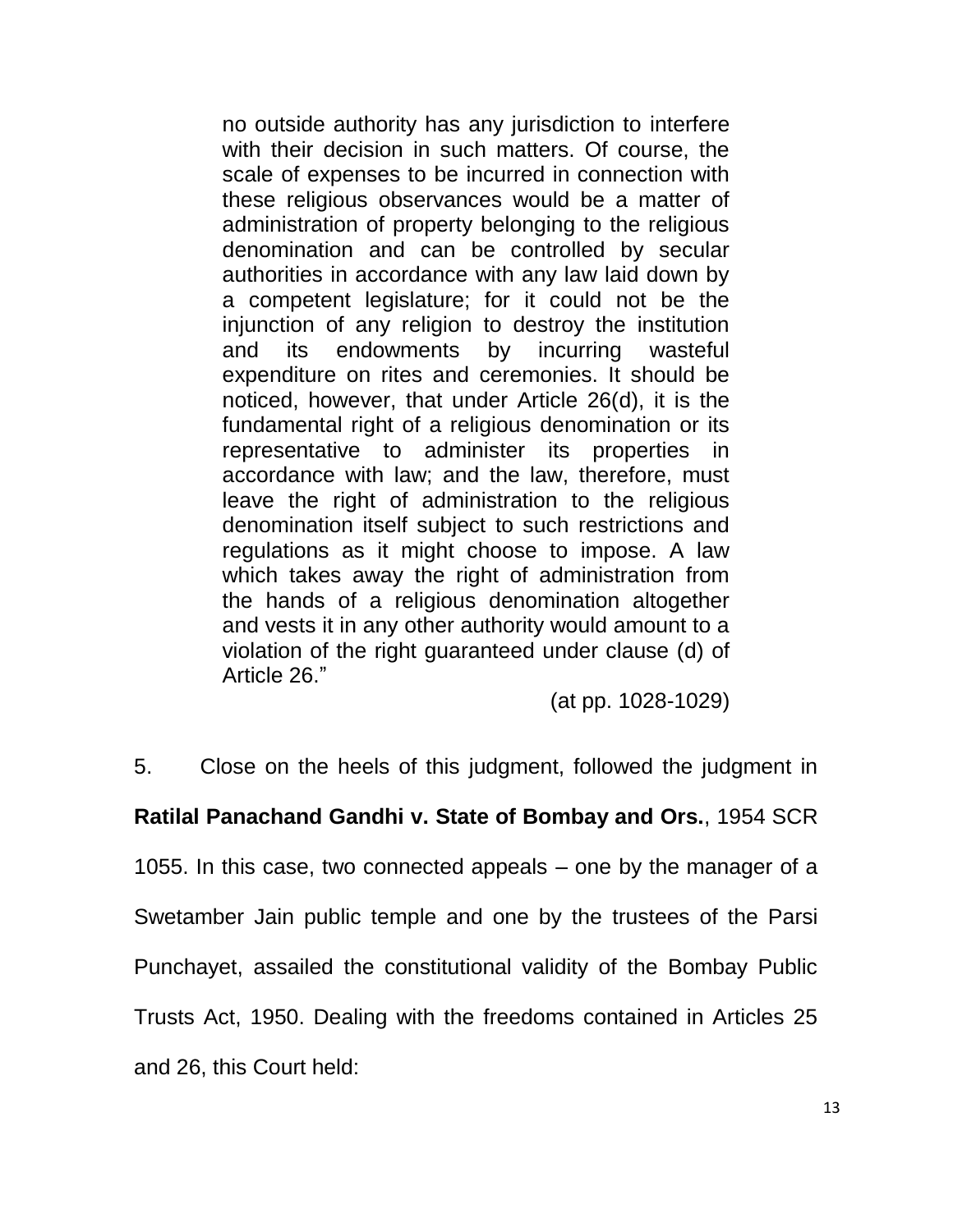―Article 25 of the Constitution guarantees to every person and not merely to the citizens of India the freedom of conscience and the right freely to profess, practise and propagate religion. This is subject, in every case, to public order, health and morality. Further exceptions are engrafted upon this right by clause (2) of the Article. Sub-clause (a) of clause (2) saves the power of the State to make laws regulating or restricting any economic, financial, political or other secular activity which may be associated with religious practice; and subclause (b) reserves the State's power to make laws providing for social reform and social welfare even though they might interfere with religious practices. Thus, subject to the restrictions which this Article imposes, every person has a fundamental right under our Constitution not merely to entertain such religious belief as may be approved of by his judgment or conscience but to exhibit his belief and ideas in such overt acts as are enjoined or sanctioned by his religion and further to propagate his religious views for the edification of others. It is immaterial also whether the propagation is made by a person in his individual capacity or on behalf of any church or institution. The free exercise of religion by which is meant the performance of outward acts in pursuance of religious belief, is, as stated above, subject to State regulation imposed to secure order, public health and morals of the people. What sub-clause (a) of clause (2) of Article 25 contemplates is not State regulation of the religious practices as such which are protected unless they run counter to public health or morality but of activities which are really of an economic, commercial or political character though they are associated with religious practices.

So far as Article 26 is concerned, it deals with a particular aspect of the subject of religious freedom.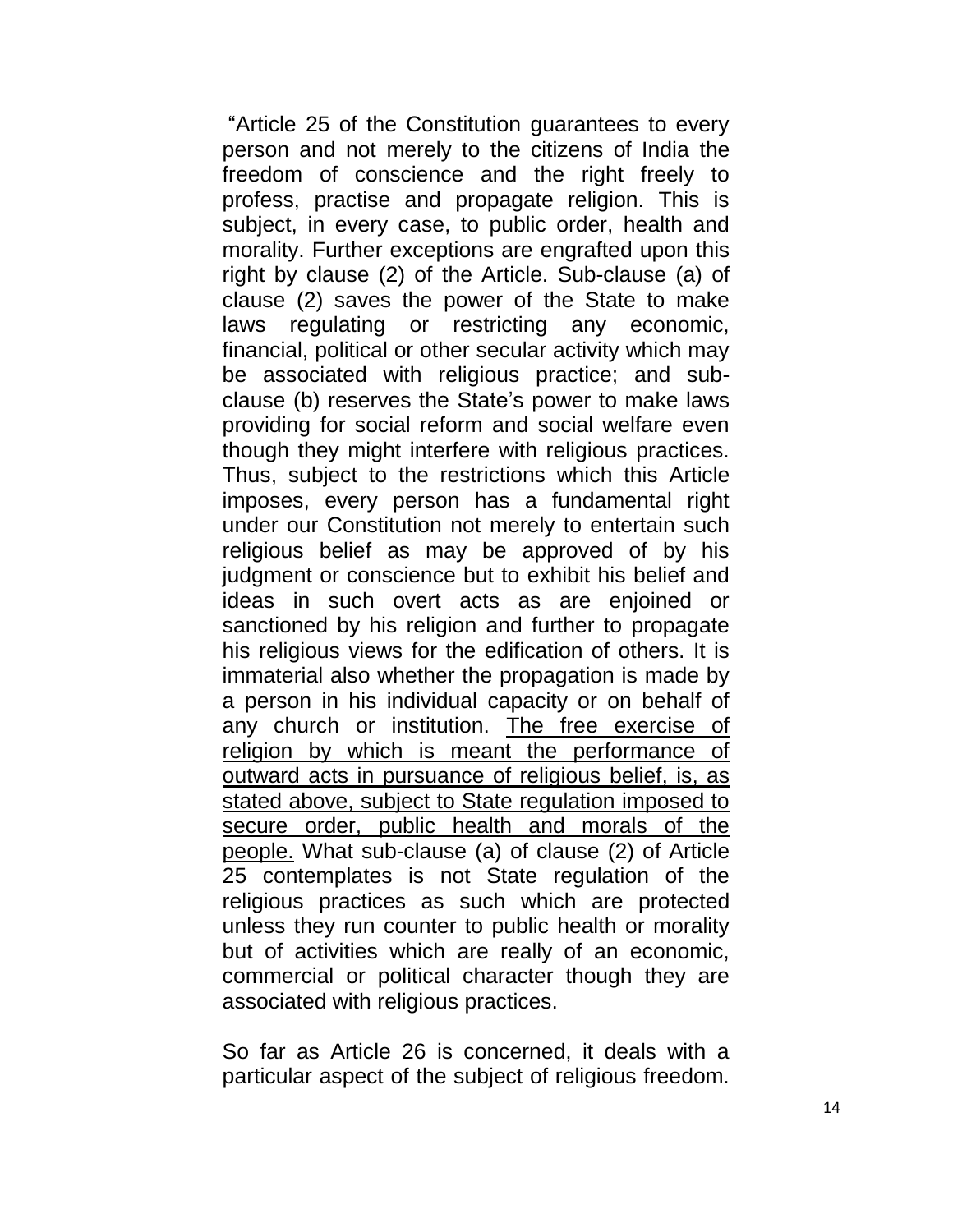Under this article, any religious denomination or a section of it has the guaranteed right to establish and maintain institutions for religious and charitable purposes and to manage in its own way all affairs in matters of religion. Rights are also given to such denomination or a section of it to acquire and own movable and immovable properties and to administer such properties in accordance with law. The language of the two clauses (b) and (d) of Article 26 would at once bring out the difference between the two. In regard to affairs in matters of religion, the right of management given to a religious body is a guaranteed fundamental right which no legislation can take away. On the other hand, as regards administration of property which a religious denomination is entitled to own and acquire, it has undoubtedly the right to administer such property but only in accordance with law. This means that the State can regulate the administration of trust properties by means of laws validly enacted; but here again it should be remembered that under Article 26(d), it is the religious denomination itself which has been given the right to administer its property in accordance with any law which the State may validly impose. A law, which takes away the right of administration altogether from the religious denomination and vests it in any other or secular authority, would amount to violation of the right which is guaranteed by Article 26(d) of the Constitution.

The moot point for consideration, therefore, is where is the line to be drawn between what are matters of religion and what are not? Our Constitution-makers have made no attempt to define what 'religion' is and it is certainly not possible to frame an exhaustive definition of the word 'religion' which would be applicable to all classes of persons. As has been indicated in the Madras case referred to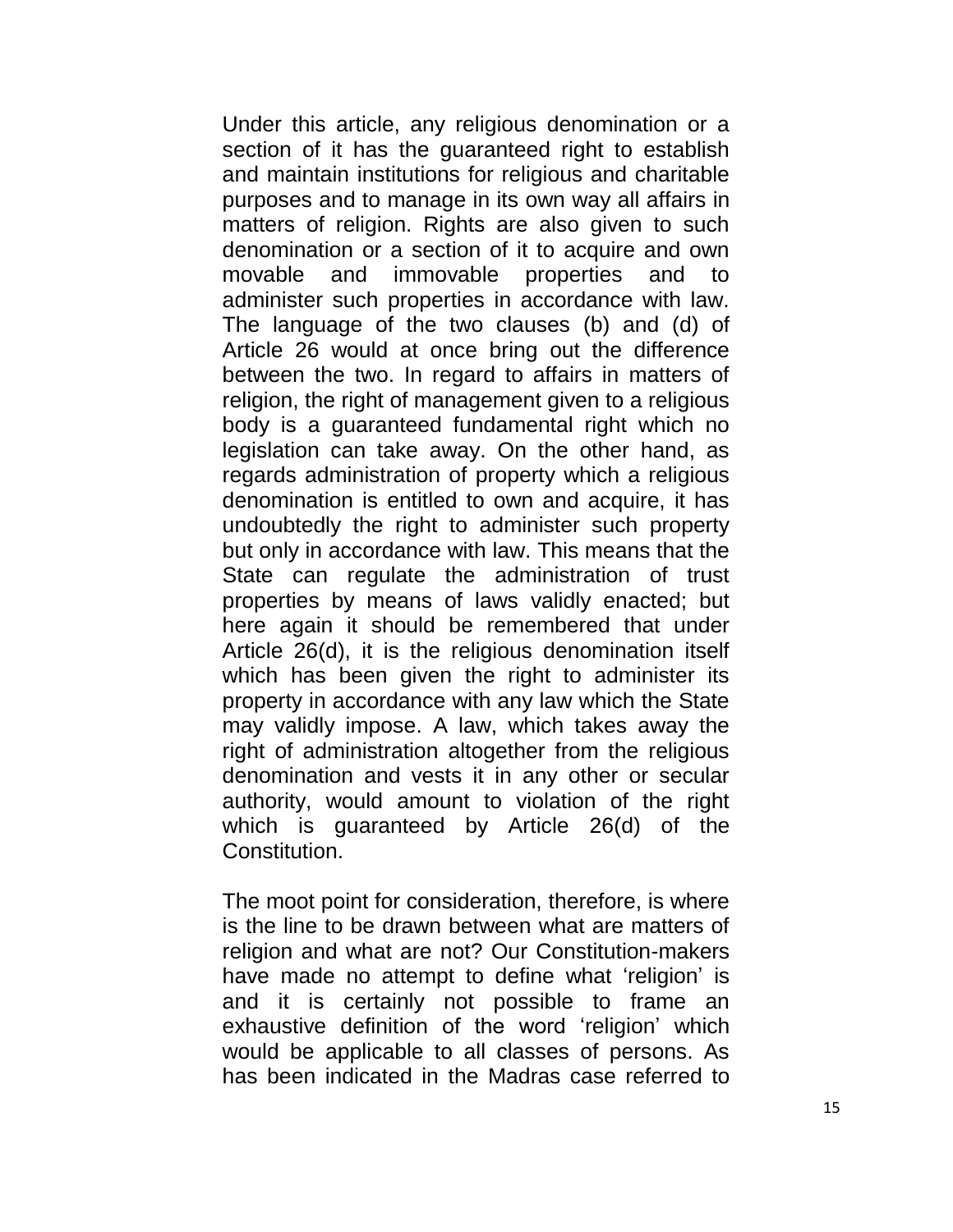above, the definition of 'religion' given by Fields, J. in the American case of *Davis* v. *Beason* [133 U.S. 333], does not seem to us adequate or precise. "The term 'religion' ", thus observed the learned Judge in the case mentioned above, "has reference to one's views of his relations to his Creator and to the obligations they impose of reverence for His Being and character and of obedience to His Will. It is often confounded with *cultus* or form of worship of a particular sect, but is distinguishable from the latter". It may be noted that 'religion' is not necessarily theistic and in fact there are well known religions in India like Buddhism and Jainism which do not believe in the existence of God or of any Intelligent First Cause. A religion undoubtedly has its basis in a system of beliefs and doctrines which are regarded by those who profess that religion to be conducive to their spiritual well being, but it would not be correct to say, as seems to have been suggested by one of the learned Judges of the Bombay High Court, that matters of religion are nothing but matters of religious faith and religious belief. A religion is not merely an opinion, doctrine or belief. It has its outward expression in acts as well. We may quote in this connection the observations of Latham, C.J. of the High Court of Australia in the case of *Adelaide Company* v. *Commonwealth* [67 C.L.R. 116, 124], where the extent of protection given to religious freedom by section 116 of the Australian Constitution came up for consideration.

"It is sometimes suggested in discussions" on the subject of freedom of religion that, though the civil Government should not interfere with religious *opinions*, it nevertheless may deal as it pleases with any *acts* which are done in pursuance of religious belief without infringing the principle of freedom of religion. It appears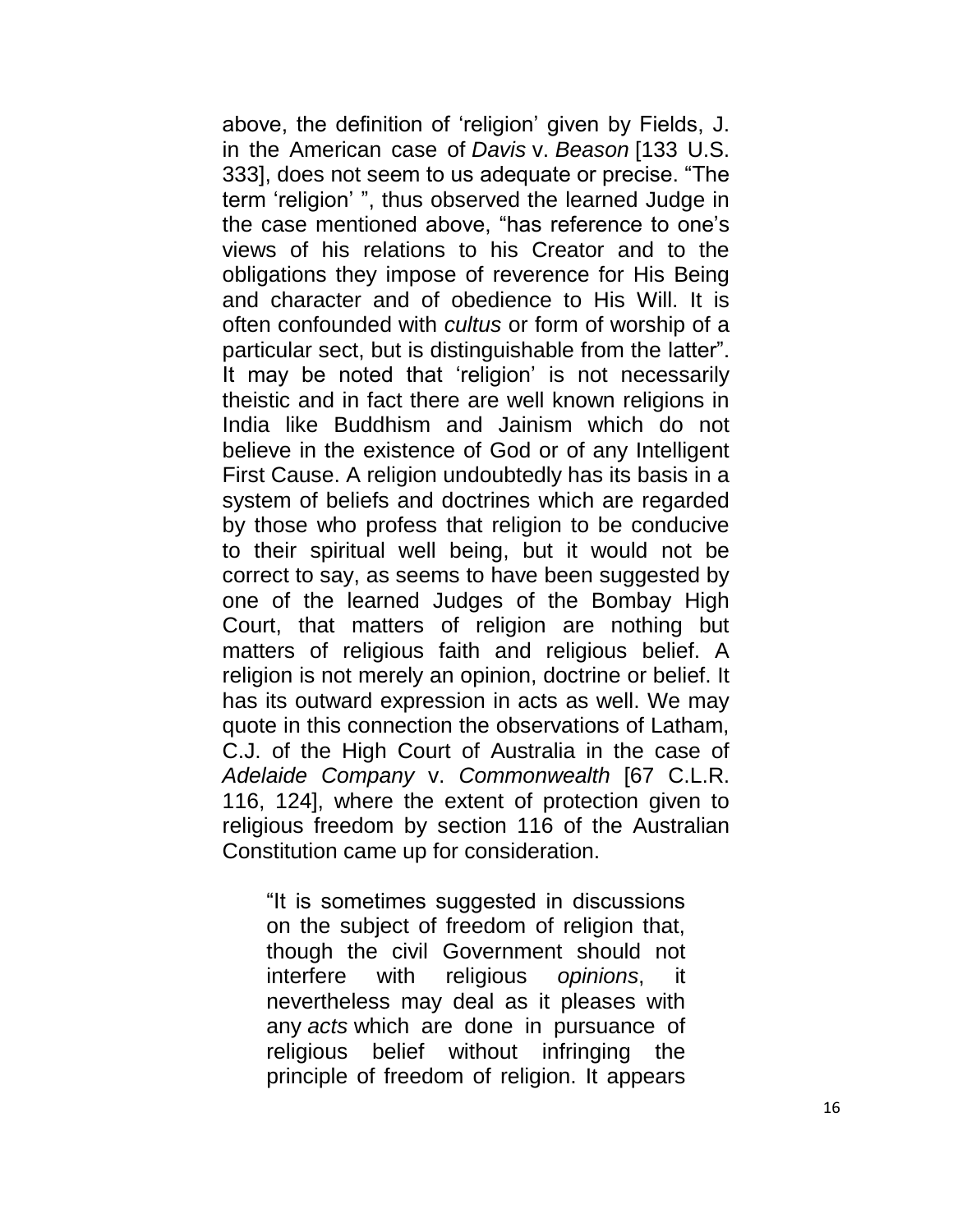to me to be difficult to maintain this distinction as relevant to the interpretation of section 116. The section refers in express terms to the *exercise* of religion, and therefore it is intended to protect from the operation of any Commonwealth laws acts which are done in the exercise of religion. Thus the section goes far beyond protecting liberty of opinion. It protects also acts done in pursuance of religious belief as part of religion.‖

In our opinion, as we have already said in the Madras case, these observations apply fully to the provision regarding religious freedom that is embodied in our Constitution.

Religious practices or performances of acts in pursuance of religious belief are as much a part of religion as faith or belief in particular doctrines. Thus if the tenets of the Jain or the Parsi religion lay down that certain rites and ceremonies are to be performed at certain times and in a particular manner, it cannot be said that these are secular activities partaking of commercial or economic character simply because they involve expenditure of money or employment of priests or the use of marketable commodities. No outside authority has any right to say that these are not essential parts of religion and it is not open to the secular authority of the State to restrict or prohibit them in any manner they like under the guise of administering the trust estate. Of course, the scale of expenses to be incurred in connection with these religious observances may be and is a matter of administration of property belonging to religious institutions; and if the expenses on these heads are likely to deplete the endowed properties or affect the stability of the institution, proper control can certainly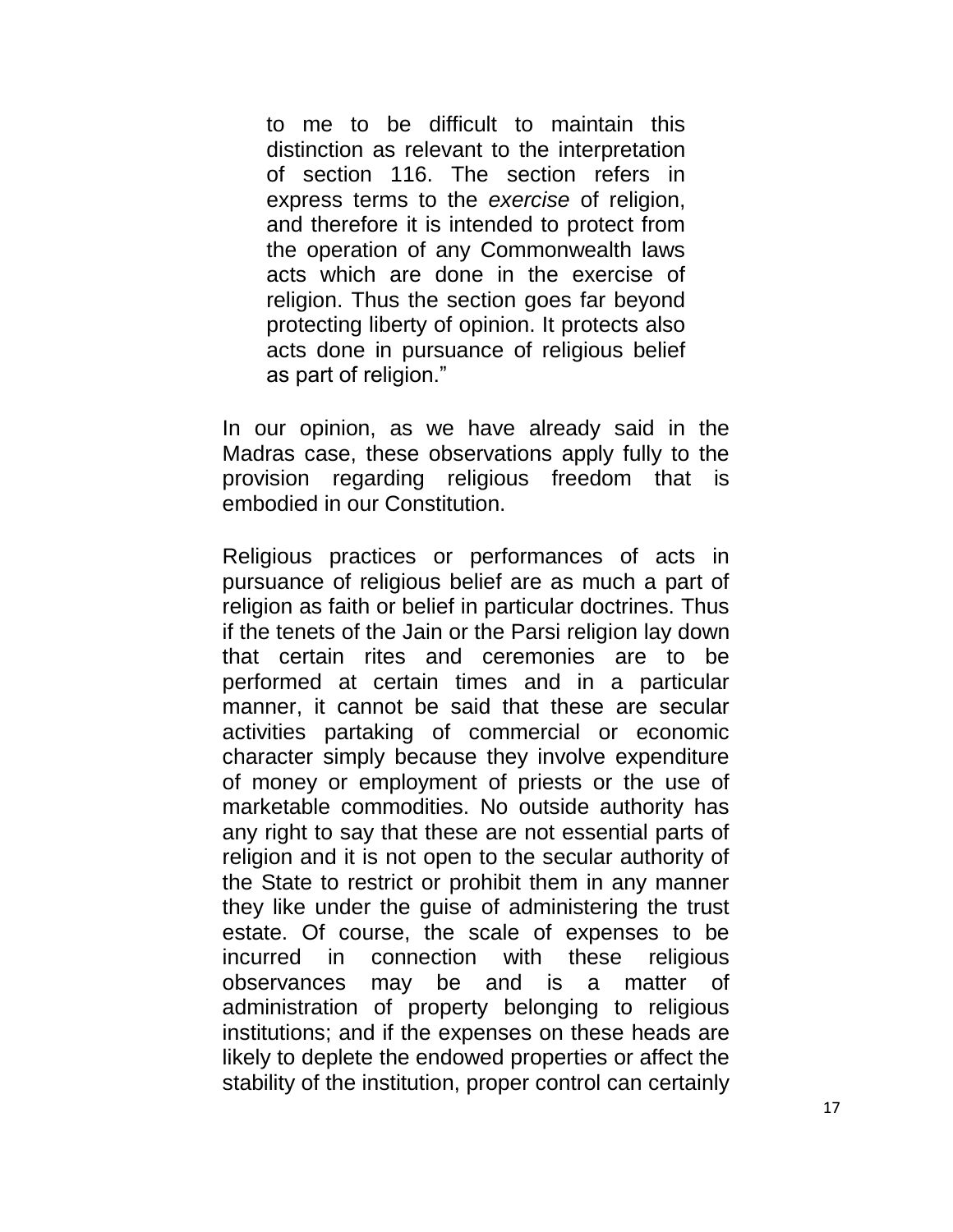be exercised by State agencies as the law provides. We may refer in this connection to the observation of Davar, J. in the case of *Jamshed ji* v. *Soonabai* [33 Bom. 122], and although they were made in a case where the question was whether the bequest of property by a Parsi testator for the purpose of perpetual celebration of ceremonies like Muktad baj, Vyezashni, etc., which are sanctioned by the Zoroastrian religion were valid charitable gifts, the observations, we think, are quite appropriate for our present purpose. "If this is the belief of the community" thus observed the learned Judge, "and it is proved undoubtedly to be the belief of the Zoroastrian community,—a secular Judge is bound to accept that belief—it is not for him to sit in judgment on that belief, he has no right to interfere with the conscience of a donor who makes a gift in favour of what he believes to be the advancement of his religion and the welfare of his community or mankind". These observations do, in our opinion, afford an indication of the measure of protection that is given by Article 26(b) of our Constitution.

The distinction between matters of religion and those of secular administration of religious properties may, at times, appear to be a thin one. But in cases of doubt, as Chief Justice Latham pointed out in the case [*Vide Adelaide Company* v. *The Commonwealth*, 67 C.L.R. 116, 129] referred to above, the court should take a common sense view and be actuated by considerations of practical necessity. It is in the light of these principles that we will proceed to examine the different provisions of the Bombay Public Trusts Act, the validity of which has been challenged on behalf of the appellants."

(at pp. 1062-1066)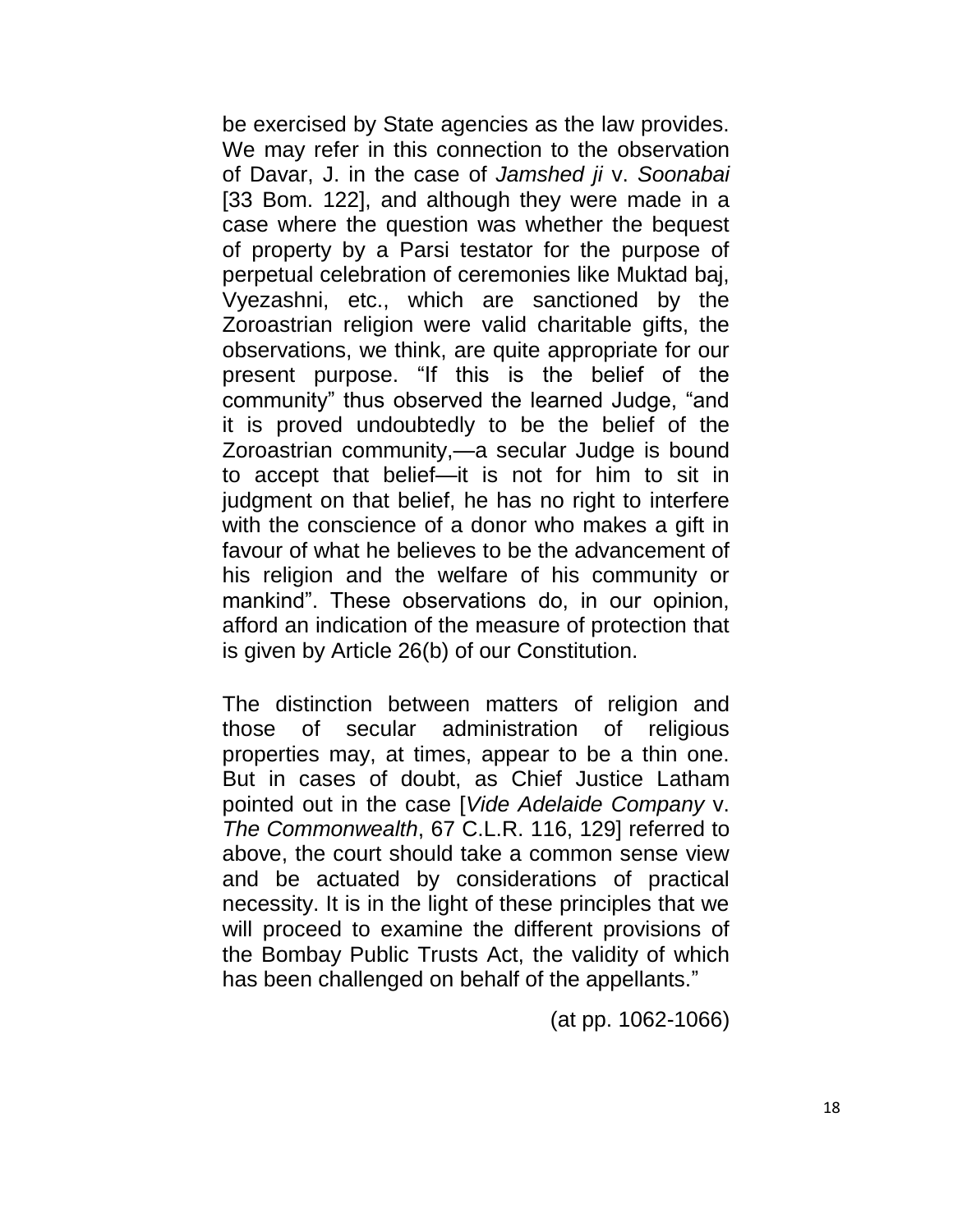6. We now come to the famous **Mulki Temple** case. In this judgment, namely, **Sri Venkataramana Devaru and Ors. v. State of Mysore and Ors., 1958 SCR 895, ("Sri Venkataramana Devaru"), an** ancient temple dedicated to Sri Venkataramana, renowned for its sanctity, was before the Court in a challenge to the Madras Temple Entry Authorisation Act (V of 1947). It was noticed that the trustees of this temple were all members of a sect known as the Gowda Saraswath Brahmins. Even though the temple had originally been founded for the benefit of certain immigrant families of the Gowda Saraswath Brahmins, in the course of time, however, worshippers consisted of all classes of Hindus. Finding that the said temple is a public temple, it was further held that during certain religious ceremonies, persons other than Gowda Saraswath Brahmins had been wholly excluded, as a result of which, the temple was held to be a religious denomination within the meaning of Article 26. The Court then found that if an image becomes defiled or if there is any departure or violation of any of the rules relating to worship, as a result of entry of certain persons into the temple, an essential religious practice can be said to have been affected. The Court held:

19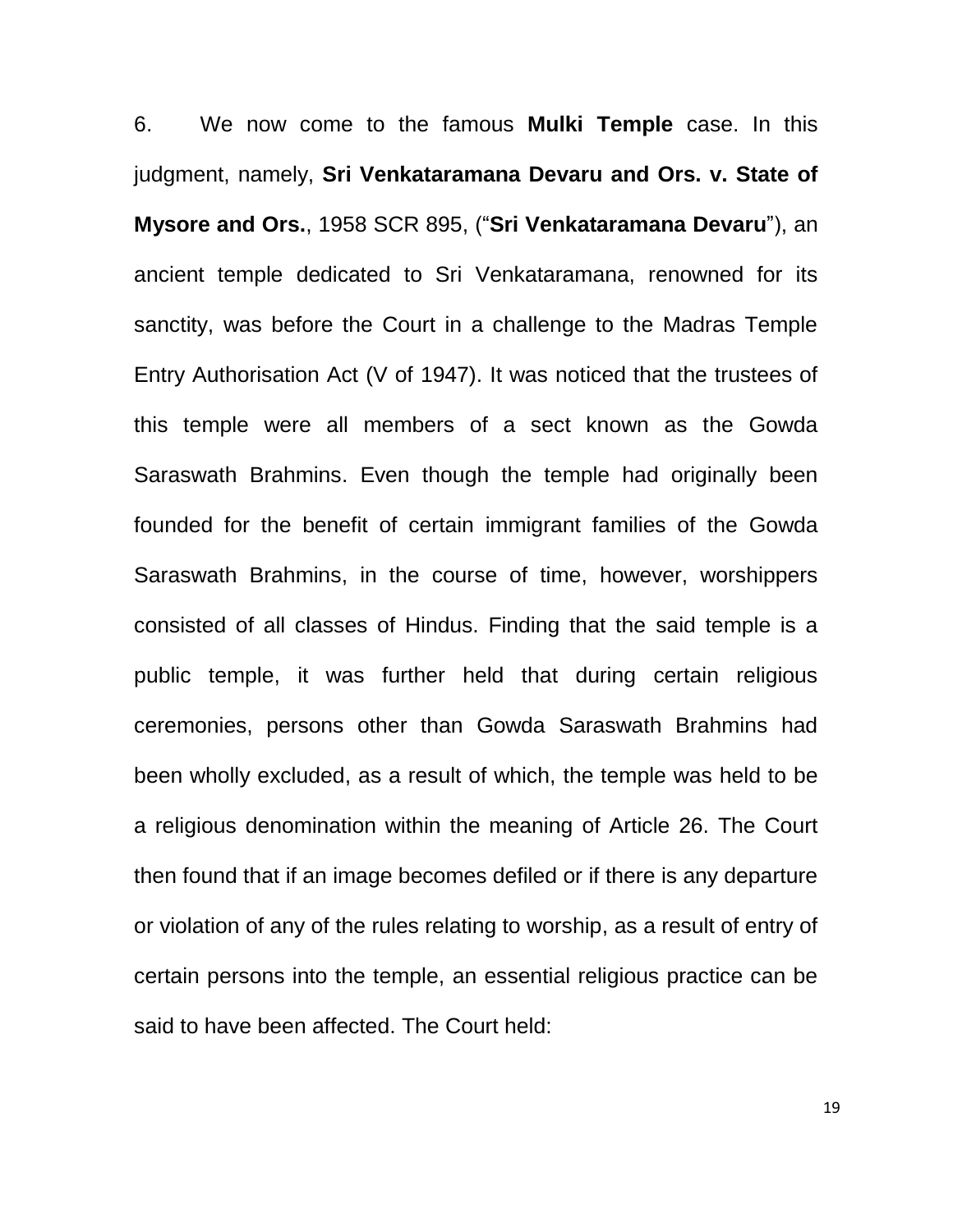"According to the Agamas, an image becomes defiled if there is any departure or violation of any of the rules relating to worship, and purificatory ceremonies (known as *Samprokshana*) have to be performed for restoring the sanctity of the shrine. *Vide* judgment of Sadasiva Aiyar, J., in *Gopala Muppanar* v. *Subramania Aiyar* [(1914) 27 MLJ 253]. In *Sankaralinga Nadan* v. *Raja Rajeswara Dorai* [(1908) L.R. 35 I.A. 176], it was held by the Privy Council affirming the judgment of the Madras High Court that a trustee who agreed to admit into the temple persons who were not entitled to worship therein, according to the Agamas and the custom of the temple was guilty of breach of trust. Thus, under the ceremonial law pertaining to temples, who are entitled to enter into them for worship and where they are entitled to stand and worship and how the worship is to be conducted are all matters of religion. The conclusion is also implicit in Art. 25 which after declaring that all persons are entitled freely to profess, practice and propagate religion, enacts that this should not affect the operation of any law throwing open Hindu religious institutions of a public character to all classes and sections of Hindus. We have dealt with this question at some length in view of the argument of the learned Solicitor-General that exclusion of persons from temple has not been shown to be a matter of religion with reference to the tenets of Hinduism. We must, accordingly hold that if the rights of the appellants have to be determined solely with reference to Art 26(b), then section 3 of Act V of 1947, should be held to be bad as infringing it."

> (emphasis supplied) (at pp. 910-911)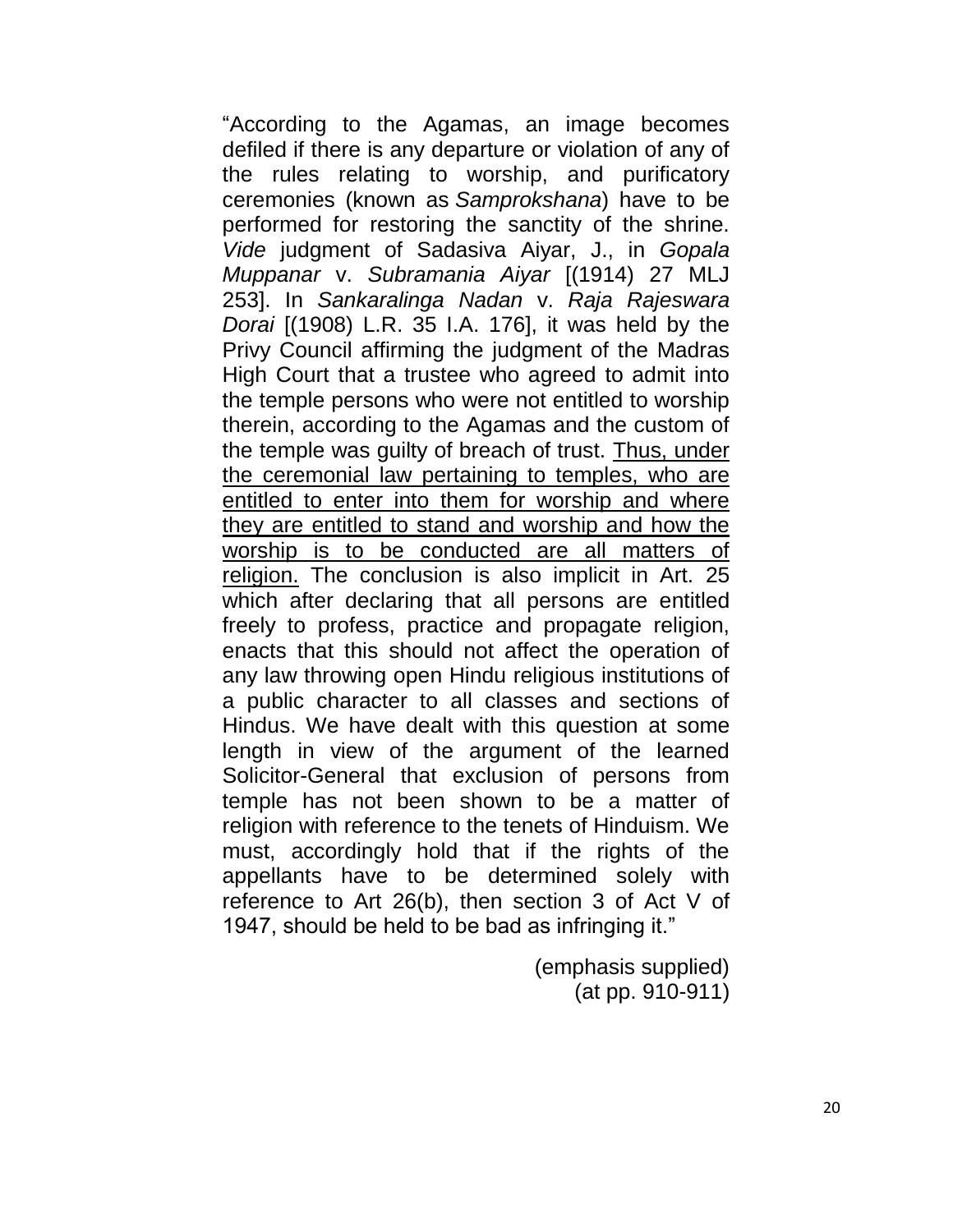The important question that then had to be decided was whether denominational institutions were within the reach of Article 25(2)(b).

This was answered in the affirmative. It was then stated:

"...... The fact is that though Art.  $25(1)$  deals with rights of individuals, Art. 25(2) is much wider in its contents and has reference to the rights of communities, and controls both Art. 25(1) and Art. 26(b).

The result then is that there are two provisions of equal authority, neither of them being subject to the other. The question is how the apparent conflict between them is to be resolved. The rule of construction is well settled that when there are in an enactment two provisions which cannot be reconciled with each other, they should be so interpreted that, if possible, effect could be given to both. This is what is known as the rule of harmonious construction. Applying this rule, if the contention of the appellants is to be accepted, then Art. 25(2)(b) will become wholly nugatory in its application to denominational temples, though, as stated above, the language of that Article includes them. On the other hand, if the contention of the respondents is accepted, then full effect can be given to Art. 26(b) in all matters of religion, subject only to this that as regards one aspect of them, entry into a temple for worship, the rights declared under Art. 25(2)(b) will prevail. While, in the former case, Art. 25(2)(b) will be put wholly out of operation, in the latter, effect can be given to both that provision and Art. 26(b). We must accordingly hold that Art. 26(b) must be read subject to Art.  $25(2)(b)$ ."

(at pp. 917-918)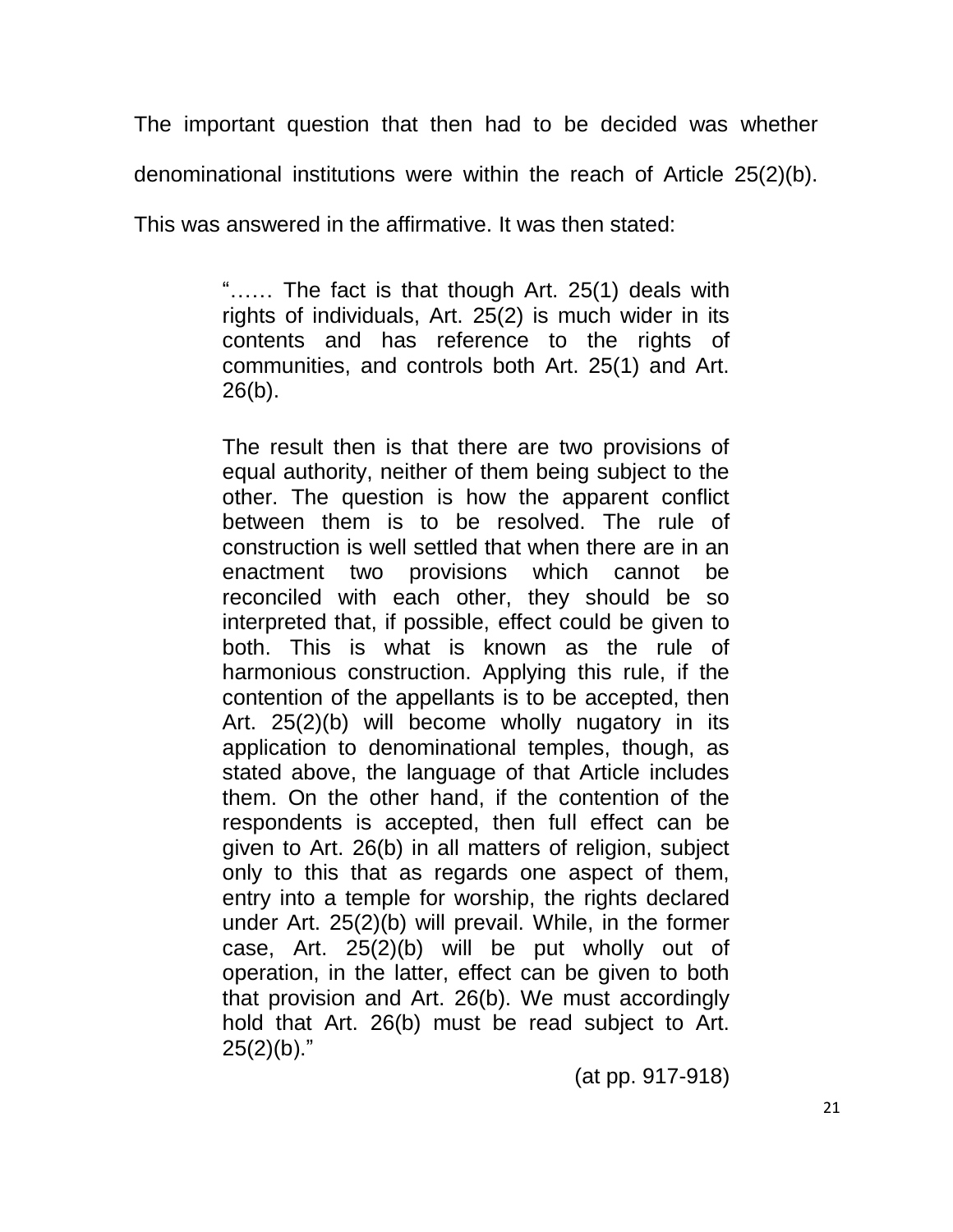When there is no general or total exclusion of members of the public from worship in the temple, but exclusion from only certain religious services, it was held:

> "We have held that the right of a denomination to wholly exclude members of the public from worshipping in the temple, though comprised in Art. 26(b), must yield to the overriding right declared by Art. 25(2)(b) in favour of the public to enter into a temple for worship. But where the right claimed is not one of general and total exclusion of the public from worship in the temple at all times but of exclusion from certain religious services, they being limited by the rules of the foundation to the members of the denomination, then the question is not whether Art. 25(2)(b) overrides that right so as extinguish it, but whether it is possible — so to regulate the rights of the persons protected by Art. 25(2)(b) as to give effect to both the rights. If the denominational rights are such that to give effect to them would substantially reduce the right conferred by Art. 25(2)(b), then of course, on our conclusion that Art. 25(2)(b) prevails as against Art. 26(b), the denominational rights must vanish. But where that is not the position, and after giving effect to the rights of the denomination what is left to the public of the right of worship is something substantial and not merely the husk of it, there is no reason why we should not so construe Art. 25(2)(b) as to give effect to Art. 26(b) and recognise the rights of the denomination in respect of matters which are strictly denominational, leaving the rights of the public in other respects unaffected."

> > (at pp. 919-920)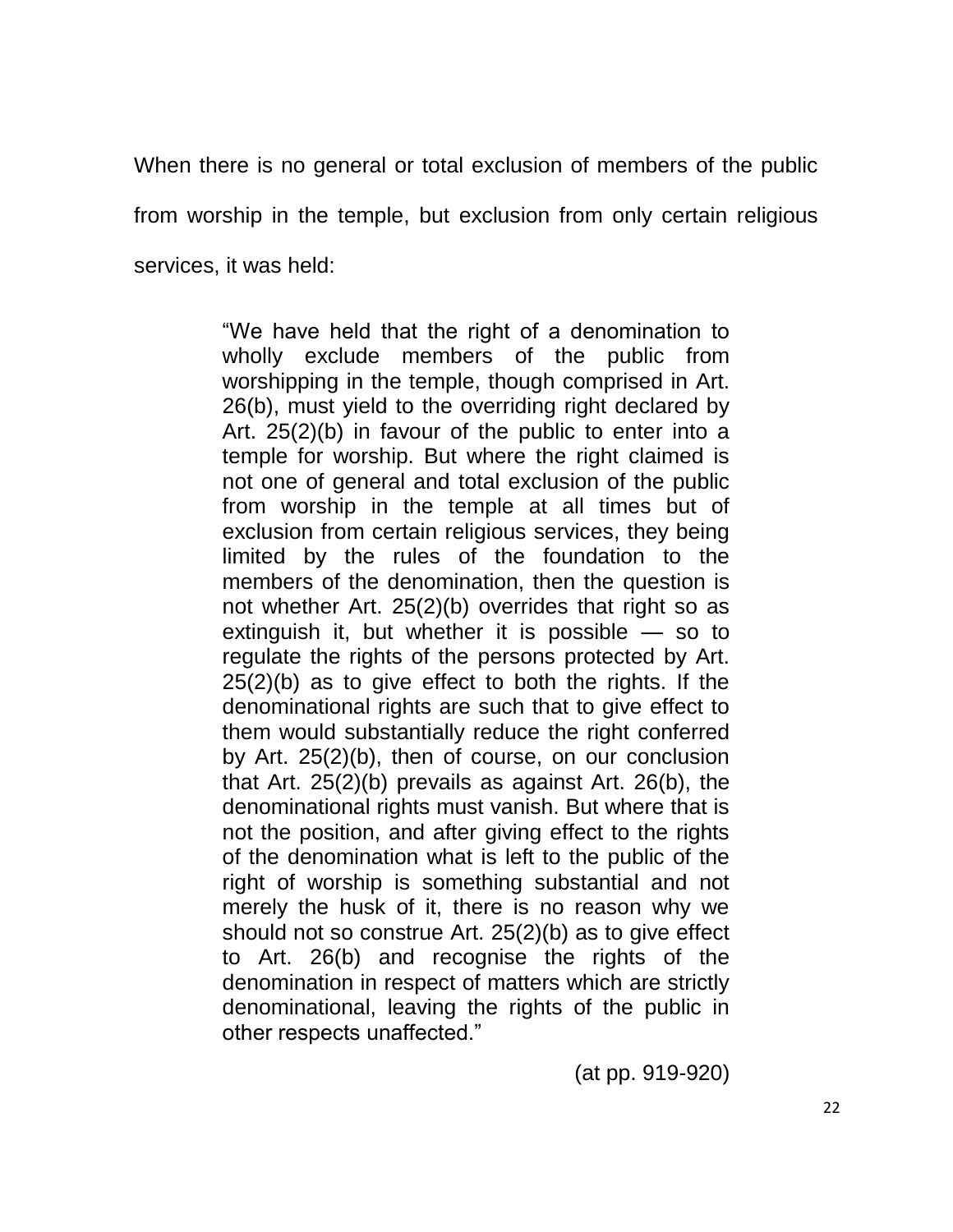7. In **Durgah Committee, Ajmer and Anr. v. Syed Hussain Ali and Ors.**, (1962) 1 SCR 383, ("Durgah Committee"), this Court was faced with a challenge to the vires of the Durgah Khwaja Saheb Act, 1955. The famous tomb of Khwaja Moin-ud-din Chishti of Ajmer was managed by a group of persons who belonged to the Chishti Order of Soofies. The argument that as people from all religious faiths came to worship at this shrine, and that, therefore, it could not be said to be a shrine belonging to any particular religious denomination, was negated as follows:

> "...... Thus on theoretical considerations it may not be easy to hold that the followers and devotees of the saint who visit the Durgah and treat it as a place of pilgrimage can be regarded as constituting a religious denomination or any section thereof. However, for the purpose of the present appeal we propose to deal with the dispute between the parties on the basis that the Chishtia sect whom the respondents purport to represent and on whose behalf — (as well as their own) — they seek to challenge the *vires* of the Act is a section or a religious denomination. This position appears to have been assumed in the High Court and we do not propose to make any departure in that behalf in dealing with the present appeal."

(emphasis supplied) (at p. 401)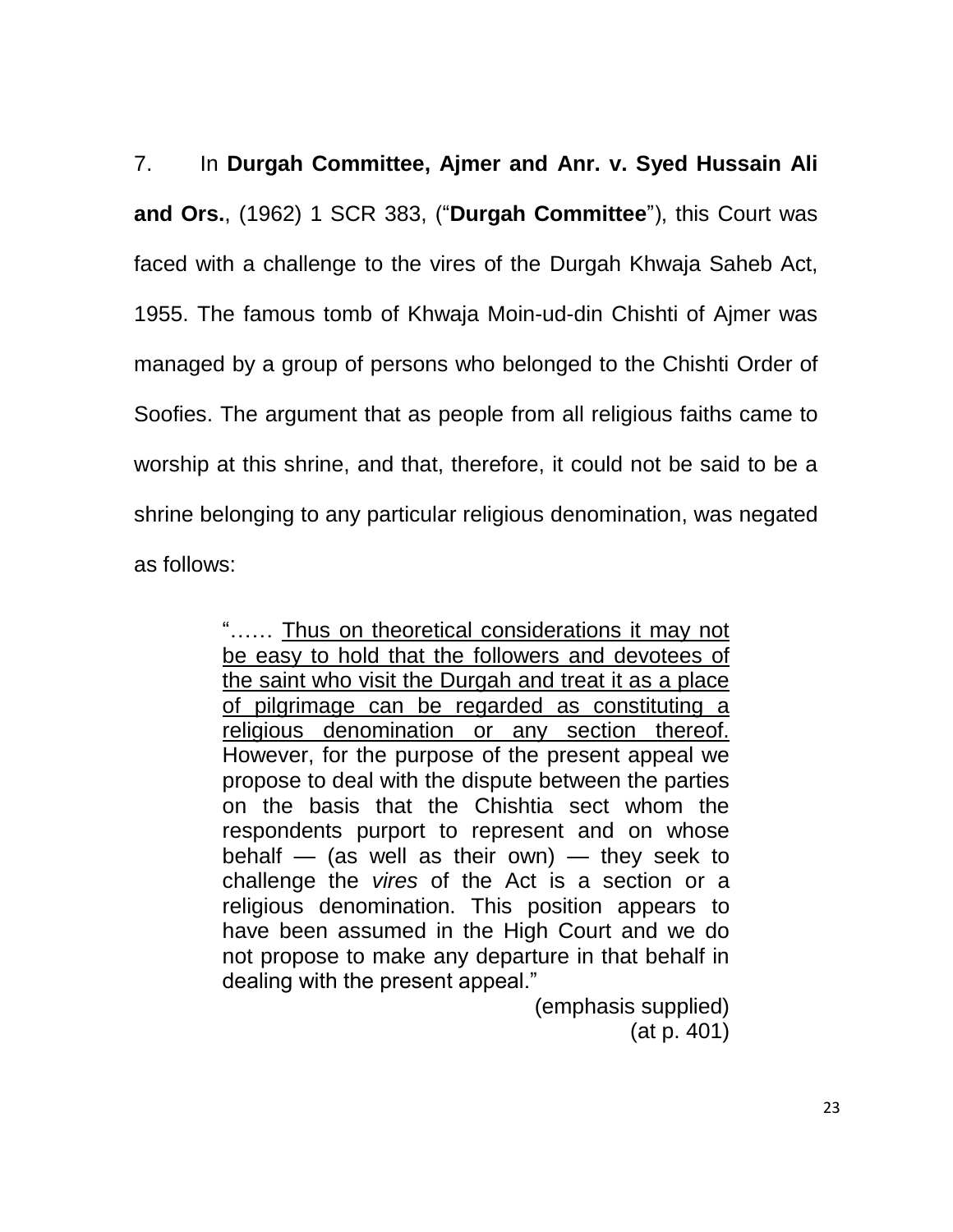8. The judgment in **Shirur Math** (supra) was followed, as was **Sri Venkataramana Devaru** (supra), for the determining tests of what would constitute a "religious denomination" and what could be said to be essential and integral parts of religion as opposed to purely secular practices. An important sentence was added to what has already been laid down in these two judgments:

> "...... Similarly, even practices, though religious, may have sprung from merely superstitious beliefs and may in that sense be extraneous and unessential accretions to religion itself. ......"

> > (at p. 412)

9. In **Sardar Syedna Taher Saifuddin Saheb v. State of Bombay**, 1962 Supp. (2) SCR 496, this Court struck down the Bombay Prevention of Excommunication Act, 1949, with Chief Justice Sinha dissenting. Though the learned Chief Justice's judgment is a dissenting judgment, some of the principles laid down by the learned Chief Justice, not dissented from by the majority judgment, are apposite and are, therefore, set out hereunder:-

> "...... It is noteworthy that the right guaranteed by Art. 25 is an individual right as distinguished from the right of an organised body like a religious denomination or any section thereof, dealt with by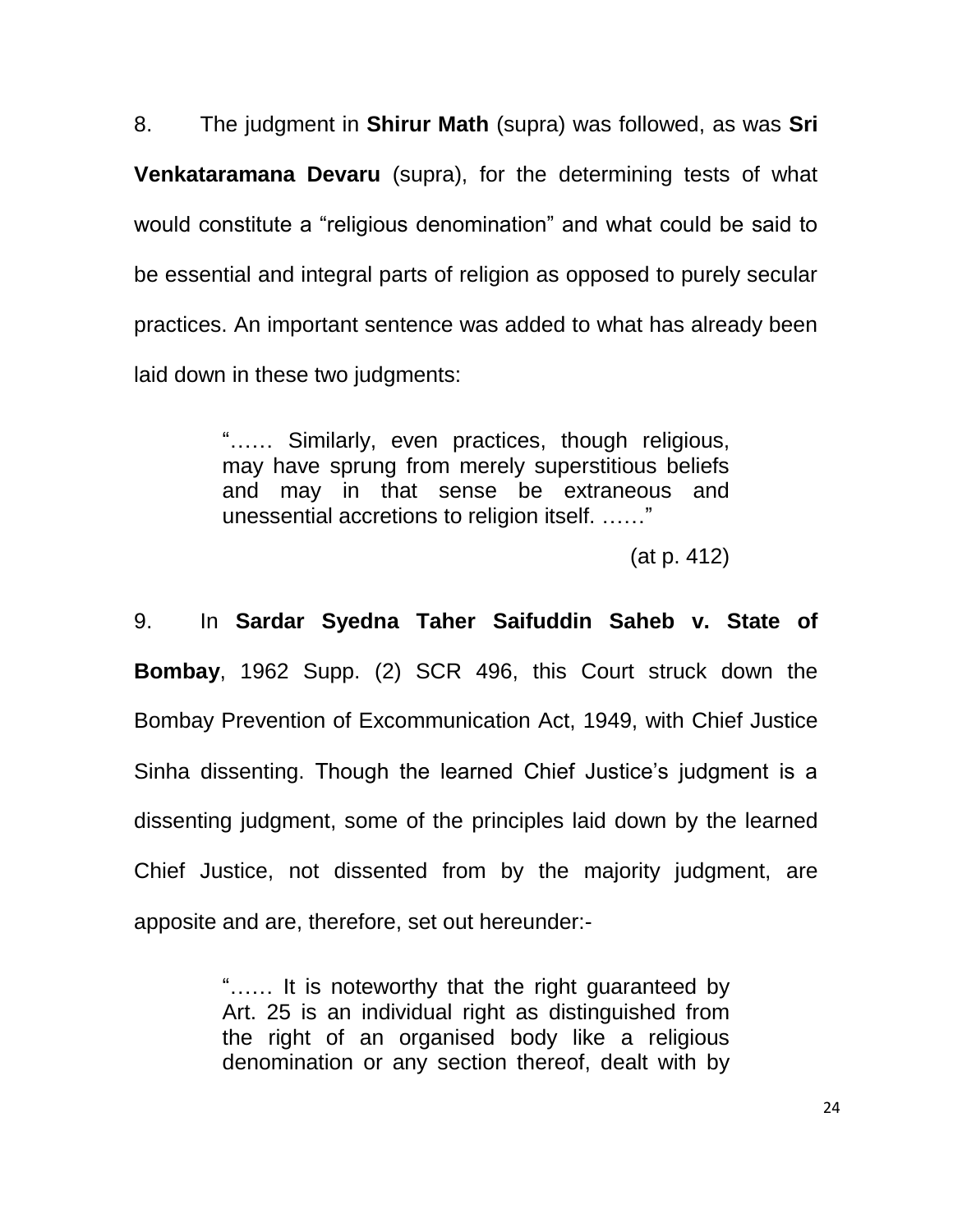Art. 26. Hence, every member of the community has the right, so long as he does not in any way interfere with the corresponding rights of others, to profess, practice and propagate his religion, and everyone is guaranteed his freedom of conscience. ……… The Constitution has left every person free in the matter of his relation to his Creator, if he believes in one. It is, thus, clear that a person is left completely free to worship God according to the dictates of his conscience, and that his right to worship as he pleased is unfettered so long as it does not come into conflict with any restraints, as aforesaid, imposed by the State in the interest of public order, etc. A person is not liable to answer for the verity of his religious views, and he cannot be questioned as to his religious beliefs, by the State or by any other person. Thus, though his religious beliefs are entirely his own and his freedom to hold those beliefs is absolute, he has not the absolute right to act in any way he pleased in exercise of his religious beliefs. He has been guaranteed the right to practice and propagate his religion, subject to the limitations aforesaid. His right to practice his religion must also be subject to the criminal laws of the country, validly passed with reference to actions which the legislature has declared to be of a penal character. Laws made by a competent legislature in the interest of public order and the like, restricting religious practices, would come within the regulating power of the State. For example, there may be religious practices of sacrifice of human beings, or sacrifice of animals in a way deleterious to the wellbeing of the community at large. It is open to the State to intervene, by legislation, to restrict or to regulate to the extent of completely stopping such deleterious practices. It must, therefore, be held that though the freedom of conscience is guaranteed to every individual so that he may hold any beliefs he likes, his actions in pursuance of those beliefs may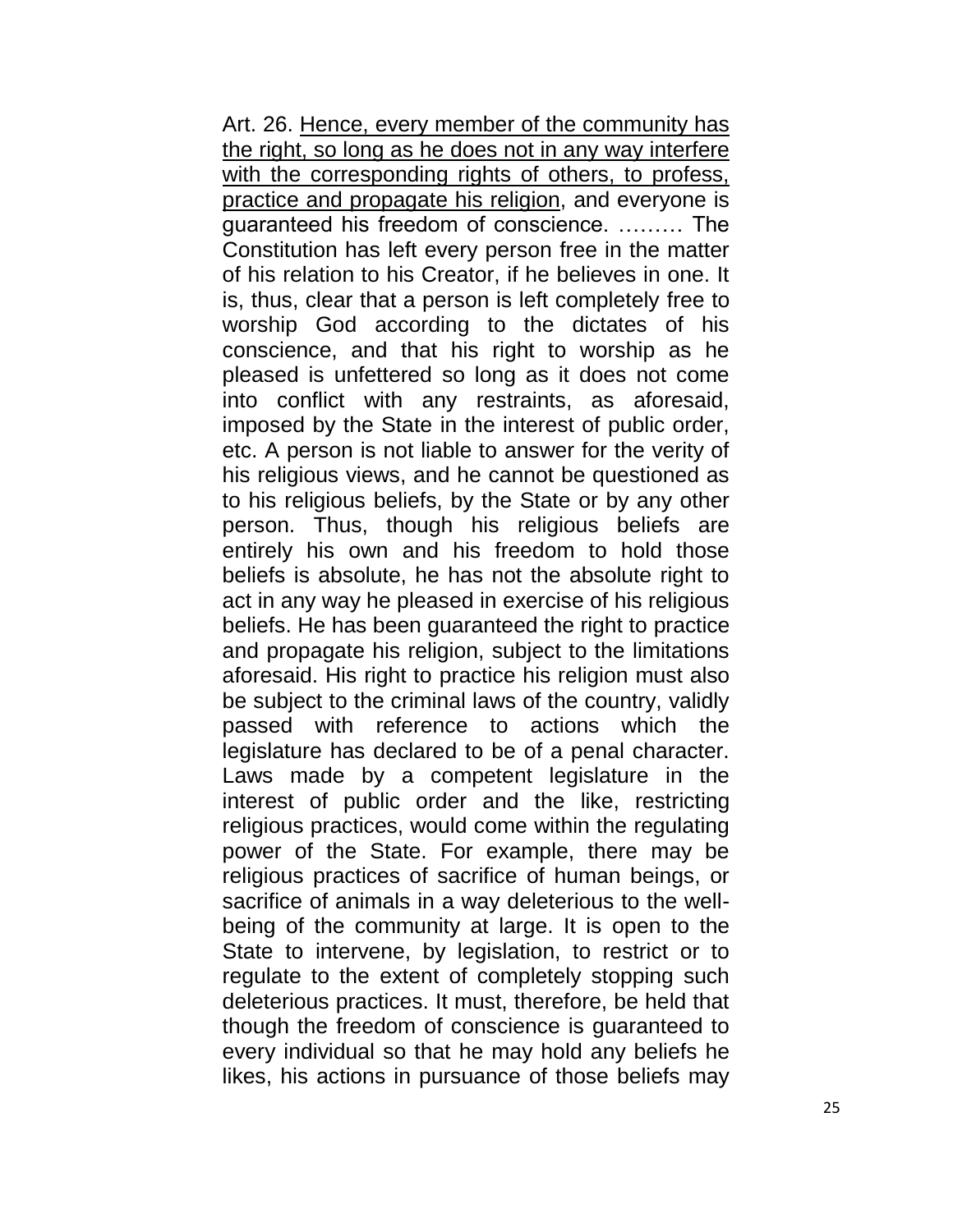be liable to restrictions in the interest of the community at large, as may be determined by common consent, that is to say, by a competent legislature. It was on such humanitarian grounds, and for the purpose of social reform, that so called religious practices like immolating a widow at the pyre of her deceased husband, or of dedicating a virgin girl of tender years to a God to function as a *devadasi*, or of ostracizing a person from all social contacts and religious communion on account of his having eaten forbidden food or taboo, were stopped by legislation."

> (emphasis supplied) (at pp. 518-520)

The learned Chief Justice upheld the said Act, stating that the Act is aimed at fulfillment of the individual liberty of conscience guaranteed by Article 25(1) of the Constitution, and not in derogation of it. Also, the learned Chief Justice stated that the Act really carried out the strict injunction of Article 17 of the Constitution of India by which untouchability has been abolished, and held that, as excommunication is a form of untouchability, the Act is protected by Article 17 and must therefore be upheld.

The majority judgment, however, by K.C. Das Gupta, J. held the Act to be constitutionally infirm as it was violative of Article 26(b) as follows:

> ―Let us consider first whether the impugned Act contravenes the provisions of Art. 26(b). It is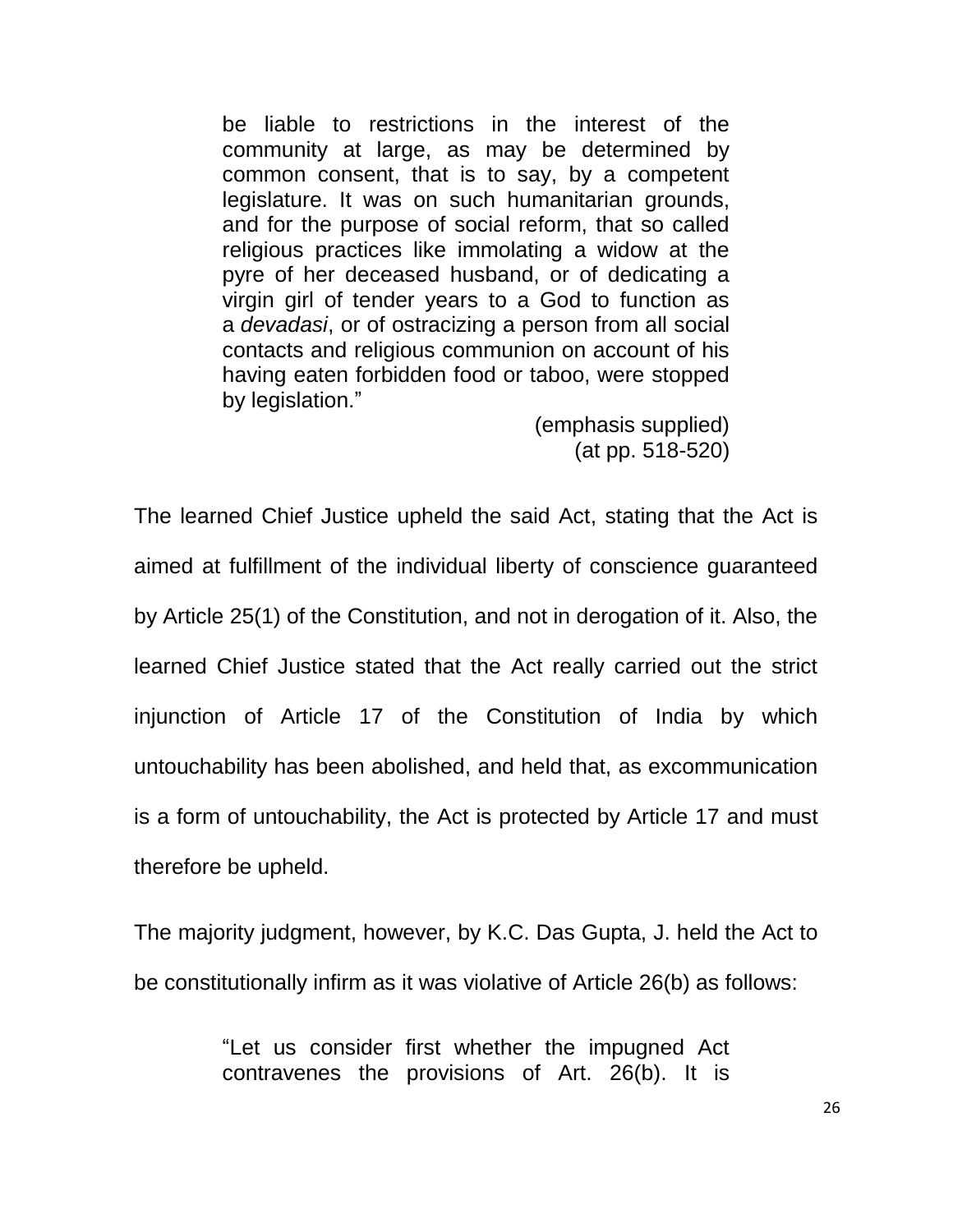unnecessary for the purpose of the present case to enter into the difficult question whether every case of excommunication by the Dai on whatever grounds inflicted is a matter of religion. What appears however to be clear is that where an excommunication is itself based on religious grounds such as lapse from the orthodox religious creed or doctrine (similar to what is considered heresy, apostasy or schism under the Canon Law) or breach of some practice considered as an essential part of the religion by the Dawoodi Bohras in general, excommunication cannot but be held to be for the purpose of maintaining the strength of the religion. It necessarily follows that the exercise of this power of excommunication on religious grounds forms part of the management by the community, through its religious head, "of its own affairs in matters of religion." The impugned Act makes even such excommunications invalid and takes away the power of the Dai as the head of the community to excommunicate even on religious grounds. It therefore, clearly interferes with the right of the Dawoodi Bohra community under clause (b) of Art. 26 of the Constitution."

(at p. 535)

Holding that the said law is not referable to Article 25(2)(b), the Court

then held:

"It remains to consider whether the impugned Act comes within the saving provisions embodied in clause 2 of Art. 25. The clause is in these words:—

―Nothing in this Article shall affect the operation of any existing law or prevent the State from making any law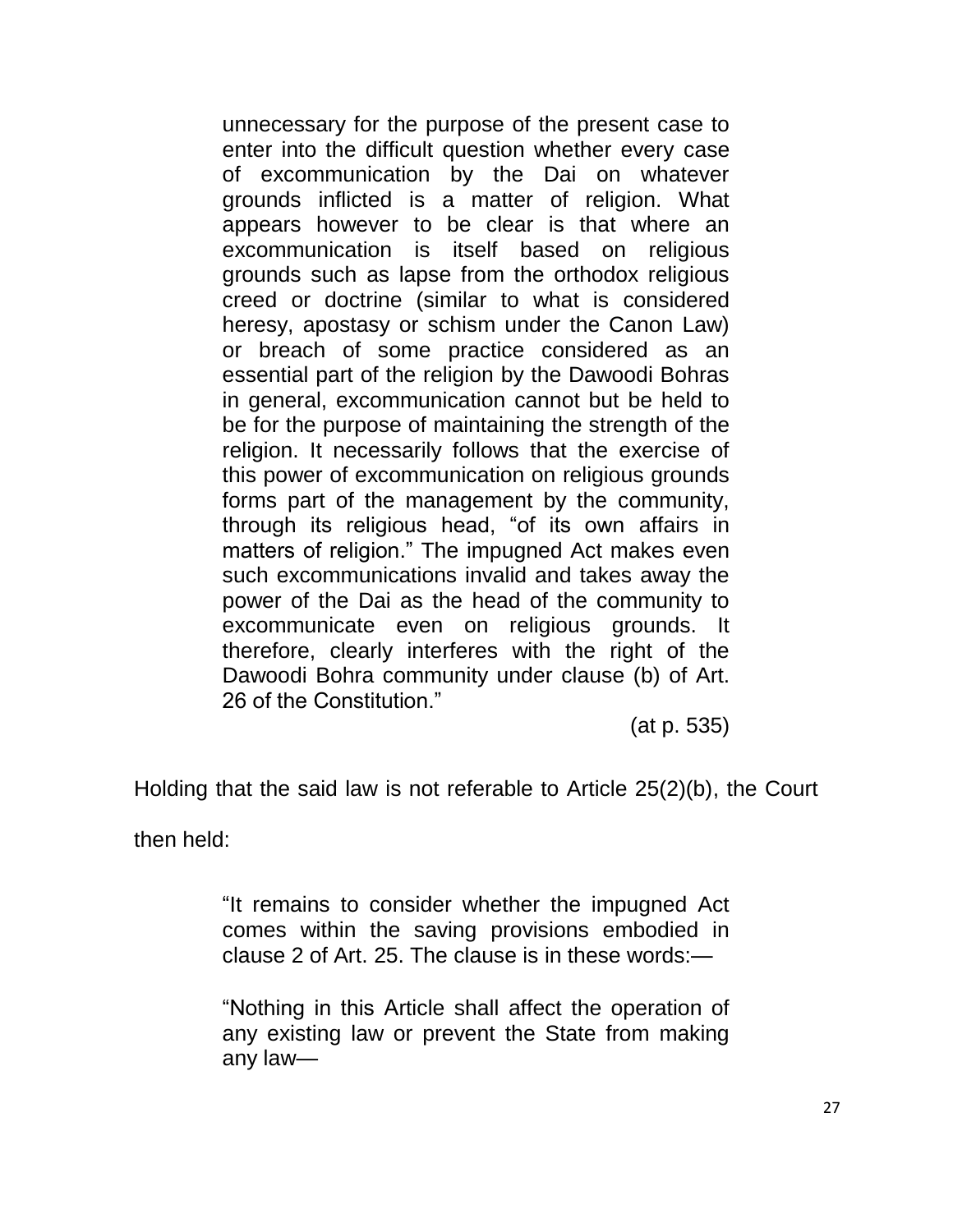(a) regulating or restricting any economic, financial, political or other secular activity which may be associated with religious practice;

(b) providing for social welfare and reform or the throwing open of Hindu religious institution of a public character to all classes and section of Hindus."

Quite clearly, the impugned Act cannot be regarded as a law regulating or restricting any economic, financial, political or other secular activity. Indeed, that was not even suggested on behalf of the respondent State. It was faintly suggested however that the Act should be considered to be a law "providing for social welfare and reform." The mere fact that certain civil rights which might be lost by members of the Dawoodi Bohra community as a result of excommunication even though made on religious grounds and that the Act prevents such loss, does not offer sufficient basis for a conclusion that it is a law "providing for social welfare and reform.‖ The barring of excommunication on grounds other than religious grounds, say, on the breach of some obnoxious social rule or practice might be a measure of social reform and a law which bars such excommunication merely might conceivably come within the saving provisions of clause 2(b) of Art. 25. But barring of excommunication on religious grounds pure and simple, cannot however be considered to promote social welfare and reform and consequently the law insofar as it invalidates excommunication on religious grounds and takes away the Dai's power to impose such excommunication cannot reasonably be considered to be a measure of social welfare and reform. As the Act invalidates excommunication on any ground whatsoever, including religious grounds, it must be held to be in clear violation of the right of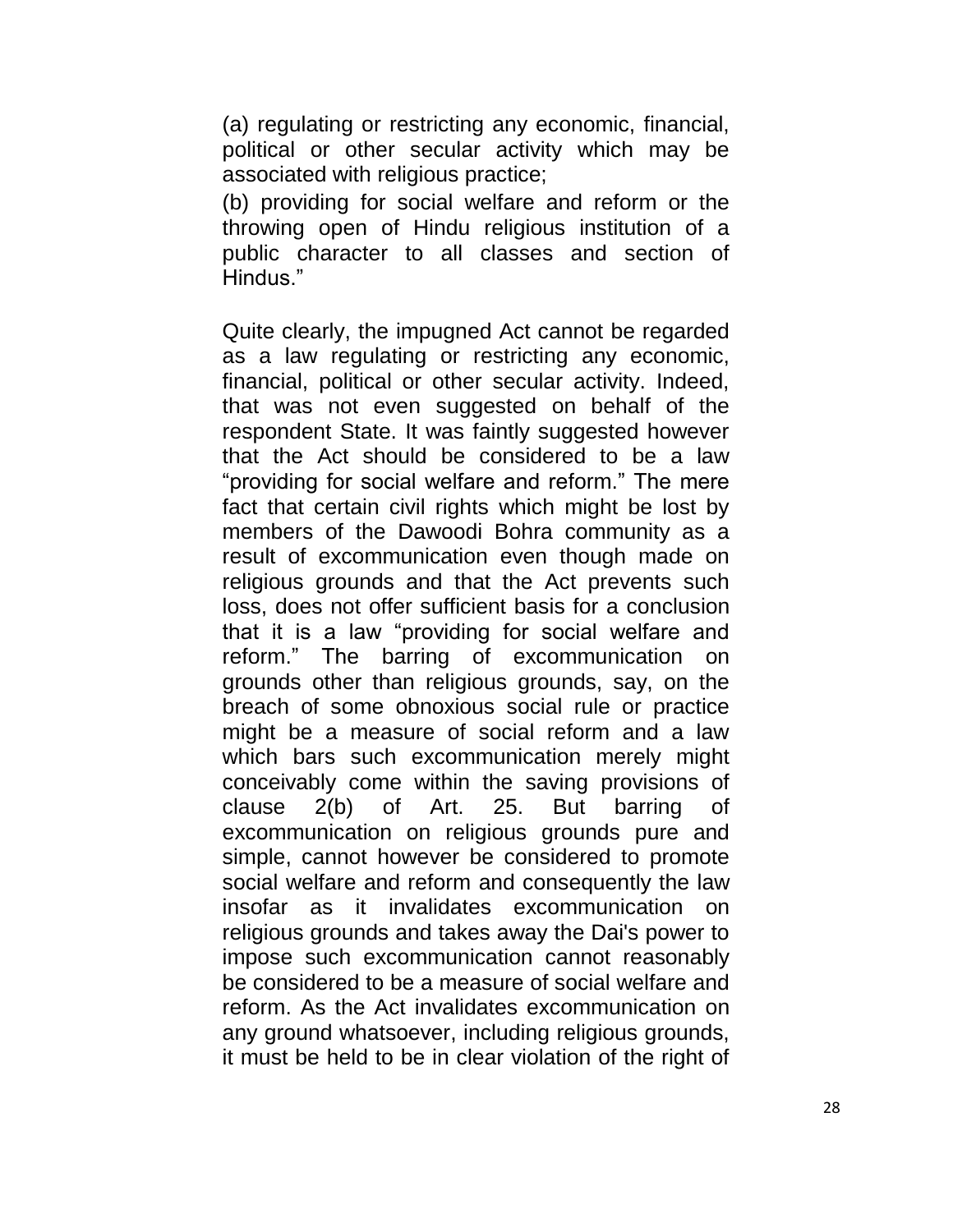the Dawoodi Bohra community under Art. 26(b) of the Constitution."

(at pp. 536-537)

In an illuminating concurring judgment, N. Rajagopala Ayyangar, J. upheld the Act on the ground that excommunication is not so much a punishment but is really used as a measure of discipline for the maintenance of the integrity of the Dawoodi Bohra community. It therefore violates the right to practice religion guaranteed by Articles 25(1) and 26 in that it interferes with the right of the religious head – the Dai – to administer, as trustee, the property of the denomination so as to exclude excommunicated persons. The learned Judge, however, drew a distinction between the two parts of Article 25(2)(b), stating that the expression "social welfare and reform" could not affect essential parts of religious practice as follows:

> ―But very different considerations arise when one has to deal with legislation which is claimed to be merely a measure "providing for social welfare and reform.‖ To start with, it has to be admitted that this phrase is, as contrasted with the second portion of Art. 25(2)(b), far from precise and is flexible in its content. In this connection it has to be borne in mind that limitations imposed on religious practices on the ground of public order, morality or health have already been saved by the opening words of Art. 25(1) and the saving would cover beliefs and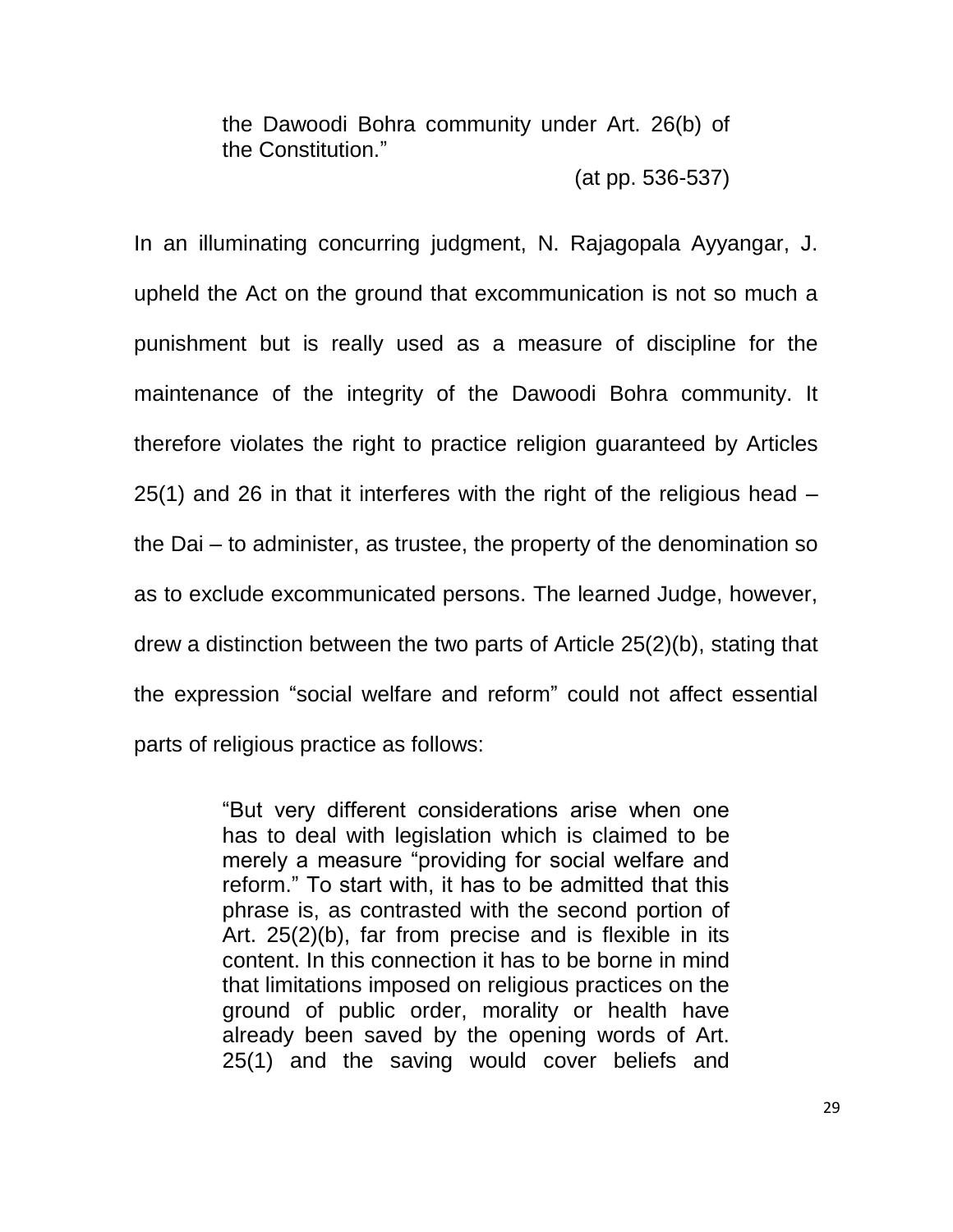practices even though considered essential or vital by those professing the religion. I consider that in the context in which the phrase occurs, it is intended to save the validity only of those laws which do not invade the basic and essential practices of religion which are guaranteed by the operative portion of Art. 25(1) for two reasons: (1) To read the saving as covering even the basic essential practices of religion, would in effect nullify and render meaningless the entire guarantee of religious freedom — a freedom not merely to profess, but to practice religion, for very few pieces of legislation for abrogating religious practices could fail to be subsumed under the caption of "a provision for social welfare or reform." (2) If the phrase just quoted was intended to have such a wide operation as cutting at even the essentials guaranteed by Art. 25(1), there would have been no need for the special provision as to "throwing open of Hindu religious institutions" to all classes and sections of Hindus since the legislation contemplated by this provision would be par excellence one of social reform.

In my view by the phrase "laws providing for social welfare and reform" it was not intended to enable the legislature to "reform" a religion out of existence or identity. Art. 25(2)(a) having provided for legislation dealing with "economic, financial, political or secular activity which may be *associated* with religious practices", the succeeding clause proceeds to deal with other activities of religious groups and these also must be those which are *associated* with religion. Just as the activities referred to in Art. 25(2)(a) are obviously not of the essence of the religion, similarly the saving in Art. 25(2)(b) is not intended to cover the basic essentials of the creed of a religion which is protected by Art. 25(1)."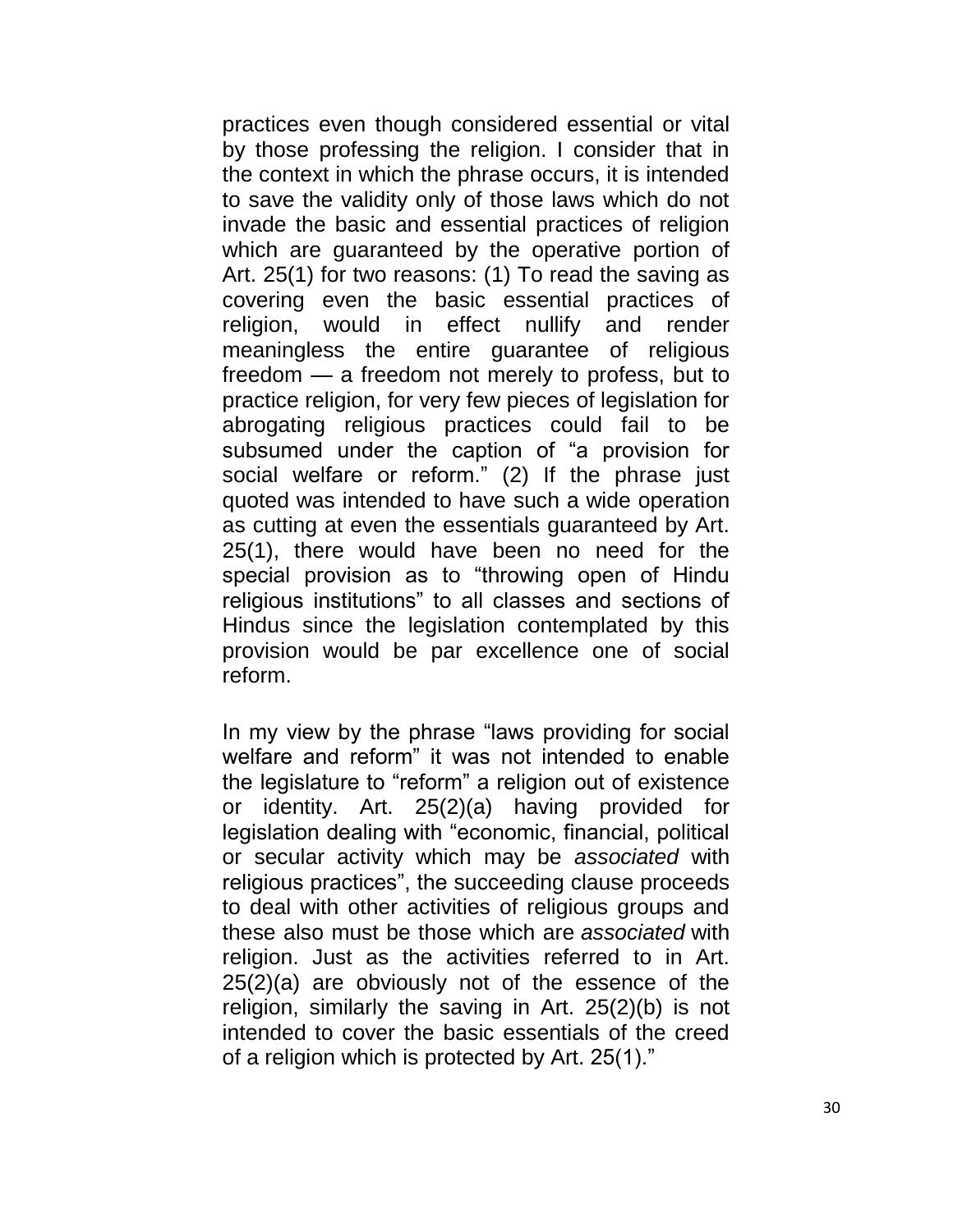10. As this view is the view of only one learned Judge, and as it does not arise for decision in the present case, suffice it to say that this view will need to be tested in some future case for its validity. It is instructive to remember that **Shirur Math** (supra) specifically contained a sentence which stated that there is a further right given to the State by Article 25(2)(b) under which, the State can legislate for social welfare and reform "even though by so doing it might interfere with religious practices". We, therefore, leave this part of Article 25(2)(b) to be focused and deliberated upon in some future case.

11. In **Tilkayat Shri Govindlalji Maharaj v. State of Rajasthan and Ors.**, (1964) 1 SCR 561, otherwise referred to as the **Nathdwara Temple** case, this Court was concerned with the validity of the Nathdwara Temple Act, 1959. Referring to and following some of the judgments that have already been referred, this Court held that the Nathdwara temple was a public temple and that as the Act extinguished the secular office of the Tilkayat by which he was managing the properties of the Temple, no right under Article 26 could be said to have been effected. In an instructive passage, this Court

31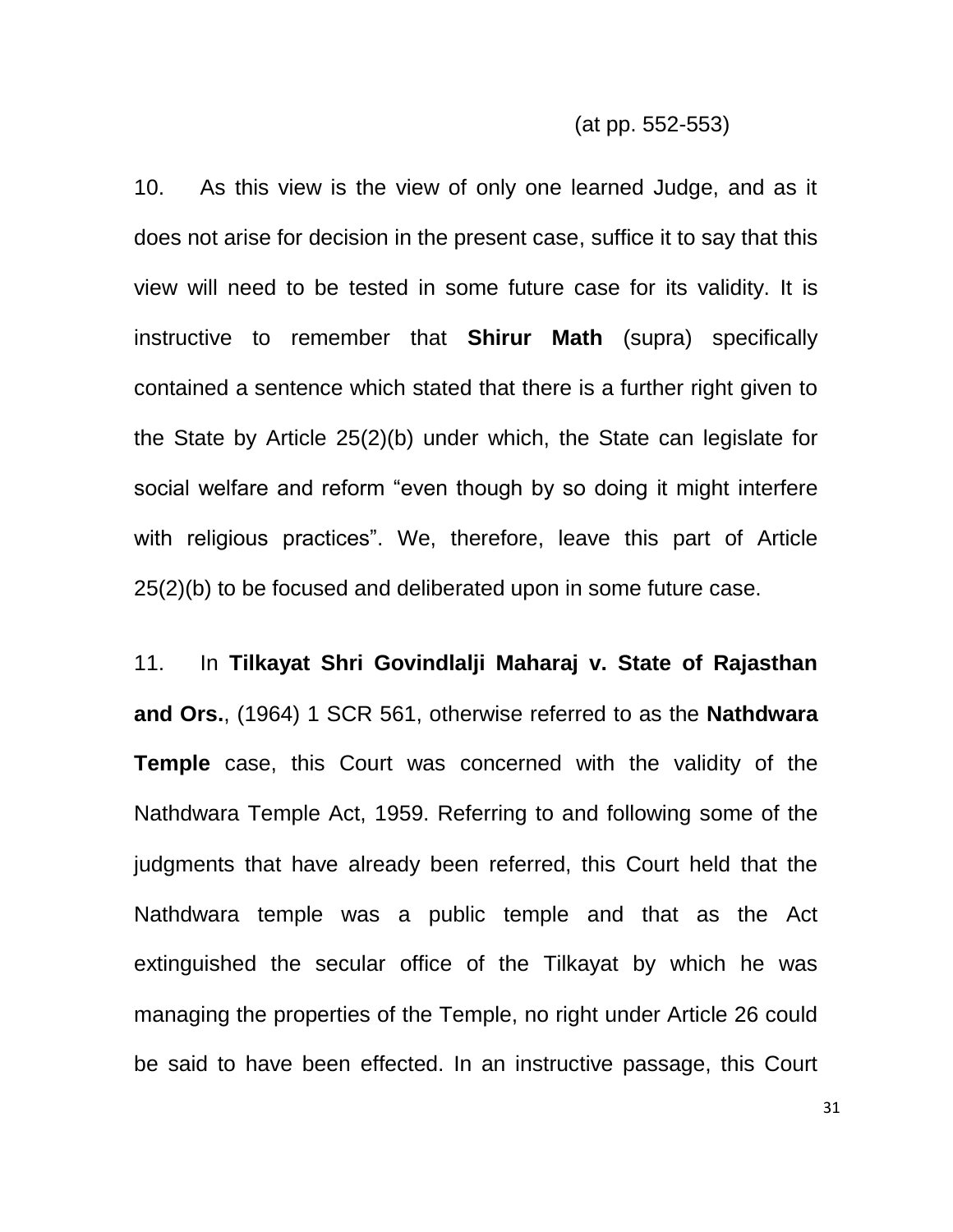laid down certain tests as to what could be said to be an essential or integral part of religion as opposed to purely secular practice, and laid down what is to be done to separate what may not always be oil from water. The Court held as follows:

> "In deciding the question as to whether a given religious practice is an integral part of the religion or not, the test always would be whether it is regarded as such by the community following the religion or not. This formula may in some cases present difficulties in its operation. Take the case of a practice in relation to food or dress. If in a given proceeding, one section of the community claims that while performing certain rites white dress is an integral part of the religion itself, whereas another section contends that yellow dress and not the white dress is the essential part of the religion, how is the Court going to decide the question? Similar disputes may arise in regard to food. In cases where conflicting evidence is produced in respect of rival contentions as to competing religious practices the Court may not be able to resolve the dispute by a blind application of the formula that the community decides which practice is an integral part of its religion, because the community may speak with more than one voice and the formula would, therefore, break down. This question will always have to be decided by the Court and in doing so, the Court may have to enquire whether the practice in question is religious in character and if it is, whether it can be regarded as an integral or essential part of the religion, and the finding of the Court on such an issue will always depend upon the evidence adduced before it as to the conscience of the community and the tenets of its religion. It is in the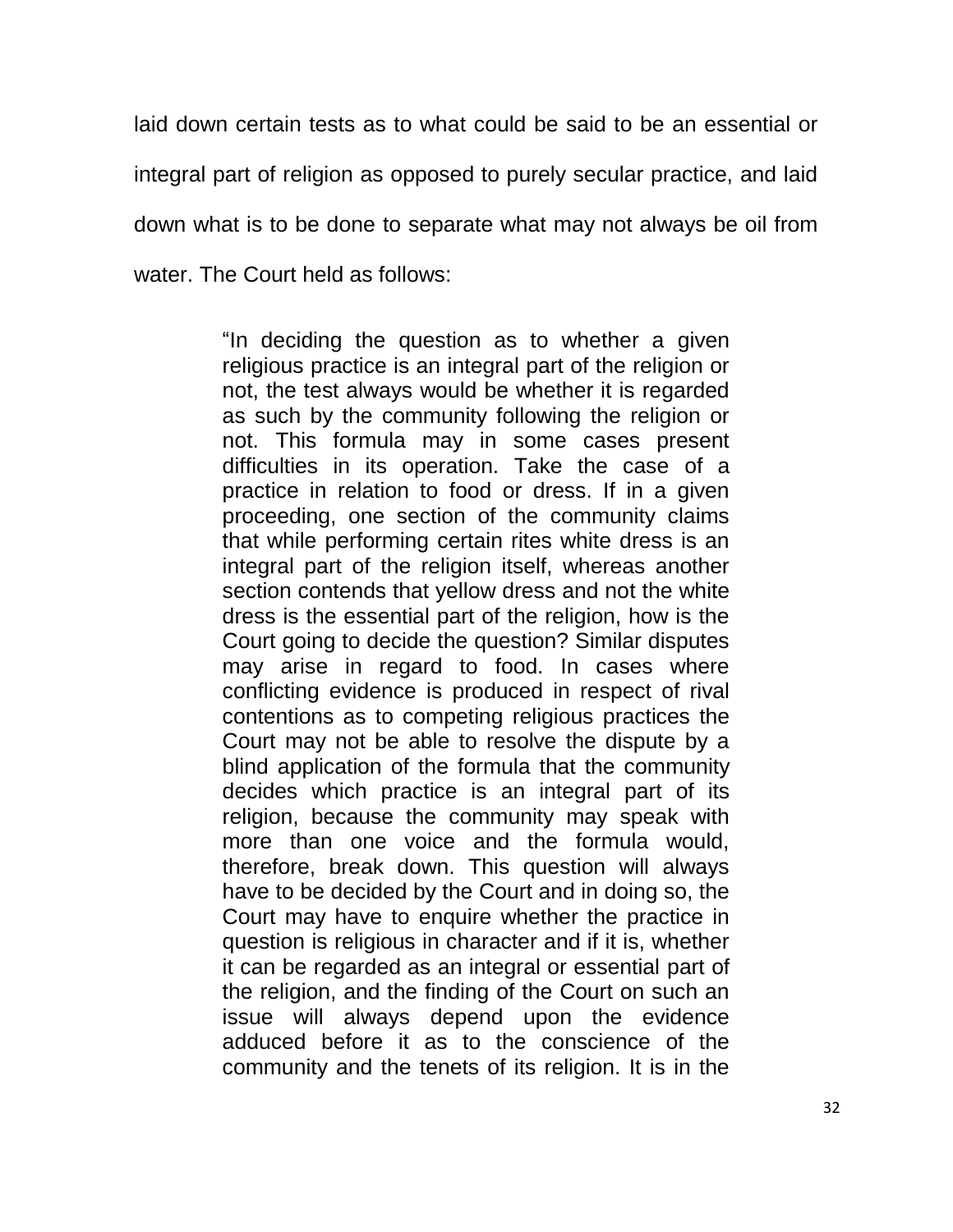light of this possible complication which may arise in some cases that this Court struck a note of caution in the case of *The Durgah Committee Ajmer* v. *Syed Hussain Ali* [(1962) 1 SCR 383, 411], and observed that in order that the practices in question should be treated as a part of religion they must be regarded by the said religion as its essential and integral part; otherwise even purely secular practices which are not an essential or an integral part of religion are apt to be clothed with a religious form and may make a claim for being treated as religious practices within the meaning of Art. 25(1).

In this connection, it cannot be ignored that what is protected under Arts. 25(1) and 26(b) respectively are the religious practices and the right to manage affairs in matters of religion. If the practice in question is purely secular or the affair which is controlled by the statute is essentially and absolutely secular in character, it cannot be urged that Art. 25(1) or Art. 26(b) has been contravened. The protection is given to the practice of religion and to the denomination's right to manage its own affairs in matters of religion. Therefore, whenever a claim is made on behalf of an individual citizen that the impugned statute contravenes his fundamental right to practise religion or a claim is made on behalf of the denomination that the fundamental right guaranteed to it to manage its own affairs in matters of religion is contravened, it is necessary to consider whether the practice in question is religious or the affairs in respect of which the right of management is alleged to have been contravened are affairs in matters of religion. If the practice is a religious practice or the affairs are the affairs in matter of religion, then, of course, the rights guaranteed by Art. 25(1) and Art. 26(b) cannot be contravened.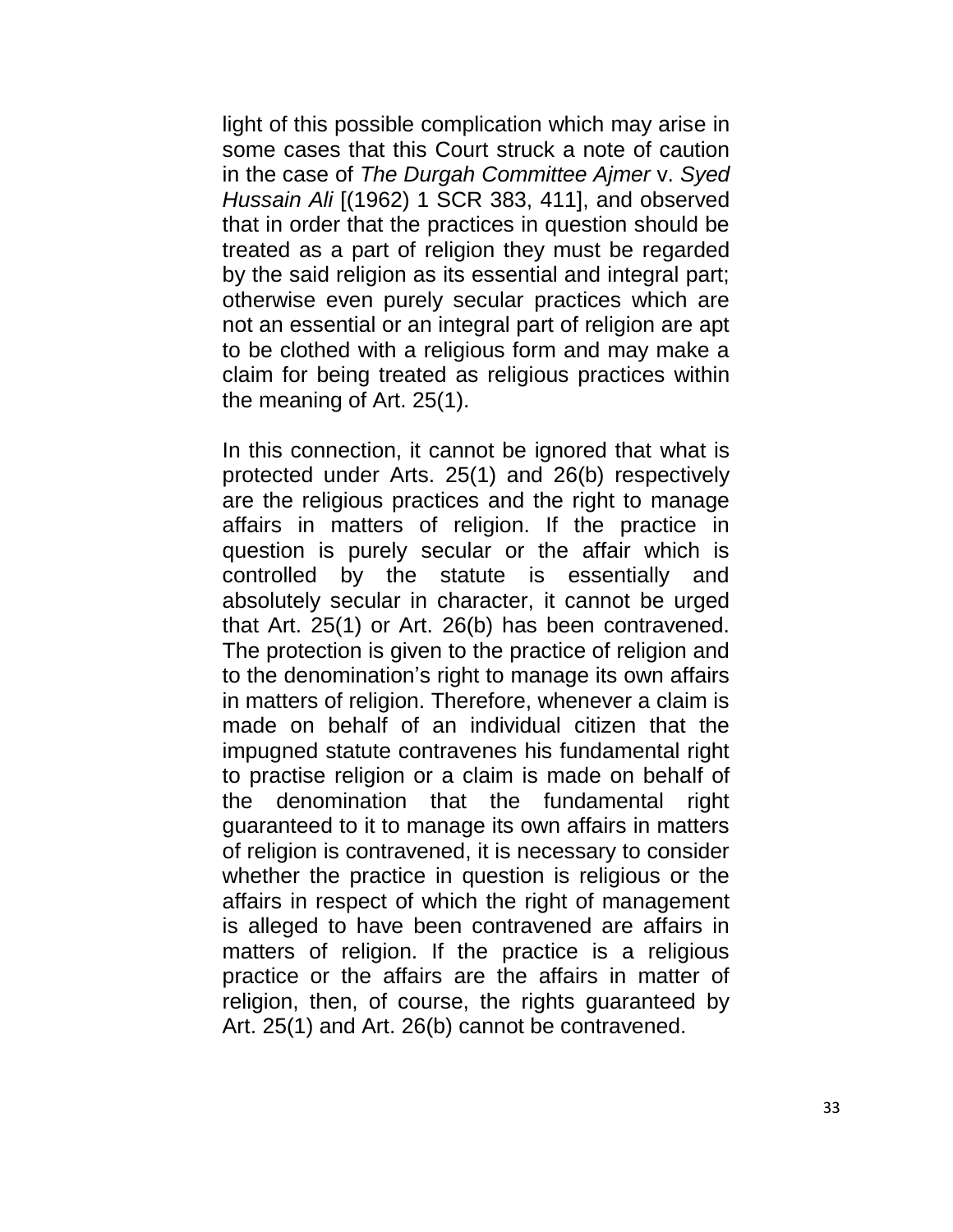It is true that the decision of the question as to whether a certain practice is a religious practice or not, as well as the question as to whether an affair in question is an affair in matters of religion or not, may present difficulties because sometimes practices, religious and secular, are inextricably mixed up. This is more particularly so in regard to Hindu religion because as is well known, under the provisions of ancient Smritis, all human actions from birth to death and most of the individual actions from day-to-day are regarded as religious in character. As an illustration, we may refer to the fact that the Smritis regard marriage as a sacrament and not a contract. Though the task of disengaging the secular from the religious may not be easy, it must nevertheless be attempted in dealing with the claims for protection under Arts 25(1) and 26(b). If the practice which is protected under the former is a religious practice, and if the right which is protected under the latter is the right to manage affairs in matters of religion, it is necessary that in judging about the merits of the claim made in that behalf the Court must be satisfied that the practice is religious and the affair is in regard to a matter of religion. In dealing with this problem under Arts. 25(1) and 26(b), Latham C.J.'s observation in *Adelaide Company of Jehovah's Witnesses Incorporated* v. *The Commonwealth* [67 CLR 116, 123], that "what is religion to one is superstition to another", on which Mr. Pathak relies, is of no relevance. If an obviously secular matter is claimed to be matter of religion, or if an obviously secular practice is alleged to be a religious practice, the Court would be justified in rejecting the claim because the protection guaranteed by Art. 25(1) and Art. 26(b) cannot be extended to secular practices and affairs in regard to denominational matters which are not matters of religion, and so, a claim made by a citizen that a purely secular matter amounts to a religious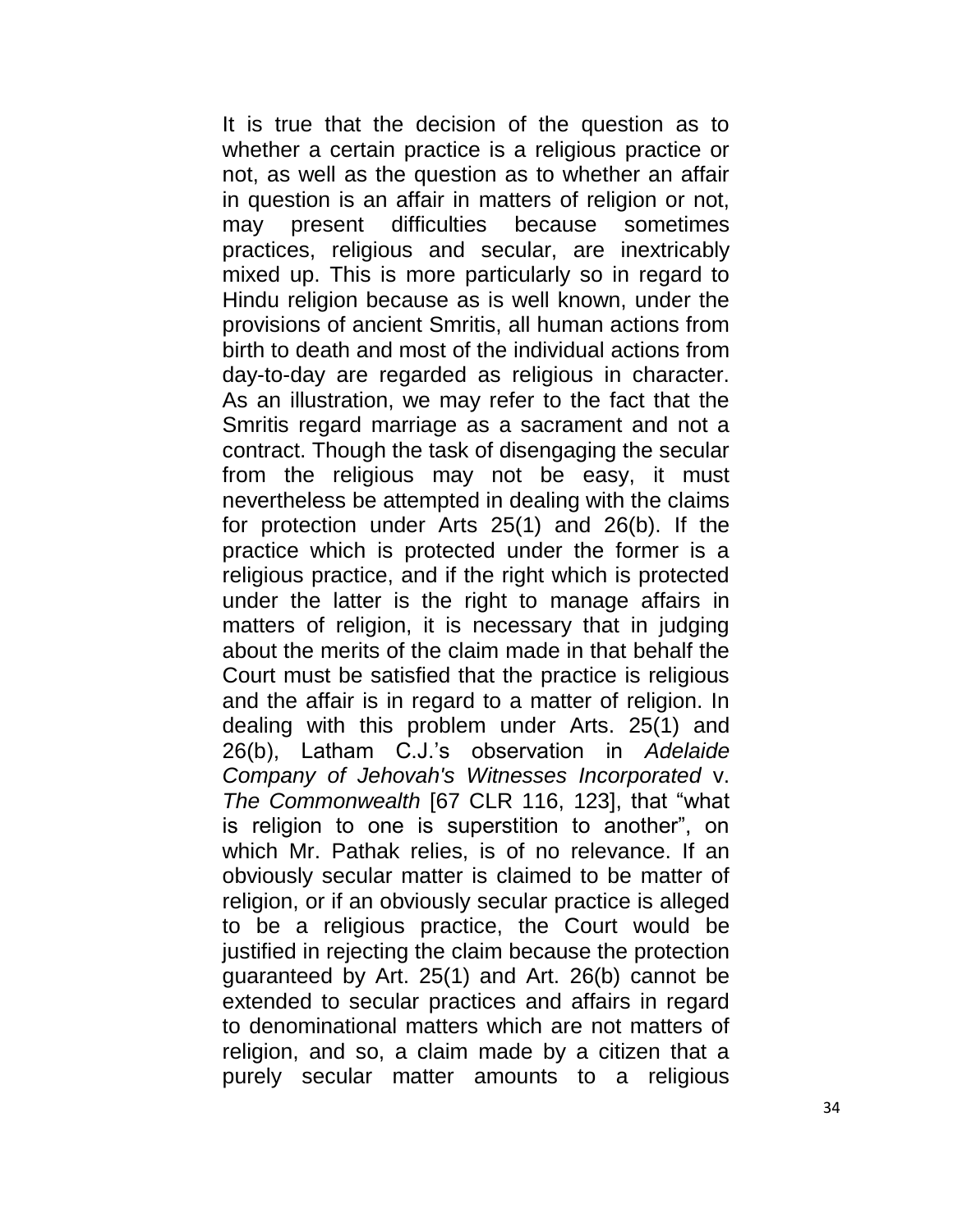practice, or a similar claim made on behalf of the denomination that a purely secular matter is an affair in matters of religion, may have to be rejected on the ground that it is based on irrational considerations and cannot attract the provisions of Art. 25(1) or Art 26(b). This aspect of the matter must be borne in mind in dealing with the true scope and effect of Art.  $25(1)$  and Art.  $26(b)$ ."

(at pp. 620-623)

# 12. In **Seshammal and Ors. v. State of Tamil Nadu**, (1972) 2

SCC 11, the validity of the Tamil Nadu Hindu Religious and Charitable Endowments (Amendment) Act, 1970 was questioned by hereditary Archakas and Mathadhipatis of some ancient temples of Tamil Nadu, as the Amendment Act did away with the hereditary right of succession to the office of Archaka even if the Archaka was otherwise qualified. This Court repelled such challenge but in doing so, spoke of the importance of the consecration of an idol in a Hindu temple and the rituals connected therewith, as follows:

> ―**11.** ……… On the consecration of the image in the temple the Hindu worshippers believe that the Divine Spirit has descended into the image and from then on the image of the deity is fit to be worshipped. Rules with regard to daily and periodical worship have been laid down for securing the continuance of the Divine Spirit. The rituals have a two-fold object. One is to attract the lay worshipper to participate in the worship carried on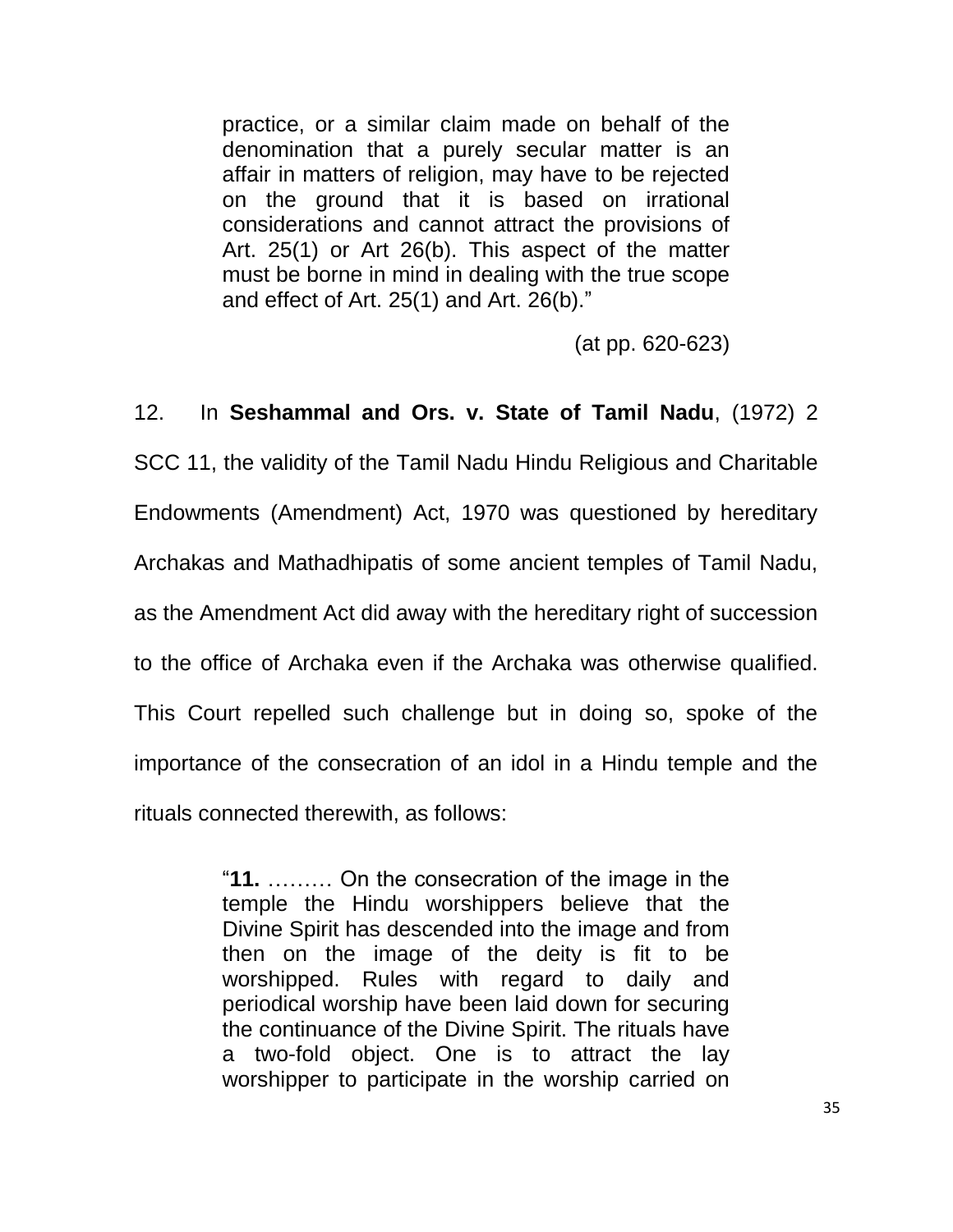by the priest or Archaka. It is believed that when a congregation of worshippers participates in the worship a particular attitude of aspiration and devotion is developed and confers great spiritual benefit. The second object is to preserve the image from pollution, defilement or desecration. It is part of the religious belief of a Hindu worshipper that when the image is polluted or defiled the Divine Spirit in the image diminishes or even vanishes. That is a situation which every devotee or worshipper looks upon with horror. Pollution or defilement may take place in a variety of ways. According to the Agamas, an image becomes defiled if there is any departure or violation of any of the rules relating to worship. In fact, purificatory ceremonies have to be performed for restoring the sanctity of the shrine [1958 SCR 895 (910)]. Worshippers lay great store by the rituals and whatever other people, not of the faith, may think about these rituals and ceremonies, they are a part of the Hindu religious faith and cannot be dismissed as either irrational or superstitious.‖

Ultimately, it was held that since the appointment of an Archaka is a

secular act, the Amendment Act must be regarded as valid.

13. We now come to a very important judgment contained in **Rev. Stainislaus v. State of Madhya Pradesh and Ors.**, (1977) 2 SCR 611. This judgment dealt with the constitutional validity of the Madhya Pradesh Dharma Swatantraya Adhiniyam, 1968 and the Orissa Freedom of Religion Act, 1967, both of which statutes were upheld by the Court stating that they fall within the exception of "public order" as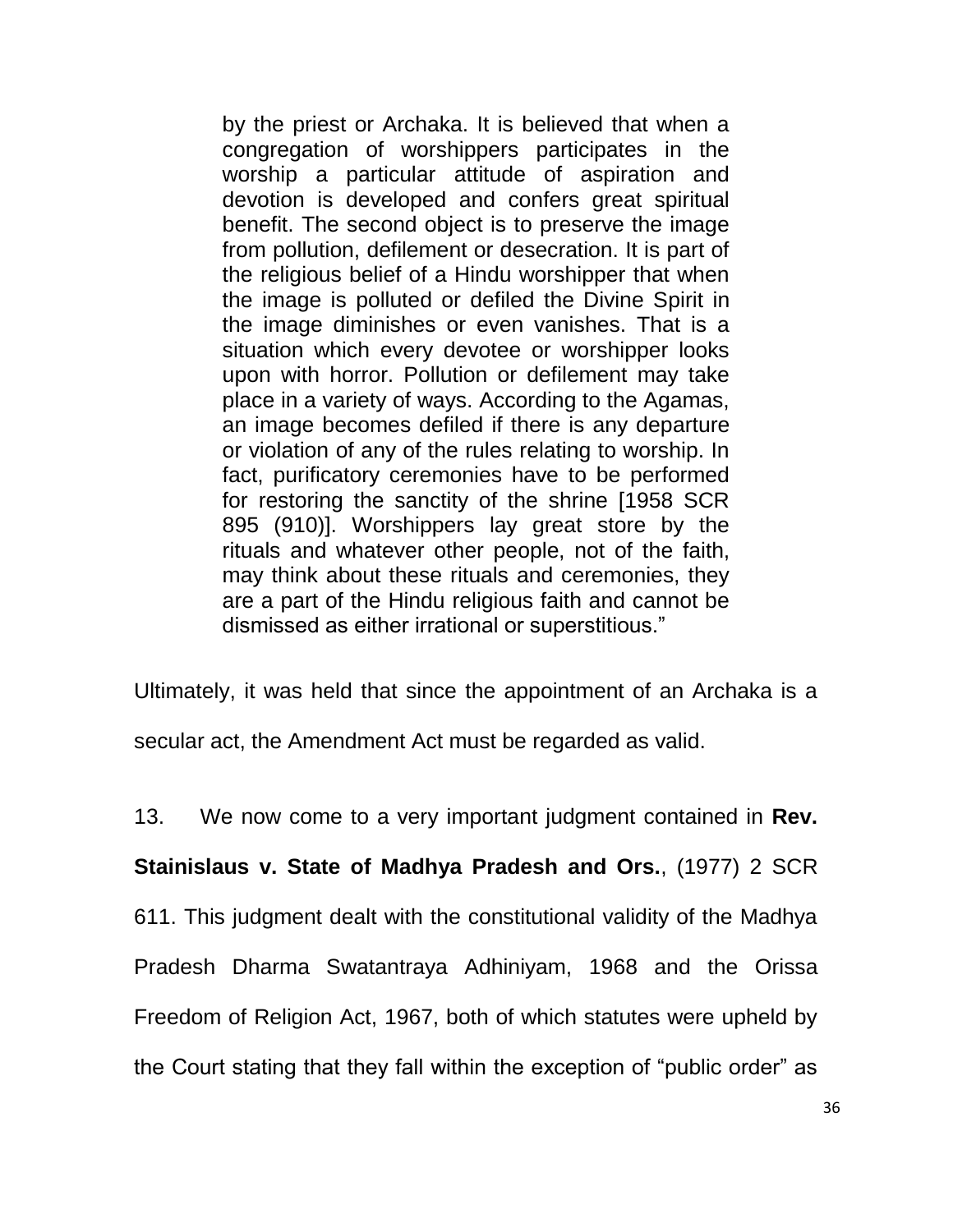both of them prohibit conversion from one religion to another by use of force, allurement, or other fraudulent means. In an instructive passage, this Court turned down the argument on behalf of the appellants that the word "propagate" in Article 25(1) would include conversion. The Court held:

> "We have no doubt that it is in this sense that the word 'propagate' has been used in Article 25(1), for what the Article grants is not the right to convert another person to one's own religion, but to transmit or spread one's religion by an exposition of its tenets. It has to be remembered that Article 25(1) guarantees "freedom of conscience" to every citizen, and not merely to the followers of one particular religion, and that, in turn, postulates that there is no fundamental right to convert another person to one's own religion because if a person purposely undertakes the conversion of another person to his religion, as distinguished from his effort to transmit or spread the tenets of his religion, that would impinge on the "freedom of conscience" guaranteed to all the citizens of the country alike.

> The meaning of guarantee under Article 25 of the Constitution came up for consideration in this Court in *Ratilal Panachand Gandhi* v. *The State of Bombay* & *Ors.* [1954 SCR 1055, 1062-63] and it was held as follows:

―Thus, subject to the restrictions which this Article imposes, every person has a fundamental right under our Constitution not merely to entertain such religious belief as may be approved of by his judgment or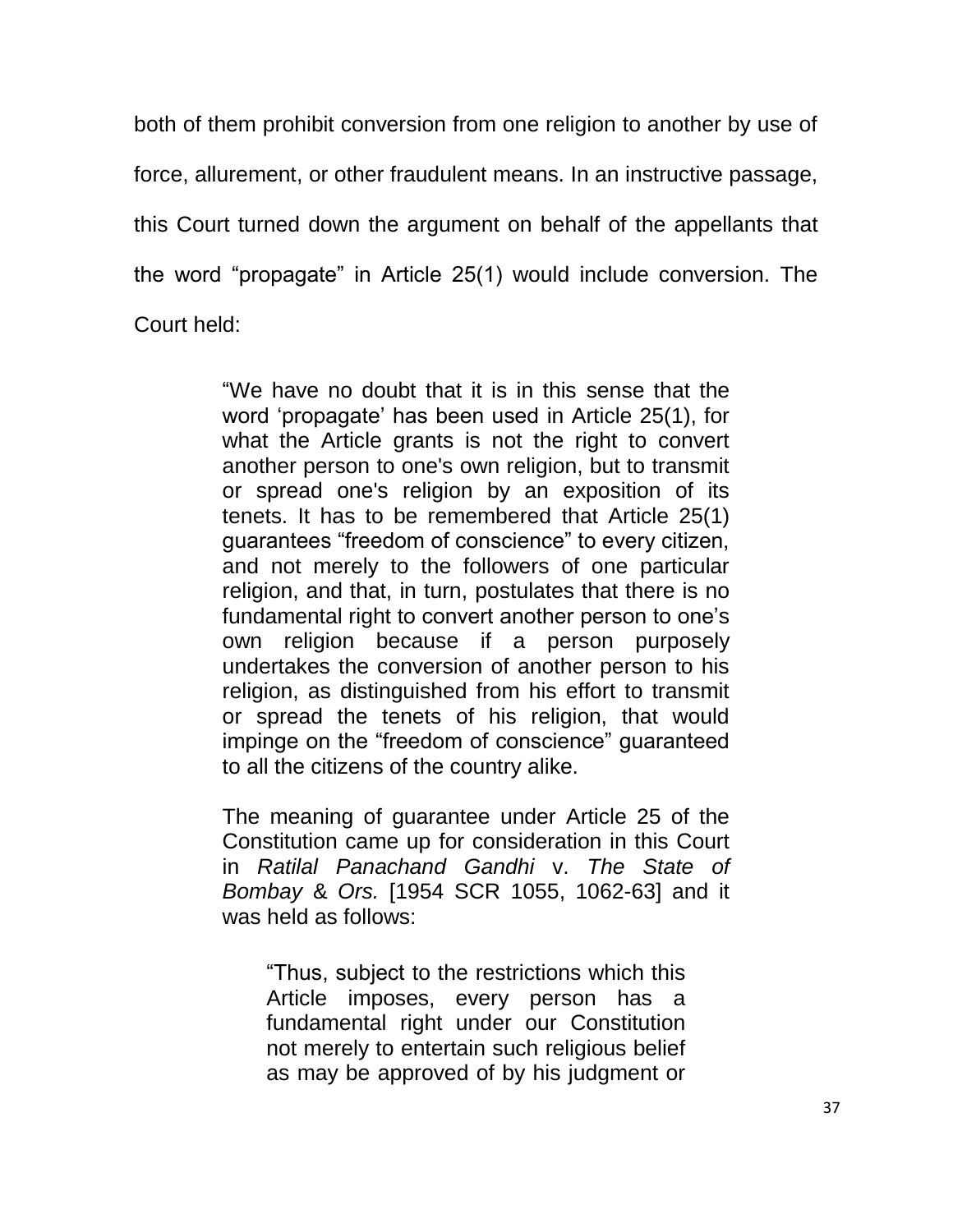conscience but to exhibit his belief and ideas in such overt acts as are enjoined or sanctioned by his religion and further to propagate his religious views for the edification of others."

This Court has given the correct meaning of the Article, and we find no justification for the view that it grants a fundamental right to convert persons to one's own religion. It has to be appreciated that the freedom of religion enshrined in the Article is not guaranteed in respect of one religion only, but covers all religions alike, and it can be properly enjoyed by a person if he exercises his right in a manner commensurate with the like freedom of persons following the other religions. What is freedom for one, is freedom for the other, in equal measure, and there can therefore be no such thing as a fundamental right to convert any person to one's own religion."

(at pp. 616-617)

14. In **S.P. Mittal v. Union of India and Ors.**, (1983) 1 SCC 51,

(―**S.P. Mittal**‖), this Court upheld the constitutional validity of the

Auroville (Emergency Provisions) Act, 1980. After referring to **Shirur** 

**Math** (supra) and **Durgah Committee** (supra), the Court laid down

three tests for determining whether a temple could be considered to be

a religious denomination as follows:

―**80.** The words ‗religious denomination' in Article 26 of the Constitution must take their colour from the word 'religion' and if this be so, the expression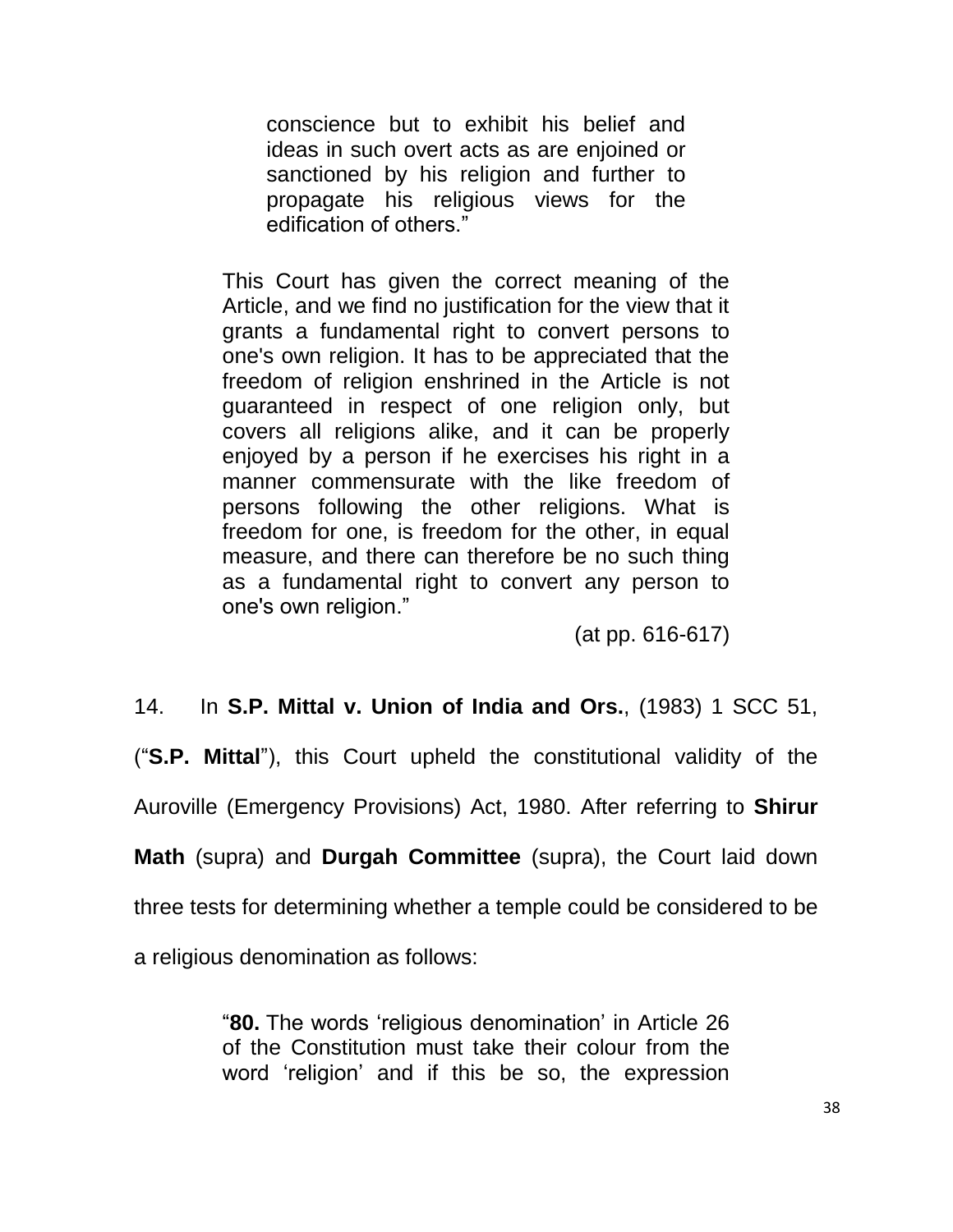‗religious denomination' must also satisfy three conditions:

―(1) It must be a collection of individuals who have a system of beliefs or doctrines which they regard as conducive to their spiritual well-being, that is, a common faith;

(2) common organization; and

(3) designation by a distinctive name."

A reference was made to Rule 9 of the Rules and Regulations of the Sri Aurobindo Society, and to an important argument made, that to be a religious denomination, the person who is a member of the denomination should belong to the religion professed by the denomination and should give up his previous religion. The argument was referred to in paragraph 106 as follows:

> ―**106.** Reference was made to Rule 9 of the Rules and Regulations of Sri Aurobindo Society, which deals with membership of the Society and provides:

―9. Any person or institution or organisation either in India or abroad who subscribes to the aims and objects of the Society, and whose application for membership is approved by the Executive Committee, will be member of the Society. The membership is open to people everywhere without any distinction of nationality, religion, caste, creed or sex."

The only condition for membership is that the person seeking the membership of the Society must subscribe to the aims and objects of the Society. It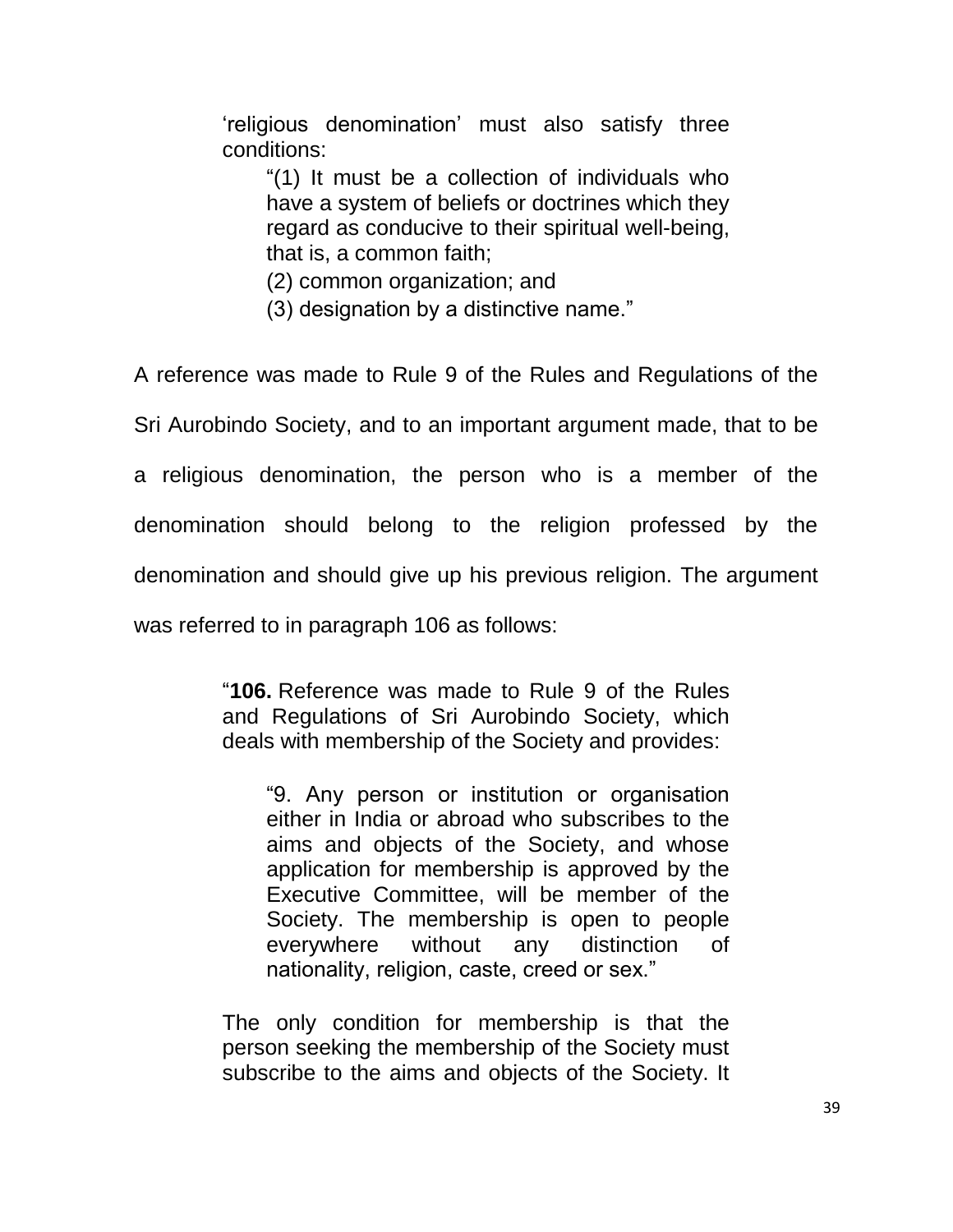was further urged that what is universal cannot be a religious denomination. In order to constitute a separate denomination, there must be something distinct from another. A denomination argues the counsel, is one which is different from the other and if the Society was a religious denomination, then the person seeking admission to the institution would lose his previous religion. He cannot be a member of two religions at one and the same time. But this is not the position in becoming a member of the Society and Auroville. A religious denomination must necessarily be a new one and new methodology must be provided for a religion. Substantially, the view taken by Sri Aurobindo remains a part of the Hindu philosophy. There may be certain innovations in his philosophy but that would not make it a religion on that account."

After referring to the arguments of both sides, the Court did not answer the question as to whether the Sri Aurobindo Society was a religious denomination, but proceeded on the assumption that it was, and then held that the Act did not violate either Article 25 or Article 26.

In a separate opinion by Chinnappa Reddy, J., without adverting to the argument contained in paragraph 106 of Misra, J.'s judgment, the learned Judge concluded that "Aurobindoism" could be classified as a new sect of Hinduism and the followers of Sri Aurobindo could, therefore, be termed as a religious denomination. This was done despite the fact that Sri Aurobindo himself disclaimed that he was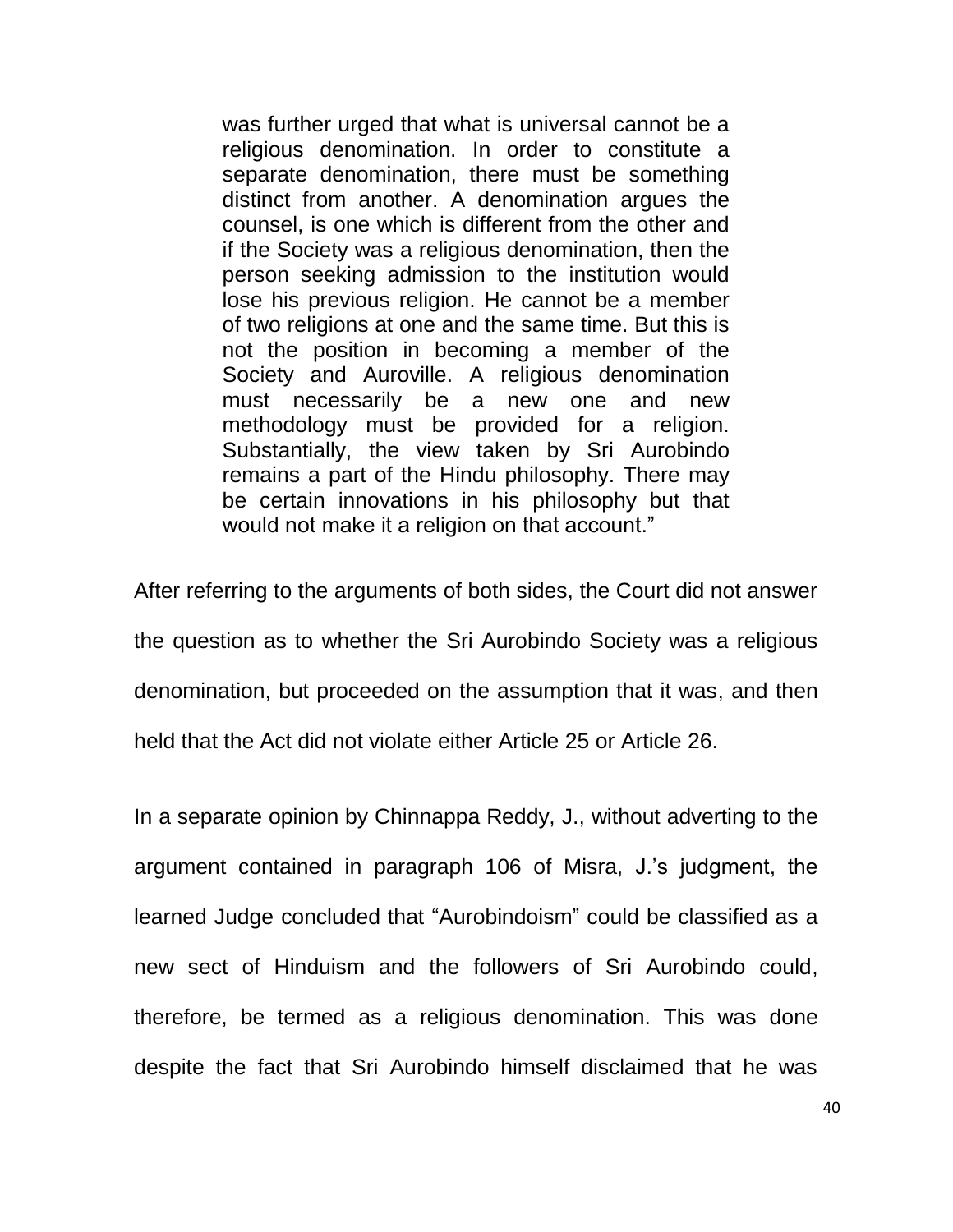founding a new religion and that the Society had represented itself as a "non-political, non-religious organization" and claimed exemption from income tax on the ground that it was engaged in educational, cultural, and scientific research.

15. We then come to **Acharya Jagdishwaranand Avadhuta and Ors. v. Commissioner of Police, Calcutta and Anr.**, (1983) 4 SCC 522. This judgment concerned itself with whether "Ananda Marga" is a separate religious denomination. After referring to the tests laid down in **Shirur Math** (supra), **Durgah Committee** (supra), and **S.P. Mittal** (supra), this Court held that Ananda Margis belong to the Hindu religion, more specifically, being Shaivites, and therefore, could be held to be persons who satisfy all three tests – namely, that they are a collection of individuals who have a system of beliefs which they regard as conducive to their spiritual well-being; they have a common organization; and a distinctive name. In holding that the Tandava dance cannot be taken to be an essential religious right of the Anand Margis, this Court in paragraph 14 held:

> ―**14.** The question for consideration now, therefore, is whether performance of Tandava dance is a religious rite or practice essential to the tenets of the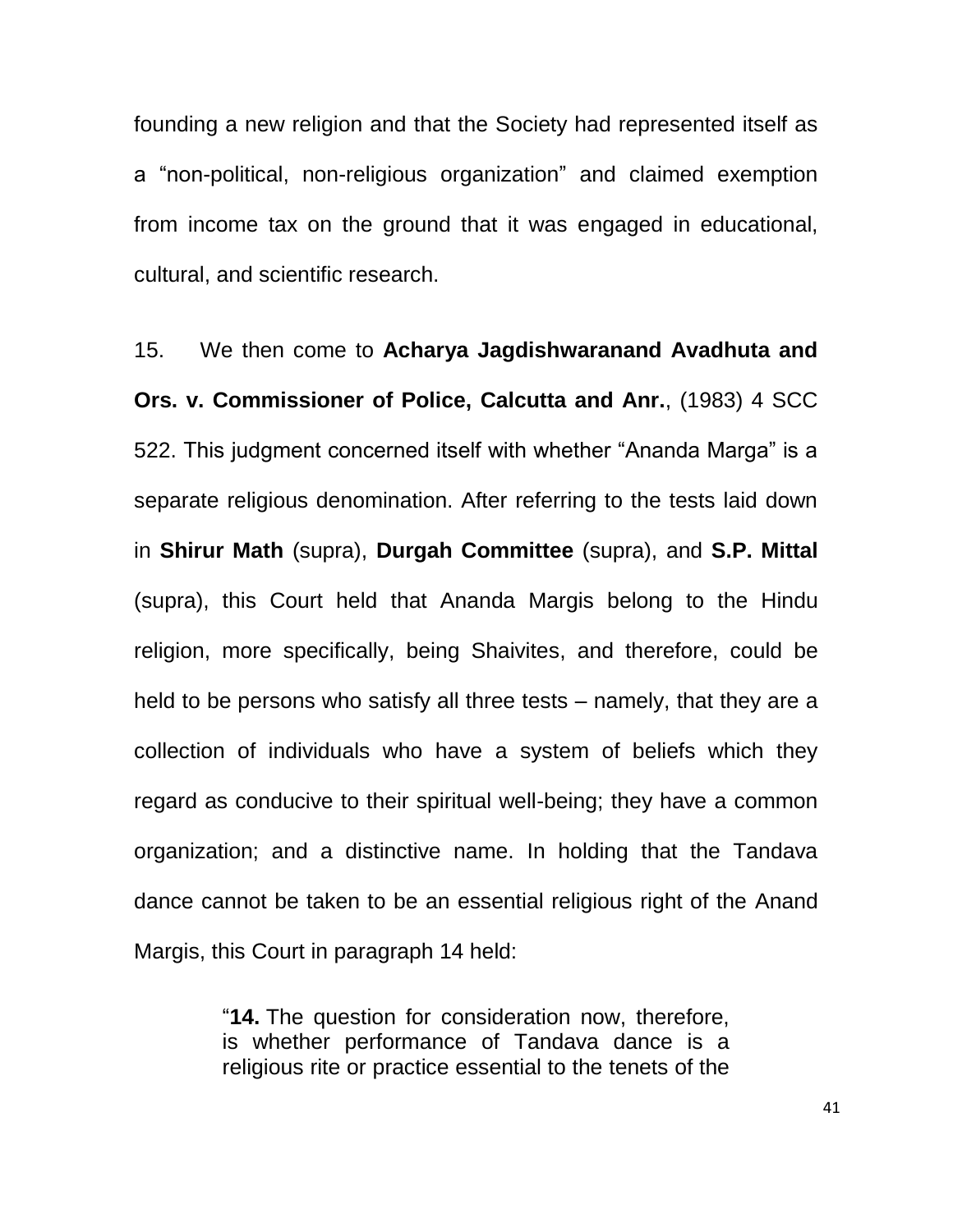religious faith of the Ananda Margis. We have already indicated that Tandava dance was not accepted as an essential religious rite of Ananda Margis when in 1955 the Ananda Marga order was first established. It is the specific case of the petitioner that Shri Ananda Murti introduced Tandava as a part of religious rites of Ananda Margis later in 1966. Ananda Marga as a religious order is of recent origin and Tandava dance as a part of religious rites of that order is still more recent. It is doubtful as to whether in such circumstances Tandava dance can be taken as an essential religious rite of the Ananda Margis. Even conceding that it is so, it is difficult to accept Mr. Tarkunde's argument that taking out religious processions with Tandava dance is an essential religious rite of Ananda Margis. In paragraph 17 of the writ petition the petitioner pleaded that "Tandava" dance lasts for a few minutes where two or three persons dance by lifting one leg to the level of the chest, bringing it down and lifting the other". In paragraph 18 it has been pleaded that "when the Ananda Margis greet their spiritual preceptor at the airport, etc., they arrange for a brief welcome dance of Tandava wherein one or two persons use the skull and symbolic knife and dance for two or three minutes". In paragraph 26 it has been pleaded that ―Tandava is a custom among the sect members and it is a customary performance and its origin is over four thousand years old, hence it is not a new invention of Ananda Margis". On the basis of the literature of the Ananda Marga denomination it has been contended that there is prescription of the performance of Tandava dance by every follower of Ananda Marga. Even conceding that Tandava dance has been prescribed as a religious rite for every follower of the Ananda Marga it does not follow as a necessary corollary that Tandava dance to be performed in the public is a matter of religious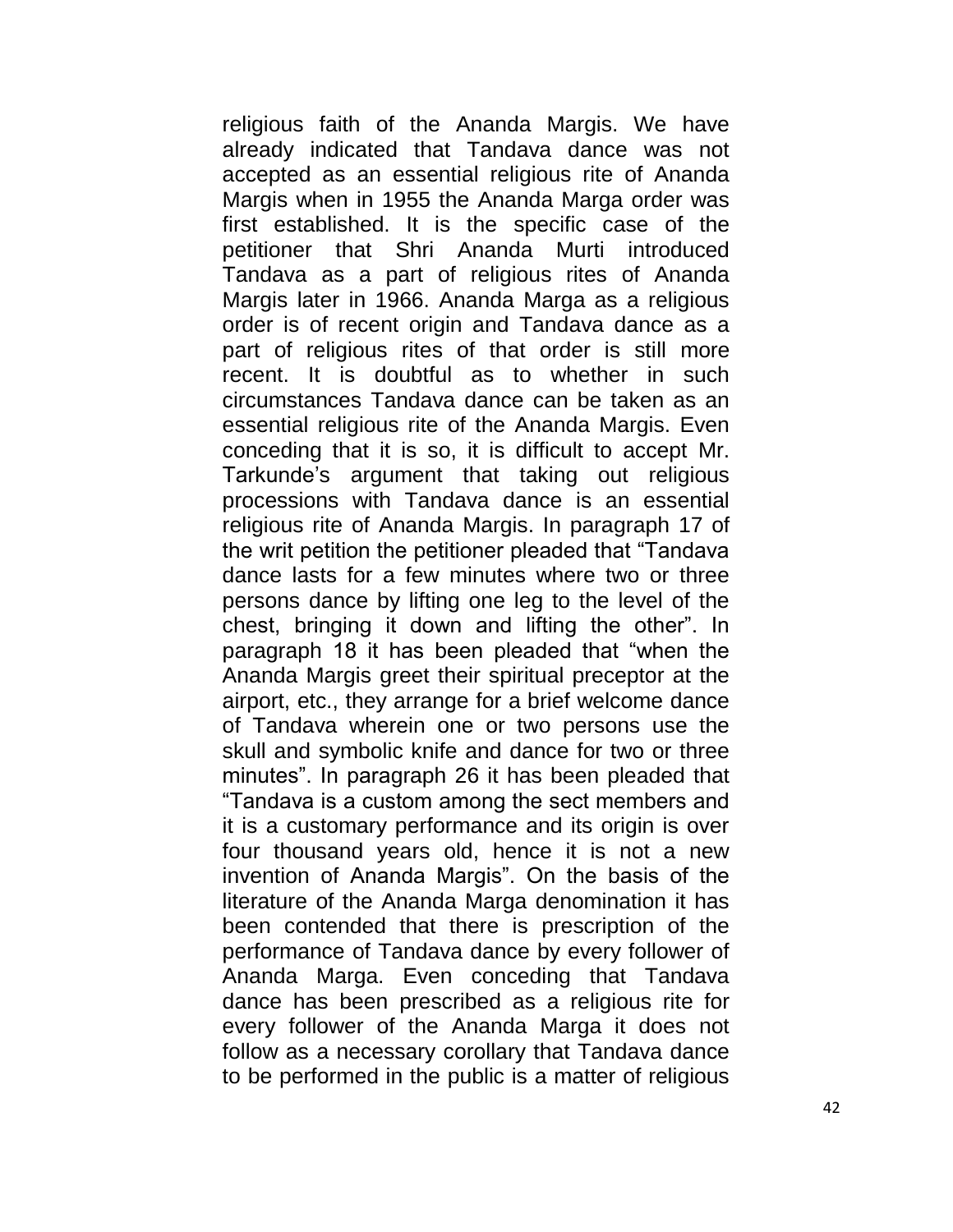rite. In fact, there is no justification in any of the writings of Sri Ananda Murti that Tandava dance must be performed *in public*. At least none could be shown to us by Mr. Tarkunde despite an enquiry by us in that behalf. We are, therefore, not in a position to accept the contention of Mr. Tarkunde that performance of Tandava dance in a procession or at public places is an essential religious rite to be performed by every Ananda Margi."

## 16. In **Sri Adi Visheshwara of Kashi Vishwanath Temple,**

**Varanasi and Ors. v. State of U.P. and Ors.**, (1997) 4 SCC 606, (―**Sri** 

**Adi Visheshwara**‖), this Court upheld the constitutional validity of the

Uttar Pradesh Sri Kashi Vishwanath Temple Act, 1983. In so doing,

they referred to the tests of a religious denomination laid down in the

previous judgments of this Court, and then held:

―**33.** Thus, it could be seen that every Hindu whether a believer of Shaiva form of worship or of panchratna form of worship, has a right of entry into the Hindu Temple and worship the deity. Therefore, the Hindu believers of Shaiva form of worship are not denominational worshippers. They are part of the Hindu religious form of worship. The Act protects the right to perform worship, rituals or ceremonies in accordance with established customs and practices. Every Hindu has right to enter the Temple, touch the Linga of Lord Sri Vishwanath and himself perform the pooja. The State is required under the Act to protect the religious practices of the Hindu form of worship of Lord Vishwanath, be it in any form, in accordance with Hindu Shastras, the customs or usages obtained in the Temple. It is not restricted to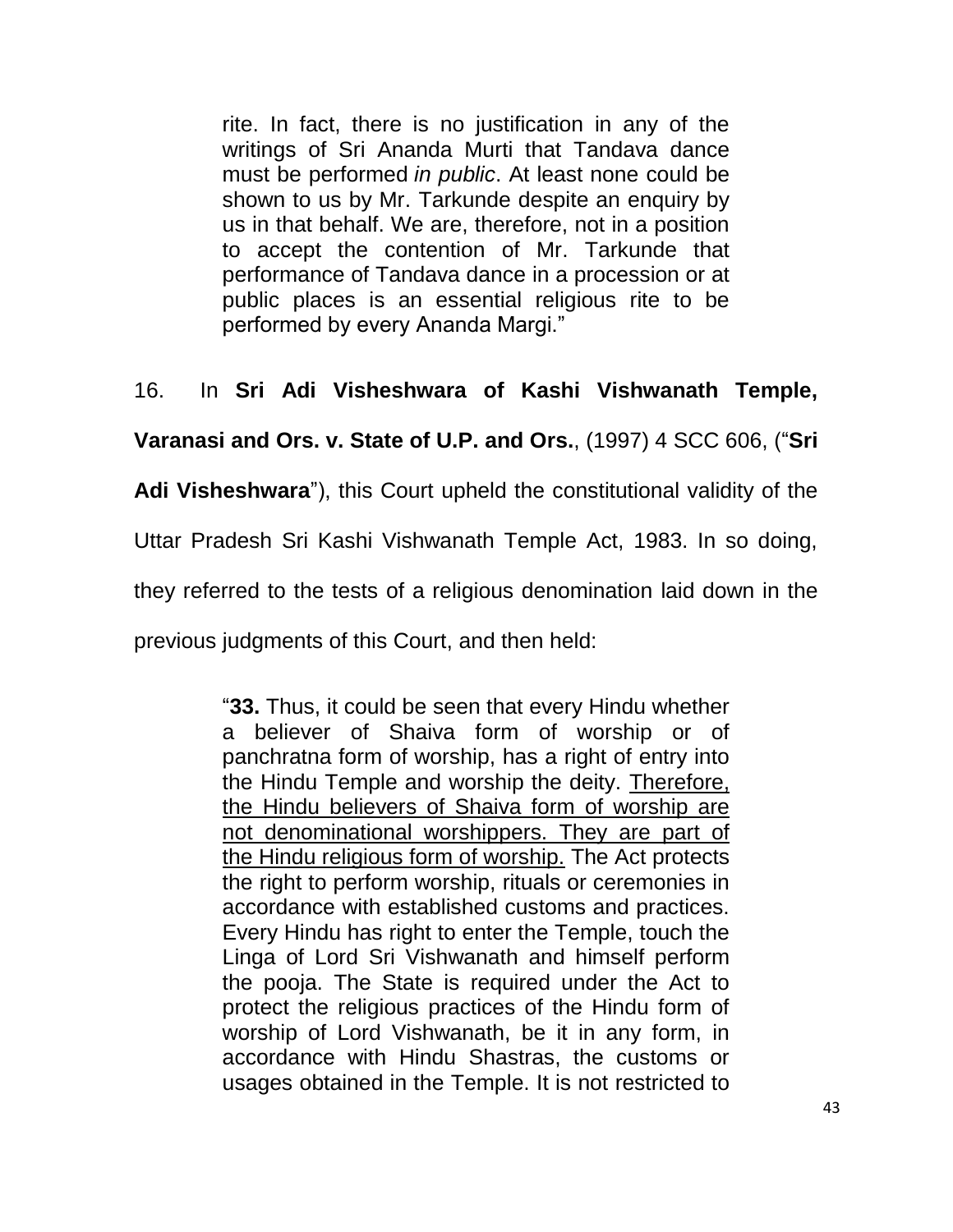any particular denomination or sect. Believers of Shaiva form of worship are not a denominational sect or a section of Hindus but they are Hindus as such. They are entitled to the protection under Articles 25 and 26 of the Constitution. However, they are not entitled to the protection, in particular, of clauses (b) and (d) of Article 26 as a religious denomination in the matter of management, administration and governance of the temples under the Act. The Act, therefore, is not ultra vires Articles 25 and 26 of the Constitution."

(emphasis supplied)

## 17. In **N. Adithayan v. Travancore Devaswom Board and Ors.**,

(2002) 8 SCC 106, this Court held the appointment of a person who is

not a Malayala Brahmin as a Pujari or priest of a temple in Kerala as

constitutionally valid. After referring to various authorities of this Court,

this Court held:

―**16.** It is now well settled that Article 25 secures to every person, subject of course to public order, health and morality and other provisions of Part III, including Article 17 freedom to entertain and exhibit by outward acts as well as propagate and disseminate such religious belief according to his judgment and conscience for the edification of others. The right of the State to impose such restrictions as are desired or found necessary on grounds of public order, health and morality is inbuilt in Articles 25 and 26 itself. Article 25(2)(b) ensures the right of the State to make a law providing for social welfare and reform besides throwing open of Hindu religious institutions of a public character to all classes and sections of Hindus and any such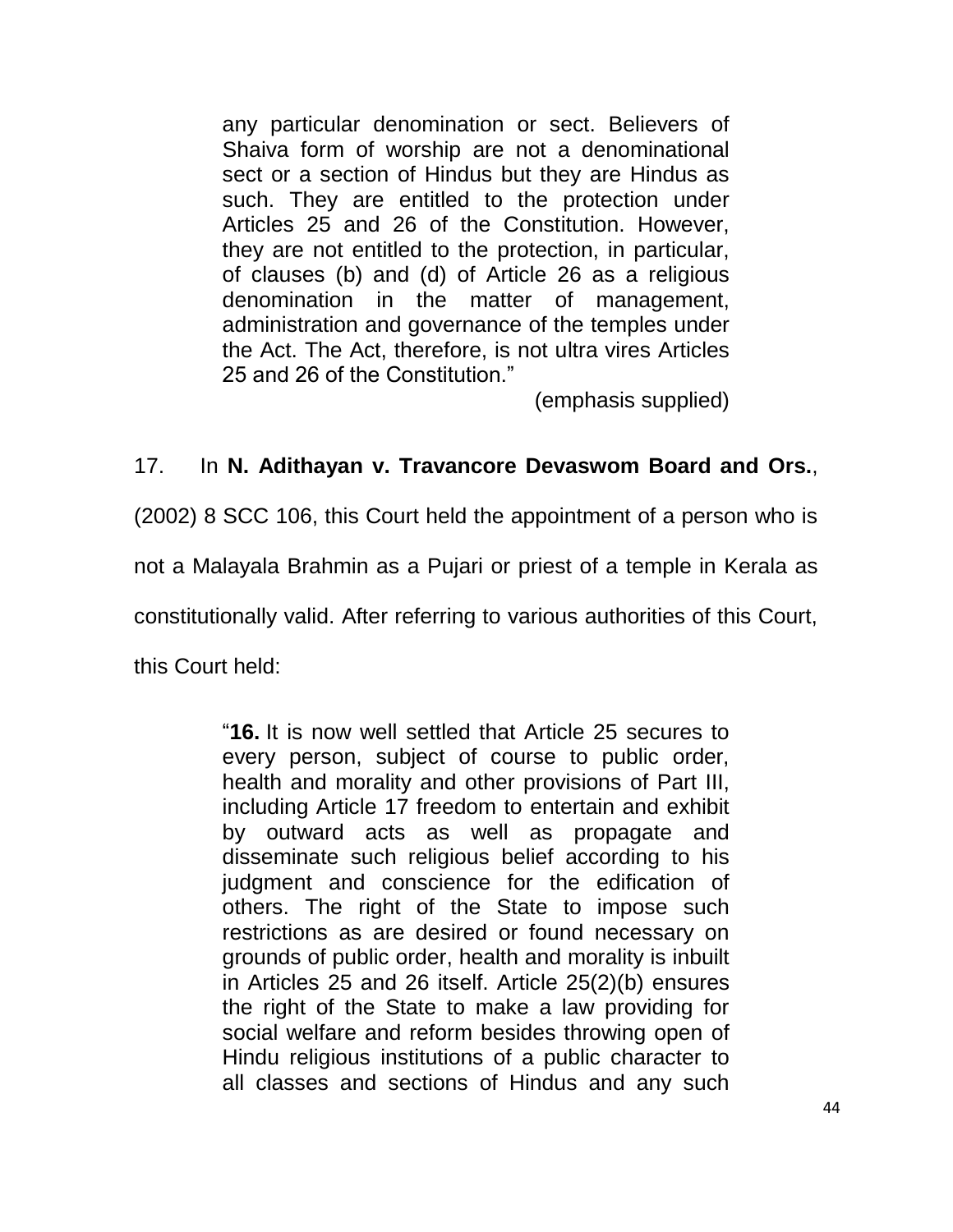rights of the State or of the communities or classes of society were also considered to need due regulation in the process of harmonizing the various rights. The vision of the founding fathers of the Constitution to liberate the society from blind and ritualistic adherence to mere traditional superstitious beliefs sans reason or rational basis has found expression in the form of Article 17. The legal position that the protection under Articles 25 and 26 extends a guarantee for rituals and observances, ceremonies and modes of worship which are integral parts of religion and as to what really constitutes an essential part of religion or religious practice has to be decided by the courts with reference to the doctrine of a particular religion or practices regarded as parts of religion, came to be equally firmly laid down.

**17.** Where a temple has been constructed and consecrated as per Agamas, it is considered necessary to perform the daily rituals, poojas and recitations as required to maintain the sanctity of the idol and it is not that in respect of any and every temple any such uniform rigour of rituals can be sought to be enforced, dehors its origin, the manner of construction or method of consecration. No doubt only a qualified person well versed and properly trained for the purpose alone can perform poojas in the temple since he has not only to enter into the sanctum sanctorum but also touch the idol installed therein. It therefore goes without saying that what is required and expected of one to perform the rituals and conduct poojas is to know the rituals to be performed and mantras, as necessary, to be recited for the particular deity and the method of worship ordained or fixed therefor. For example, in Saivite temples or Vaishnavite temples, only a person who learnt the necessary rites and mantras conducive to be performed and recited in the respective temples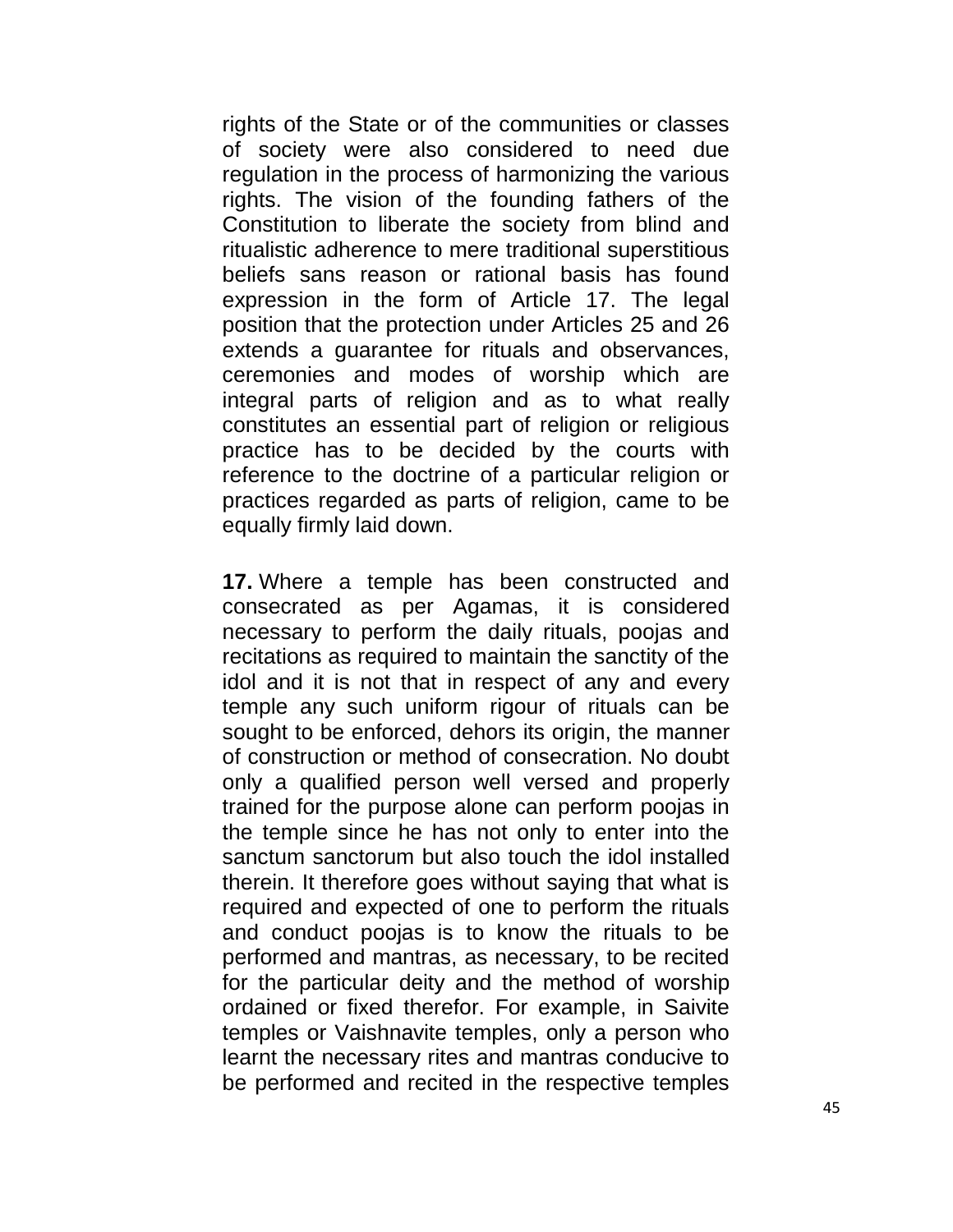and appropriate to the worship of the particular deity could be engaged as an Archaka. If traditionally or conventionally, in any temple, all along a Brahmin alone was conducting poojas or performing the job of Santhikaran, it may not be because a person other than the Brahmin is prohibited from doing so because he is not a Brahmin, but those others were not in a position and, as a matter of fact, were prohibited from learning, reciting or mastering Vedic literature, rites or performance of rituals and wearing sacred thread by getting initiated into the order and thereby acquire the right to perform homa and ritualistic forms of worship in public or private temples. Consequently, there is no justification to insist that a Brahmin or Malayala Brahmin in this case, alone can perform the rites and rituals in the temple, as part of the rights and freedom guaranteed under Article 25 of the Constitution and further claim that any deviation would tantamount to violation of any such guarantee under the Constitution. There can be no claim based upon Article 26 so far as the Temple under our consideration is concerned. Apart from this principle enunciated above, as long as anyone well versed and properly trained and qualified to perform the pooja in a manner conducive and appropriate to the worship of the particular deity, is appointed as Santhikaran dehors his pedigree based on caste, no valid or legally justifiable grievance can be made in a court of law. There has been no proper plea or sufficient proof also in this case of any specific custom or usage specially created by the founder of the Temple or those who have the exclusive right to administer the affairs — religious or secular of the Temple in question, leave alone the legality, propriety and validity of the same in the changed legal position brought about by the Constitution and the law enacted by Parliament. The Temple also does not belong to any denominational category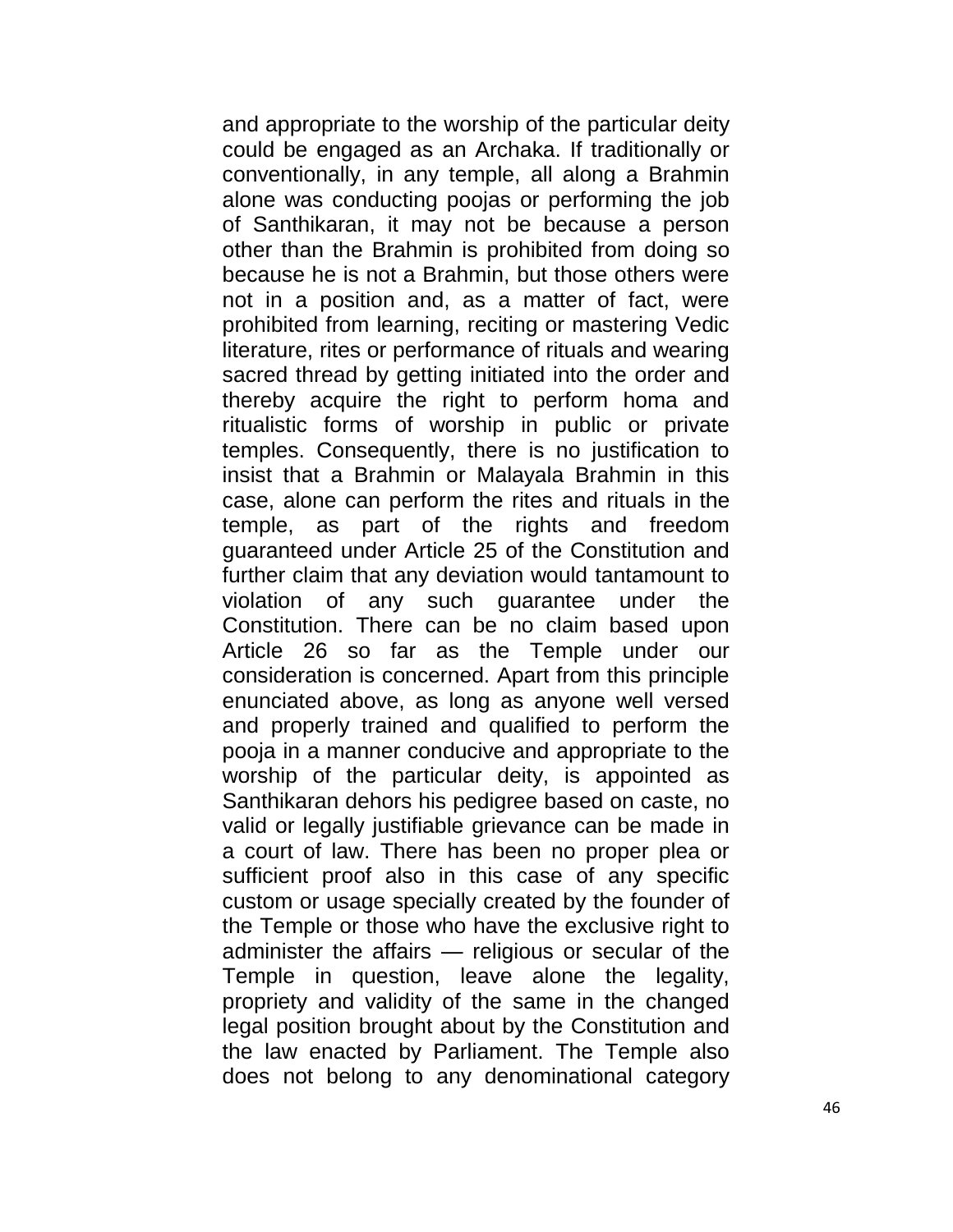with any specialized form of worship peculiar to such denomination or to its credit. For the said reason, it becomes, in a sense, even unnecessary to pronounce upon the invalidity of any such practice being violative of the constitutional mandate contained in Articles 14 to 17 and 21 of the Constitution of India."

Finally, this Court held:

―**18.** ……… Any custom or usage irrespective of even any proof of their existence in preconstitutional days cannot be countenanced as a source of law to claim any rights when it is found to violate human rights, dignity, social equality and the specific mandate of the Constitution and law made by Parliament. No usage which is found to be pernicious and considered to be in derogation of the law of the land or opposed to public policy or social decency can be accepted or upheld by courts in the country."

## 18. In **Dr. Subramanian Swamy v. State of Tamil Nadu and Ors.**,

(2014) 5 SCC 75, this Court dealt with the claim by Podhu Dikshitars (Smarthi Brahmins) to administer the properties of a temple dedicated to Lord Natraja at the Sri Sabanayagar Temple at Chidambaram. This Court noticed, in paragraph 24, that the rights conferred under Article 26 are not subject to other provisions of Part III of the Constitution. It then went on to extract a portion of the Division Bench judgment of the Madras High Court, which held that the Podhu Dikshitars constitute a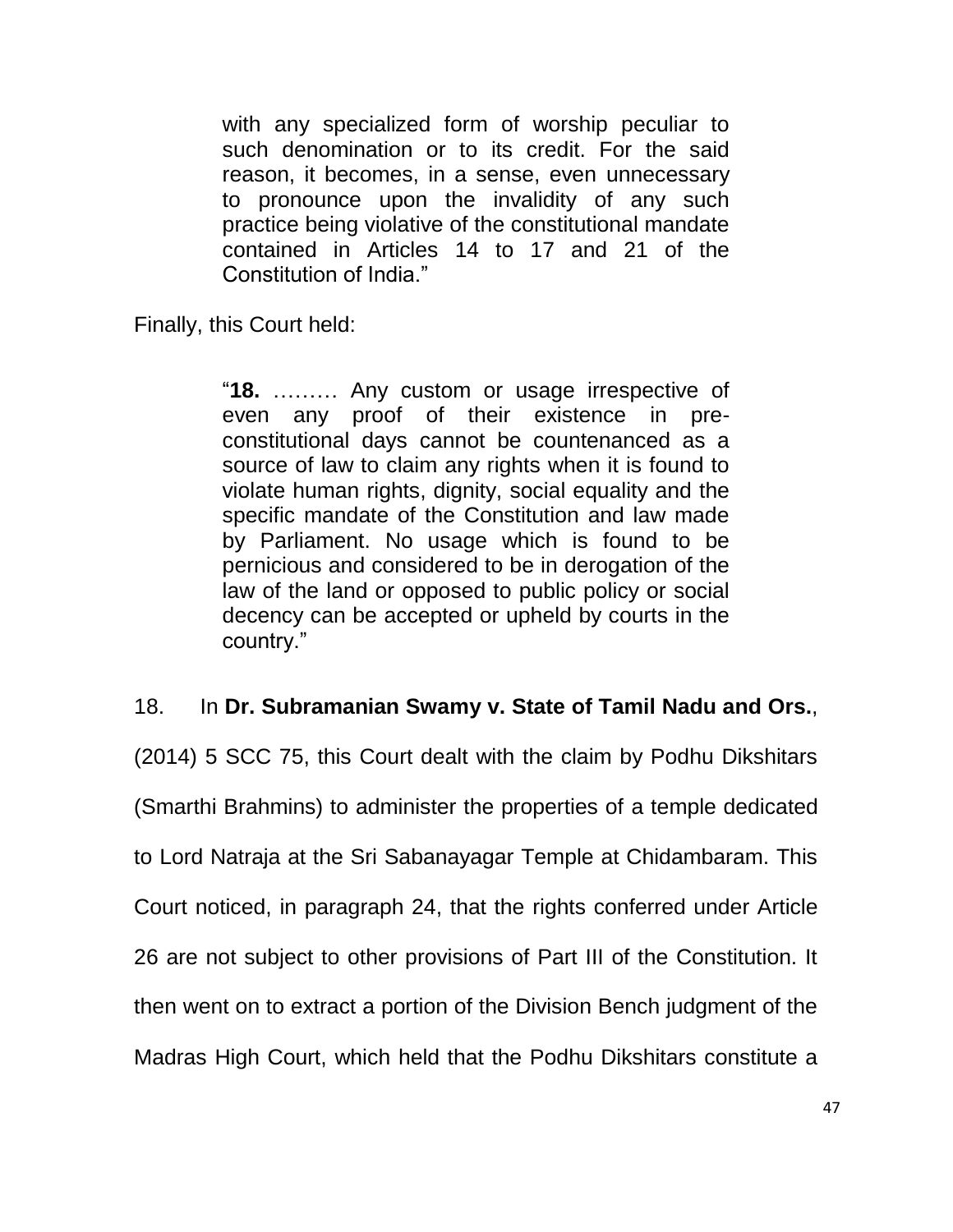religious denomination, or in any event, a section thereof, because they are a closed body, and because no other Smartha Brahmin who is not a Dikshitar is entitled to participate in either the administration or in the worship of God. This is their exclusive and sole privilege which has been recognized and established for several centuries. Another interesting observation of this Court was that fundamental rights protected under Article 26 cannot be waived. Thus, the power to supersede the administration of a religious denomination, if only for a certain purpose and for a limited duration, will have to be read as regulatory, otherwise, it will violate the fundamental right contained in Article 26.

## 19. In **Riju Prasad Sarma and Ors. v. State of Assam and Ors.**,

(2015) 9 SCC 461, this Court dealt with customs based on religious faith which dealt with families of priests of a temple called the Maa Kamakhya Temple. After discussing some of the judgments of this Court, a Division Bench of this Court held:

> ―**61.** There is no need to go into all the case laws in respect of Articles 25 and 26 because by now it is well settled that Article 25(2)(a) and Article 26(b) guaranteeing the right to every religious denomination to manage its own affairs in matters of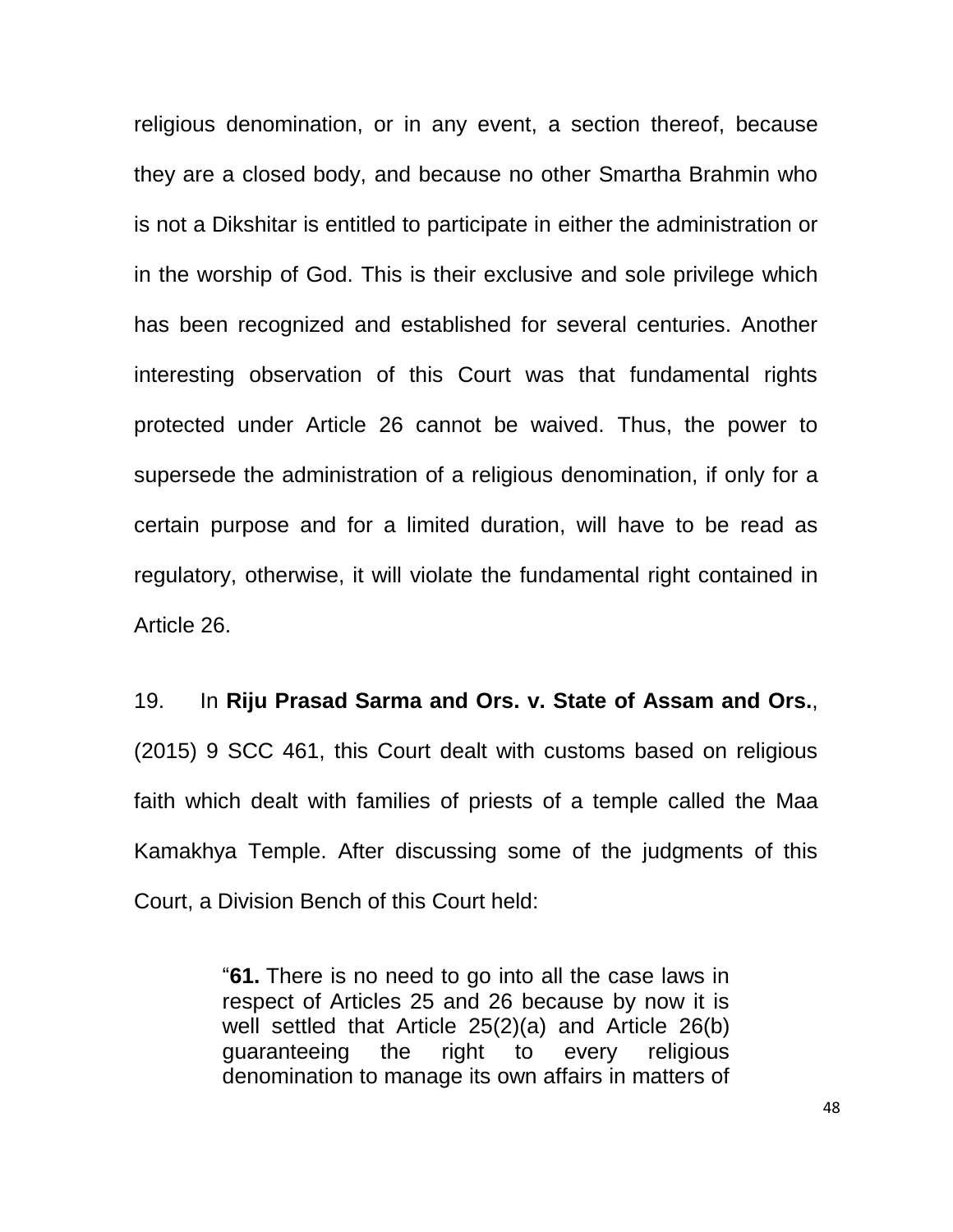religion are subject to and can be controlled by a law contemplated under Article 25(2)(b) as both the Articles are required to be read harmoniously. It is also well established that social reforms or the need for regulations contemplated by Article 25(2) cannot obliterate essential religious practices or their performances and what would constitute the essential part of a religion can be ascertained with reference to the doctrine of that religion itself. In support of the aforesaid established propositions, the respondents have referred to and relied upon the judgment in *Commr., Hindu Religious Endowments* v. *Sri Lakshmindra Thirtha Swamiar of Sri Shirur Mutt* [AIR 1954 SC 282 : 1954 SCR 1005] and also upon *Sri Venkataramana Devaru* v. *State of Mysore* [AIR 1958 SC 255 : 1958 SCR 895].‖

The observation that regulations contemplated by Article 25 cannot obliterate essential religious practices is understandable as regulations are not restrictions. However, social reform legislation, as has been seen above, may go to the extent of trumping religious practice, if so found on the facts of a given case. Equally, the task of carrying out reform affecting religious belief is left by Article 25(2) in the hands of the State (*See* paragraph 66).

20. In **Adi Saiva Sivachariyargal Nala Sangam and Ors. v. Government of Tamil Nadu and Anr.**, (2016) 2 SCC 725, (―**Adi Saiva Sivachariyargal Nala Sangam**"), this Court was concerned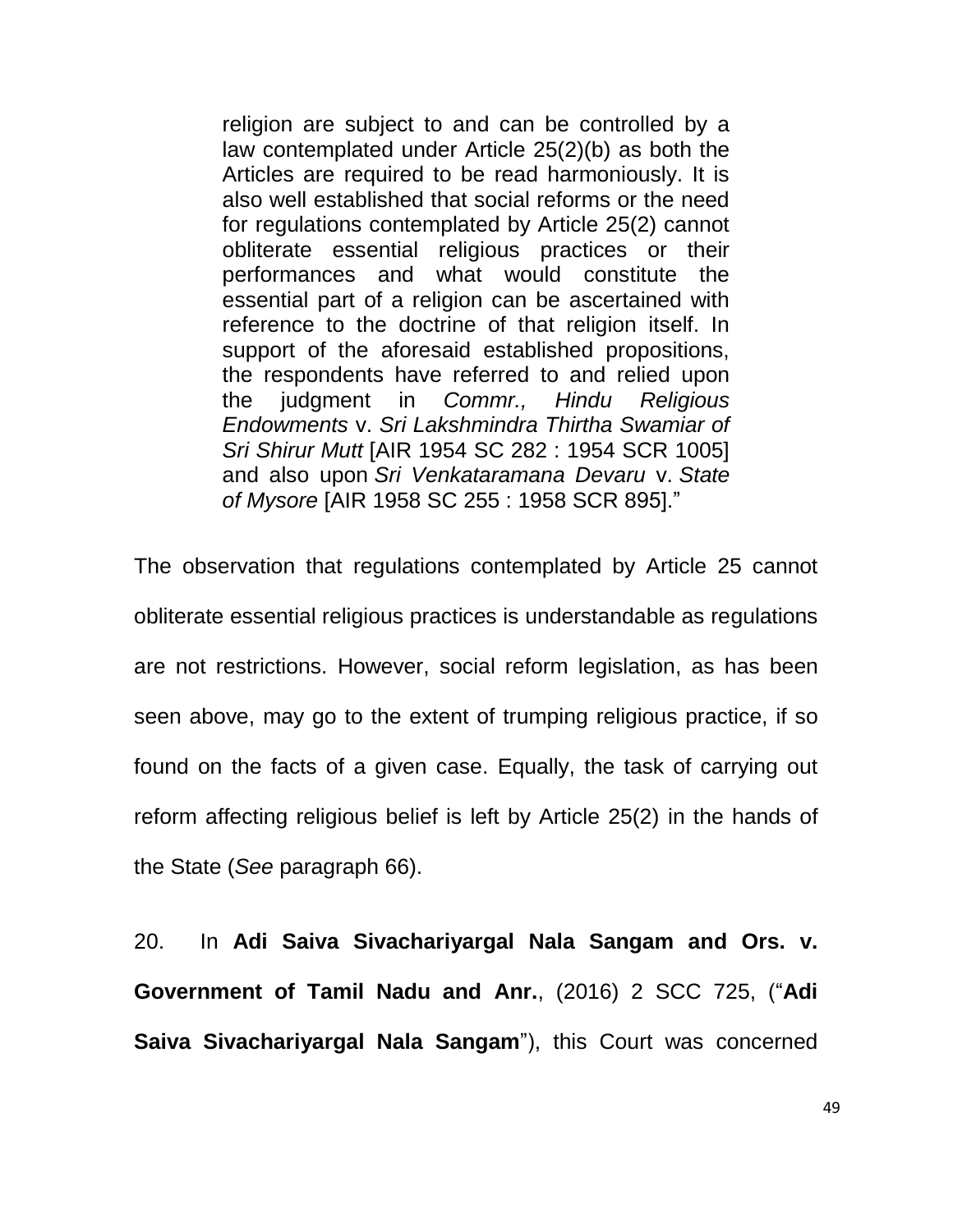with a Government Order issued by the Government of Tamil Nadu, which stated that any person who is a Hindu and possesses the requisite qualification and training, can be appointed as an Archaka in Hindu temples. The Court referred to Article 16(5) of the Constitution, stating that the exception carved out of the equality principle would cover an office of the temple, which also requires performance of religious functions. Therefore, an Archaka may, by law, be a person professing a particular religion or belonging to a particular denomination. The Court went on to hold that although what constitutes essential religious practice must be decided with reference to what the religious community itself says, yet, the ultimate constitutional arbiter of what constitutes essential religious practice must be the Court, which is a matter of constitutional necessity. The Court went on to state that constitutional legitimacy, as decided by the Courts, must supersede all religious beliefs and practices, and clarified that "complete autonomy", as contemplated by **Shirur Math** (supra), of a denomination to decide what constitutes essential religious practice must be viewed in the context of the limited role of the State in matters relating to religious freedom as envisaged by Articles 25 and 26 of the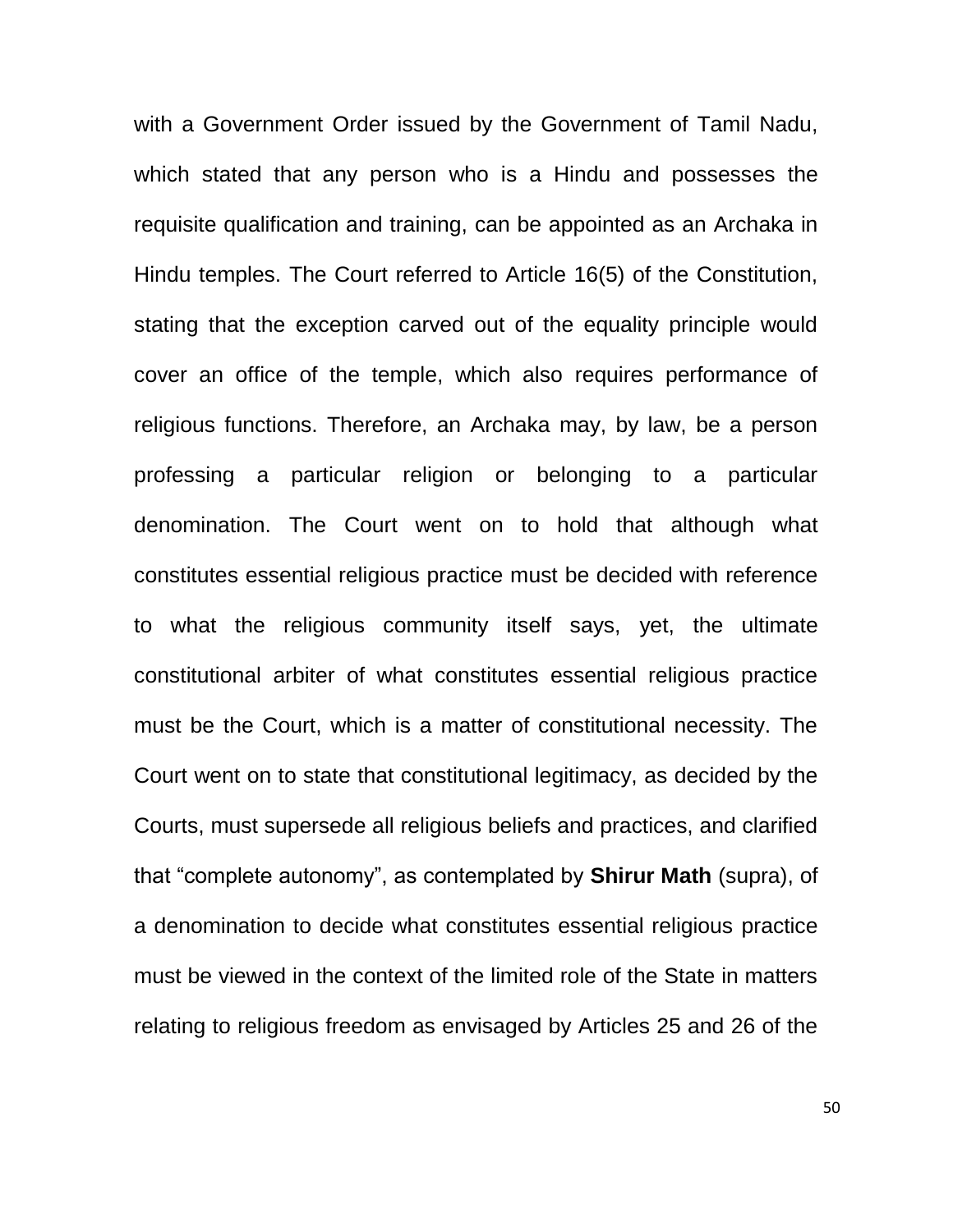Constitution, and not of Courts as the arbiter of constitutional rights and principles.

21. A conspectus of these judgments, therefore, leads to the following propositions:

21.1. Article 25 recognises a fundamental right in favour of "all persons" which has reference to natural persons.

21.2. This fundamental right equally entitles all such persons to the said fundamental right. Every member of a religious community has a right to practice the religion so long as he does not, in any way, interfere with the corresponding right of his co-religionists to do the same.

21.3. The content of the fundamental right is the fleshing out of what is stated in the Preamble to the Constitution as "liberty of thought, belief, faith and worship". Thus, all persons are entitled to freedom of conscience and the right to freely profess, practice, and propagate religion.

21.4. The right to profess, practice, and propagate religion will include all acts done in furtherance of thought, belief, faith, and worship.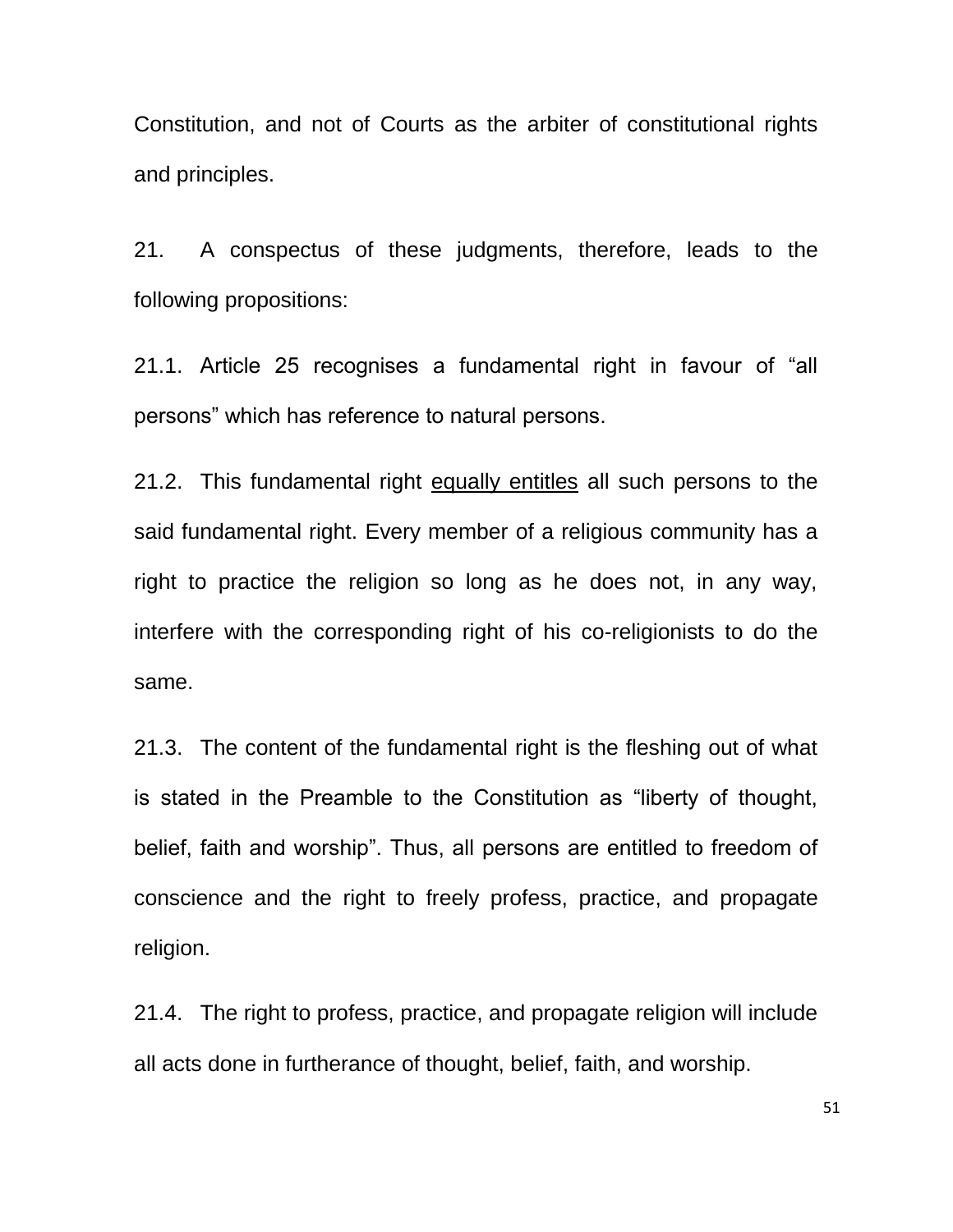21.5. The content of the right concerns itself with the word "religion". ―Religion‖ in this Article would mean matters of faith with individuals or communities, based on a system of beliefs or doctrines which conduce to spiritual well-being. The aforesaid does not have to be theistic but can include persons who are agnostics and atheists.

21.6. It is only the essential part of religion, as distinguished from secular activities, that is the subject matter of the fundamental right. Superstitious beliefs which are extraneous, unnecessary accretions to religion cannot be considered as essential parts of religion. Matters that are essential to religious faith and/or belief are to be judged on evidence before a court of law by what the community professing the religion itself has to say as to the essentiality of such belief. One test that has been evolved would be to remove the particular belief stated to be an essential belief from the religion – would the religion remain the same or would it be altered? Equally, if different groups of a religious community speak with different voices on the essentiality aspect presented before the Court, the Court is then to decide as to whether such matter is or is not essential. Religious activities may also be mixed up with secular activities, in which case the dominant nature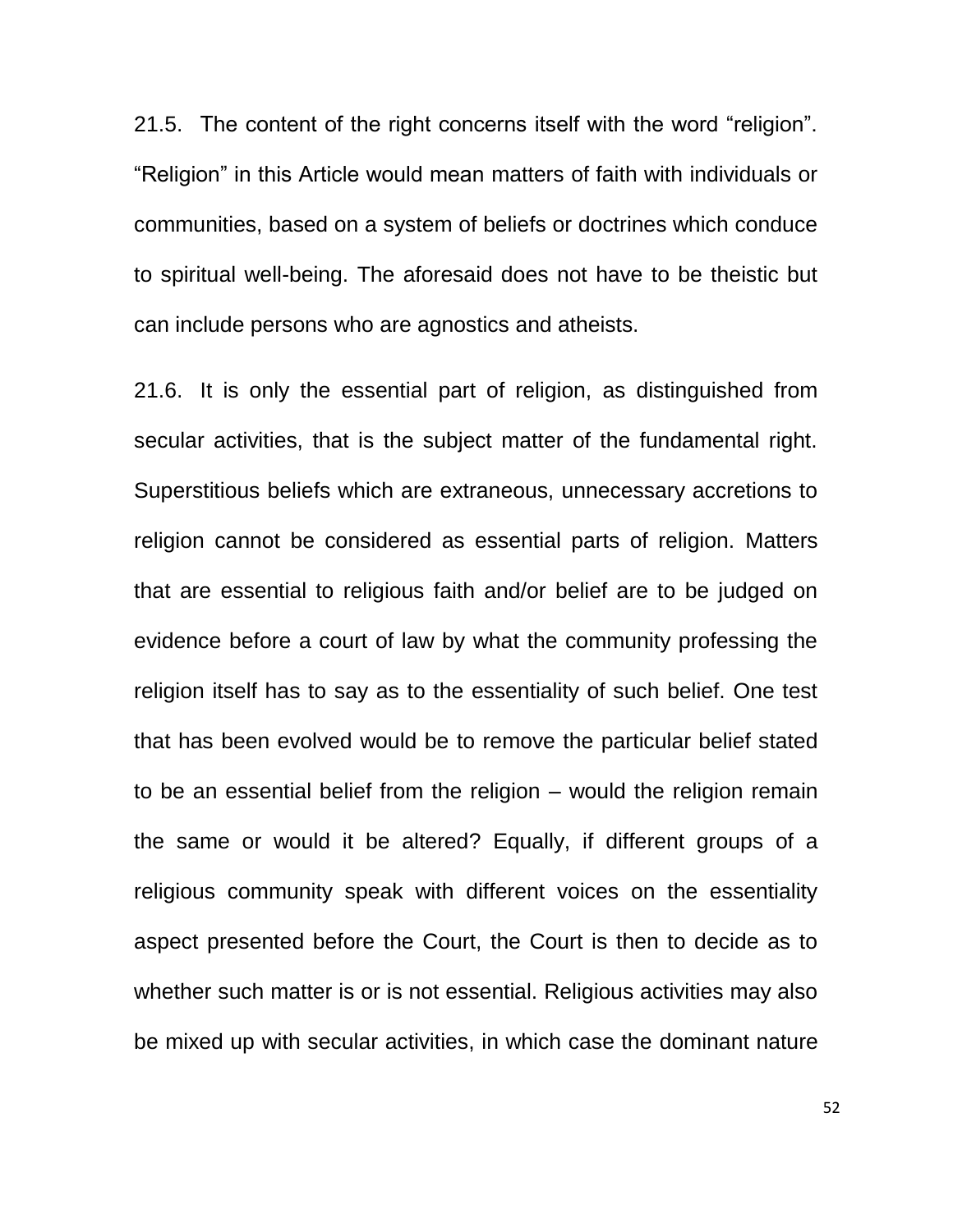of the activity test is to be applied. The Court should take a commonsense view and be actuated by considerations of practical necessity.

21.7. The exceptions to this individual right are public order, morality, and health. "Public order" is to be distinguished from "law and order". "Public disorder" must affect the public at large as opposed to certain individuals. A disturbance of public order must cause a general disturbance of public tranquility. The term "morality" is difficult to define. For the present, suffice it to say that it refers to that which is considered abhorrent to civilized society, given the mores of the time, by reason of harm caused by way, *inter alia*, of exploitation or degradation.<sup>2</sup> "Health" would include noise pollution and the control of disease.

21.8. Another exception to the fundamental right conferred by Article 25(1) is the rights that are conferred on others by the other provisions of Part III. This would show that if one were to propagate one's religion

 $\overline{\phantom{a}}$ 

<sup>&</sup>lt;sup>2</sup> We were invited by the learned *Amicus Curiae*, Shri Raju Ramachandran, to read the word "morality" as being "constitutional morality" as has been explained in some of our recent judgments. If so read, it cannot be forgotten that this would bring in, through the back door, the other provisions of Part III of the Constitution, which Article 26 is not subject to, in contrast with Article 25(1). In any case, the fundamental right under Article 26 will have to be balanced with the rights of others contained in Part III as a matter of harmonious construction of these rights as was held in **Sri Venkataramana Devaru**  (supra). But this would only be on a case to case basis, without necessarily subjecting the fundamental right under Article 26 to other fundamental rights contained in Part III.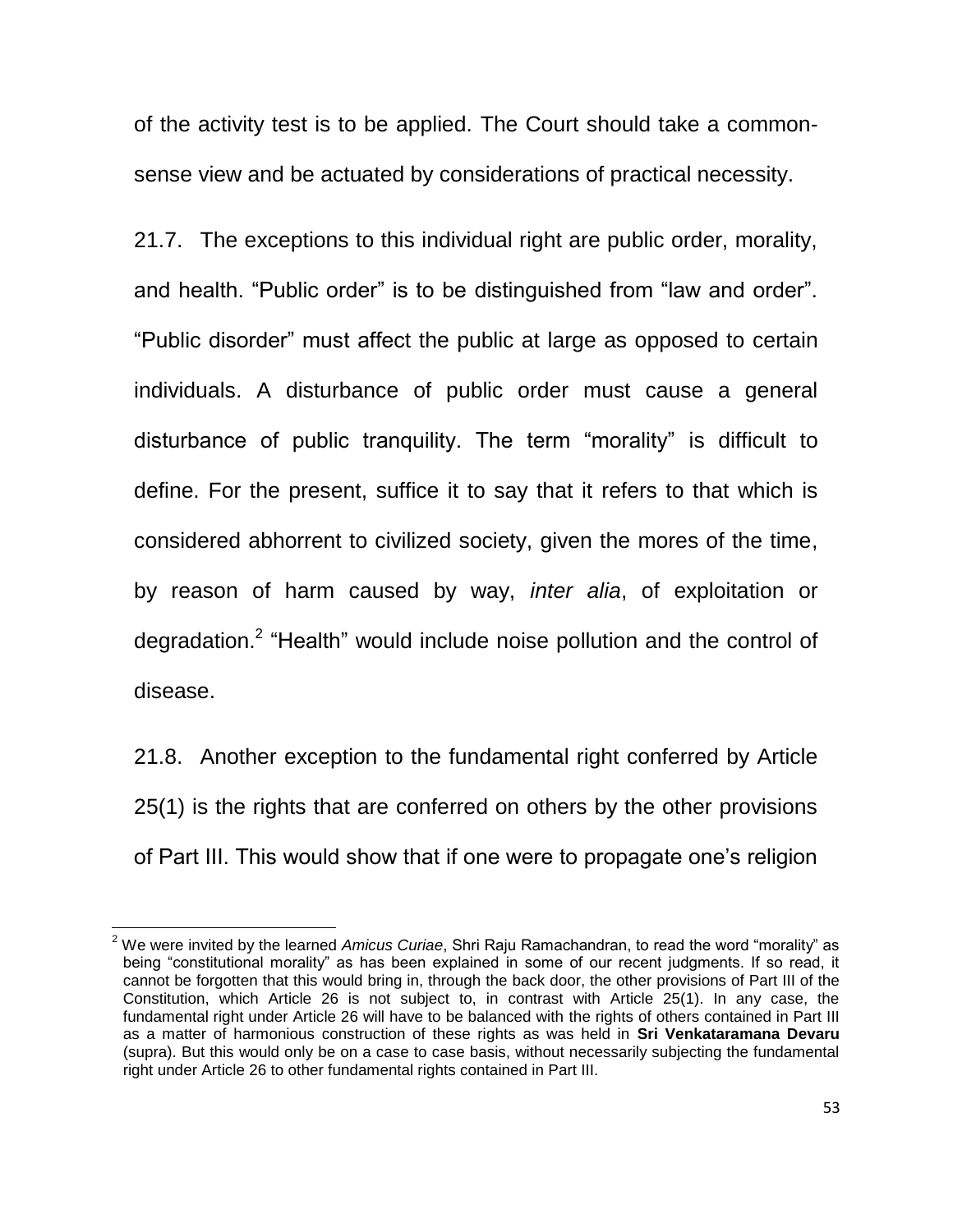in such a manner as to convert a person of another religious faith, such conversion would clash with the other person's right to freedom of conscience and would, therefore, be interdicted. Where the practice of religion is interfered with by the State, Articles 14, 15(1), 19, and 21 would spring into action. Where the practice of religion is interfered with by non-State actors, Article 15(2) and Article 17 $3$  would spring into action.

21.9. Article 25(2) is also an exception to Article 25(1), which speaks of the State making laws which may regulate or restrict secular activity, which includes economic, financial or political activity, which may be associated with religious practice – *see* Article 25(2)(a).

21.10. Another exception is provided under Article 25(2)(b) which is in two parts. Any law providing for social welfare and reform in a religious community can also affect and/or take away the fundamental right granted under Article 25(1). A further exception is provided only insofar as persons professing the Hindu religion are concerned, which is to

l

<sup>3</sup> We were invited by the learned *Amicus Curiae*, Shri Raju Ramachandran, to construe Article 17 in wider terms than merely including those who were historically untouchables at the time of framing of the Constitution. We have refrained from doing so because, given our conclusion, based on Article 25(1), this would not directly arise for decision on the facts of this case.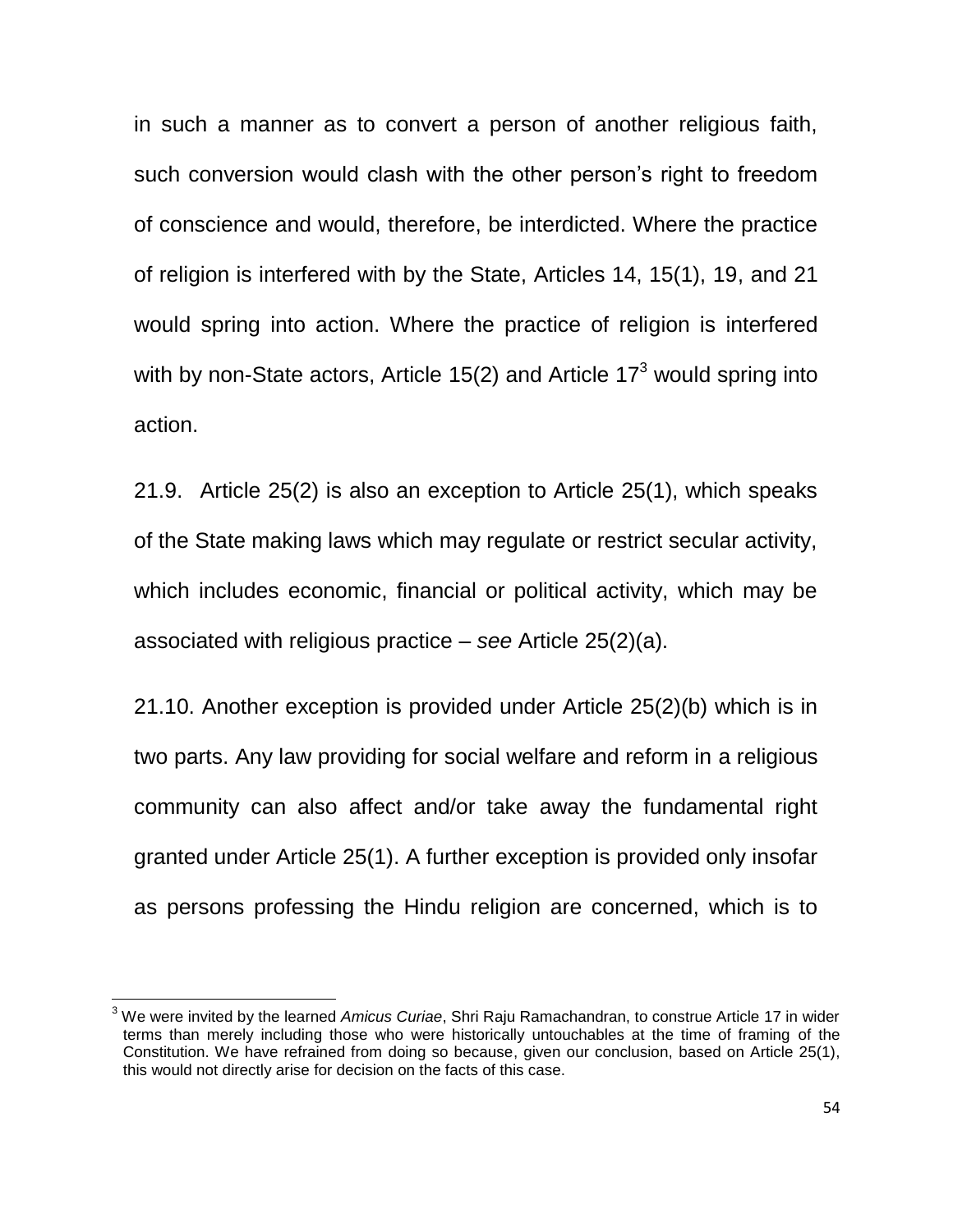throw open all Hindu religious institutions of a public character to all classes and sections of Hindus.

21.11. Contrasted with the fundamental right in Article 25(1) is the fundamental right granted by Article 26. This fundamental right is not granted to individuals but to religious denominations or sections thereof. A religious denomination or section thereof is to be determined on the basis of persons having a common faith, a common organization, and designated by a distinct name as a denomination or section thereof. Believers of a particular religion are to be distinguished from denominational worshippers. Thus, Hindu believers of the Shaivite and Vaishnavite form of worship are not denominational worshippers but part of the general Hindu religious form of worship.

21.12. Four separate and distinct rights are given by Article 26 to religious denominations or sections thereof, namely:

> [―\(a\)](https://indiankanoon.org/doc/272397/) to establish and maintain institutions for religious and charitable purposes; [\(b\)](https://indiankanoon.org/doc/1759799/) to manage its own affairs in matters of religion: [\(c\)](https://indiankanoon.org/doc/547354/) to own and acquire movable and immovable property; and [\(d\)](https://indiankanoon.org/doc/1838869/) to administer such property in accordance with law"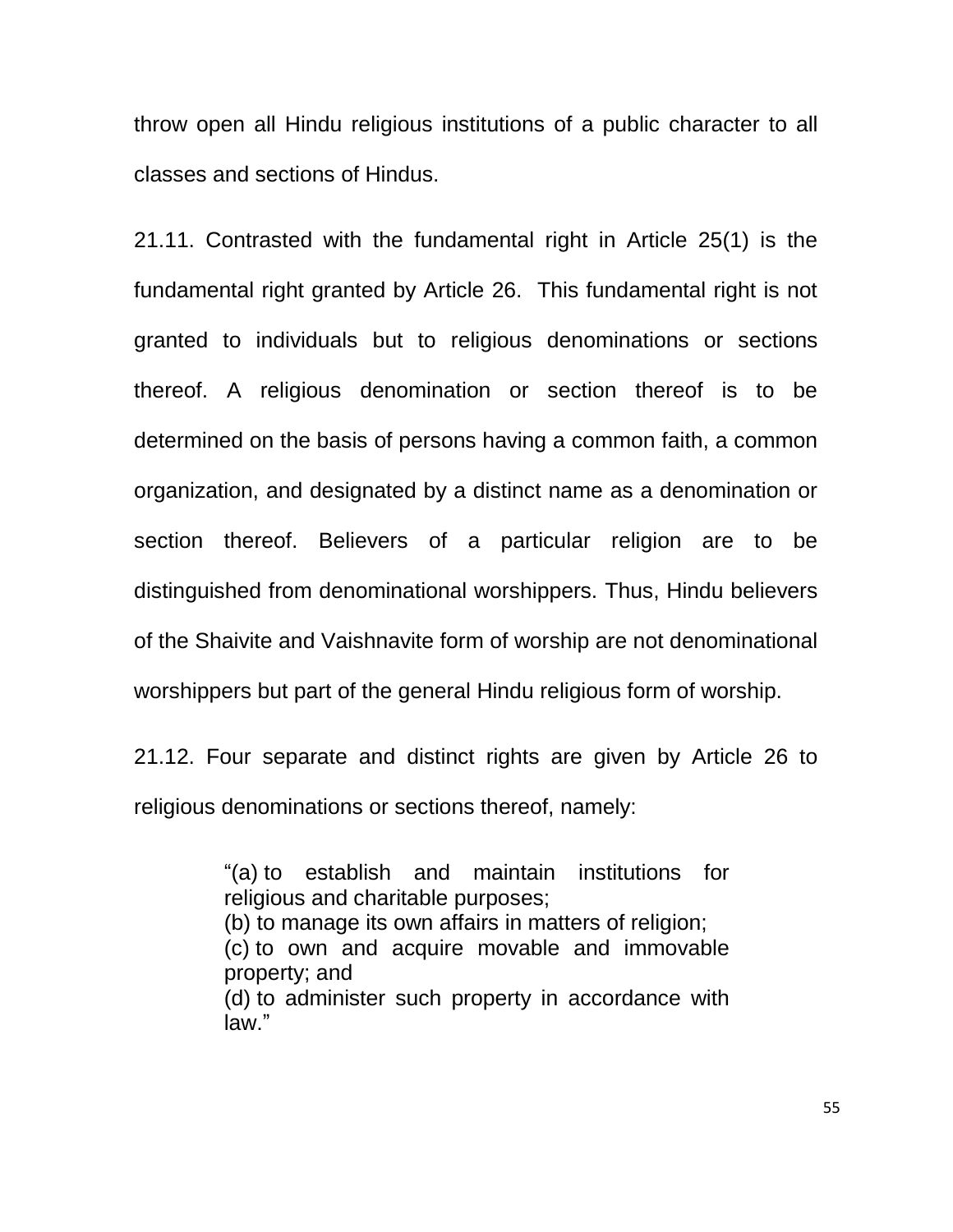As in Article 25, it is only essential religious matters which are protected by this Article.

21.13. The fundamental right granted under Article 26 is subject to the exception of public order, morality, and health. However, since the right granted under Article 26 is to be harmoniously construed with Article 25(2)(b), the right to manage its own affairs in matters of religion granted by Article 26(b), in particular, will be subject to laws made under Article 25(2)(b) which throw open religious institutions of a public character to all classes and sections of Hindus.

21.14. Thus, it is clear that even though the entry of persons into a Hindu temple of a public character would pertain to management of its own affairs in matters of religion, yet such temple entry would be subject to a law throwing open a Hindu religious institution of a public character owned and managed by a religious denomination or section thereof to all classes or sections of Hindus. However, religious practices by the religious denomination or section thereof, which do not have the effect of either a complete ban on temple entry of certain persons, or are otherwise not discriminatory, may pass muster under Article 26(b). Examples of such practices are that only certain qualified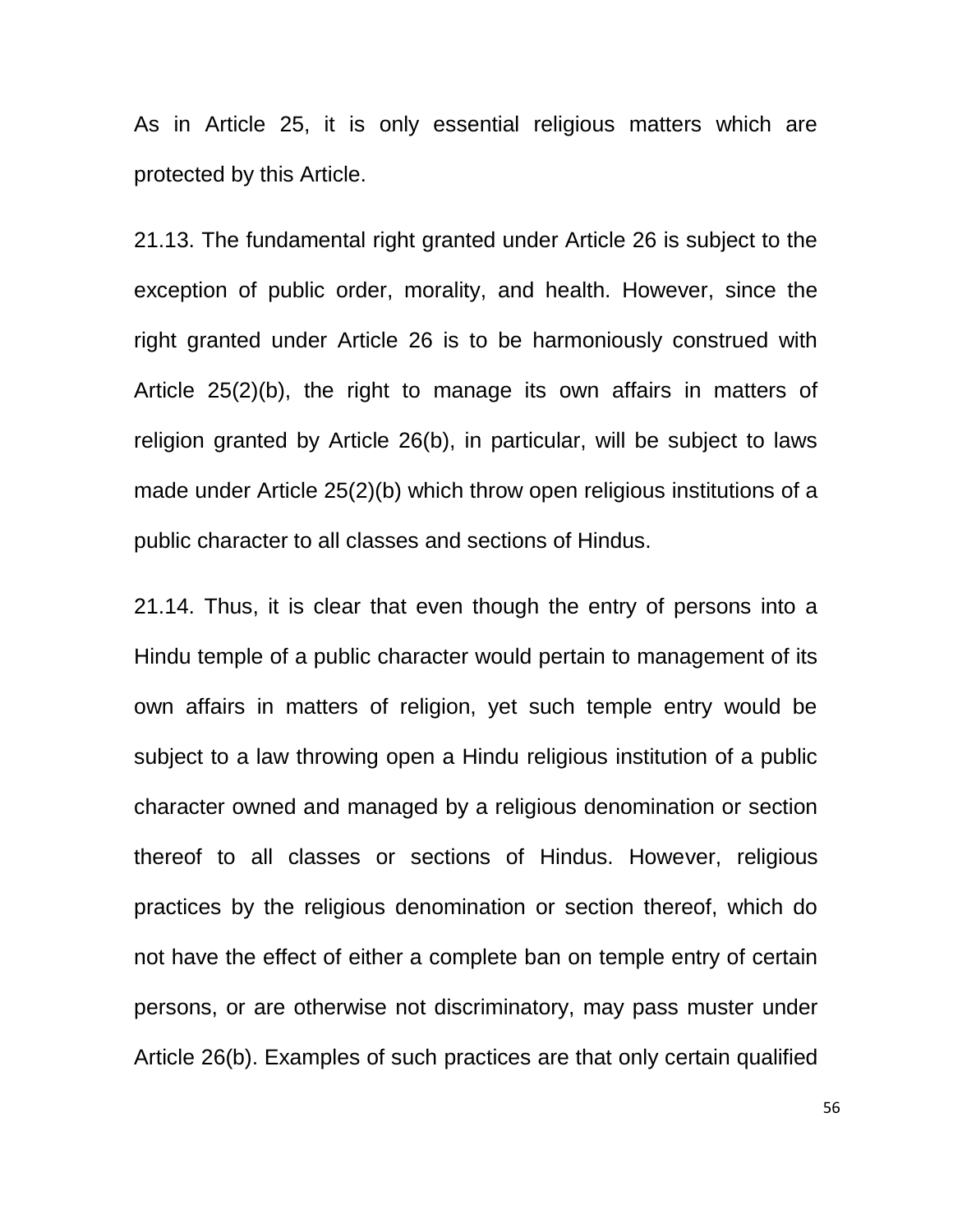persons are allowed to enter the *sanctum sanctorum* of a temple, or time management of a temple in which all persons are shut out for certain periods.

22. At this stage, it is important to advert to a Division Bench

judgment of the Kerala High Court reported as **S. Mahendran v. The** 

**Secretary, Travancore Devaswom Board, Thiruvananthapuram** 

**and Ors.**, AIR 1993 Ker 42. A petition filed by Shri S. Mahendran was

converted into a PIL by the High Court. The petition complained of

young women offering prayers at the Sabarimala Temple. The Division

Bench set out three questions that arose, as follows:

―**12.** The questions which require answers in this original petition are:

(1) Whether woman [*sic* women] of the age group 10 to 50 can be permitted to enter the Sabarimala temple at any period of the year or during any of the festivals or poojas conducted in the temple.

(2) Whether the denial of entry of that class of woman [*sic* women] amounts to discrimination and [*sic* is] violative of Articles 15, 25 and 26 of the Constitution of India, and

(3) Whether directions can be issued by this Court to the Devaswom Board and the Government of Kerala to restrict the entry of such woman [sic women] to the temple?"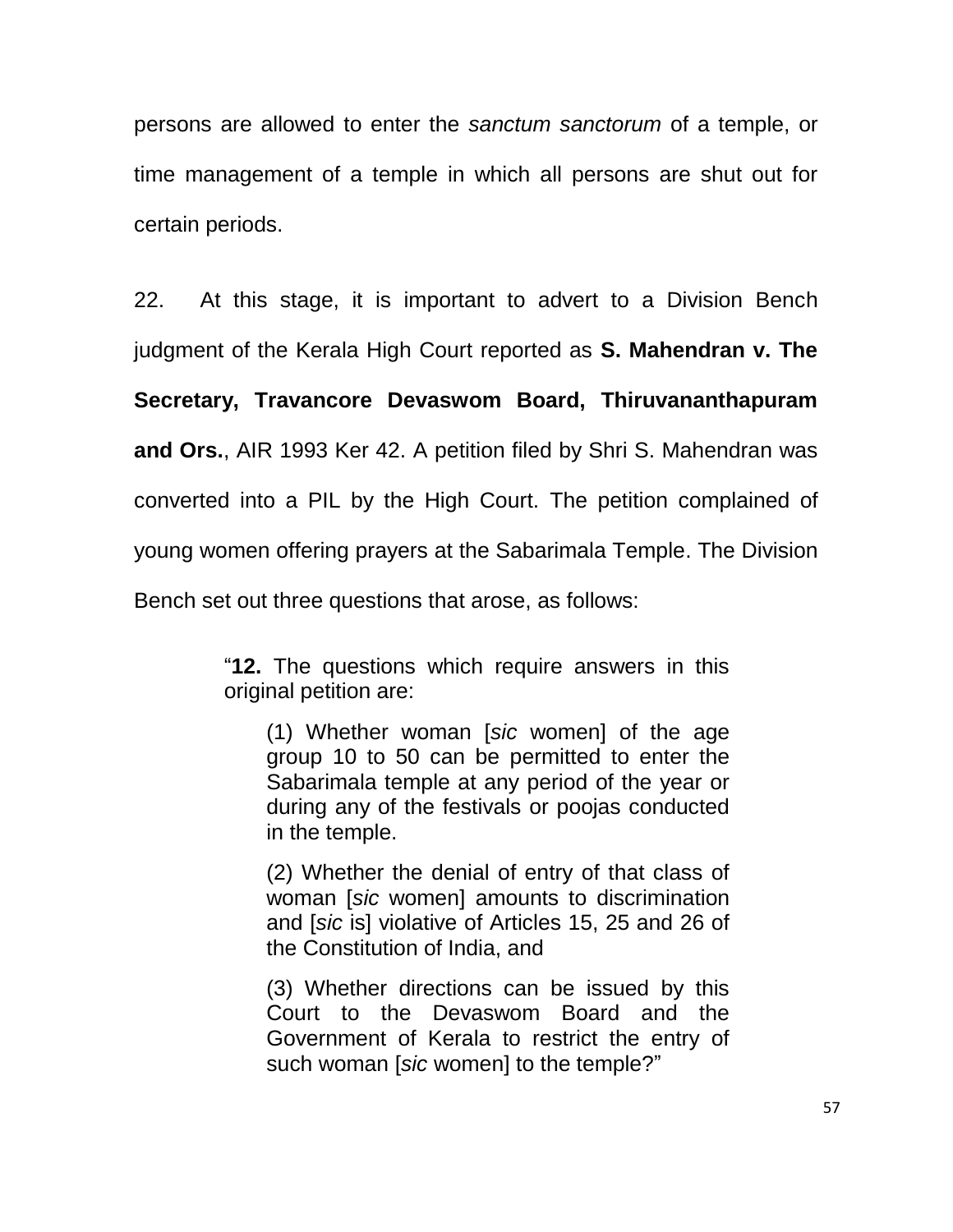The Division Bench referred to the all-important "Vratham" (41-day penance), which, according to the Division Bench, ladies between the ages of 10 and 50 would not be physically capable of observing. In paragraph 7, the Division Bench stated that while the old customs prevailed, women did visit the temple, though rarely, as a result of which, there was no prohibition. The affidavit filed on behalf of the Travancore Devaswom Board stated that, even in recent years, many female worshippers in the age group of 10 to 50 had gone to the temple for the first rice-feeding ceremony of their children. The Board, in fact, used to issue receipts on such occasions on payment of the prescribed charge. However, on the advice of the priest i.e. the Thanthri, changes were effected in order to preserve the temple's sanctity. The Division Bench found that women, irrespective of their age, were allowed to visit the temple when it opens for monthly poojas, but were not permitted to enter the temple during Mandalam, Makaravilakku, and Vishu seasons. After examining the evidence of one Thanthri, the Secretary of the Ayyappa Seva Sangham, and a 75 year old man who had personal knowledge of worshipping at the temple, the Division Bench stated that the usage of not permitting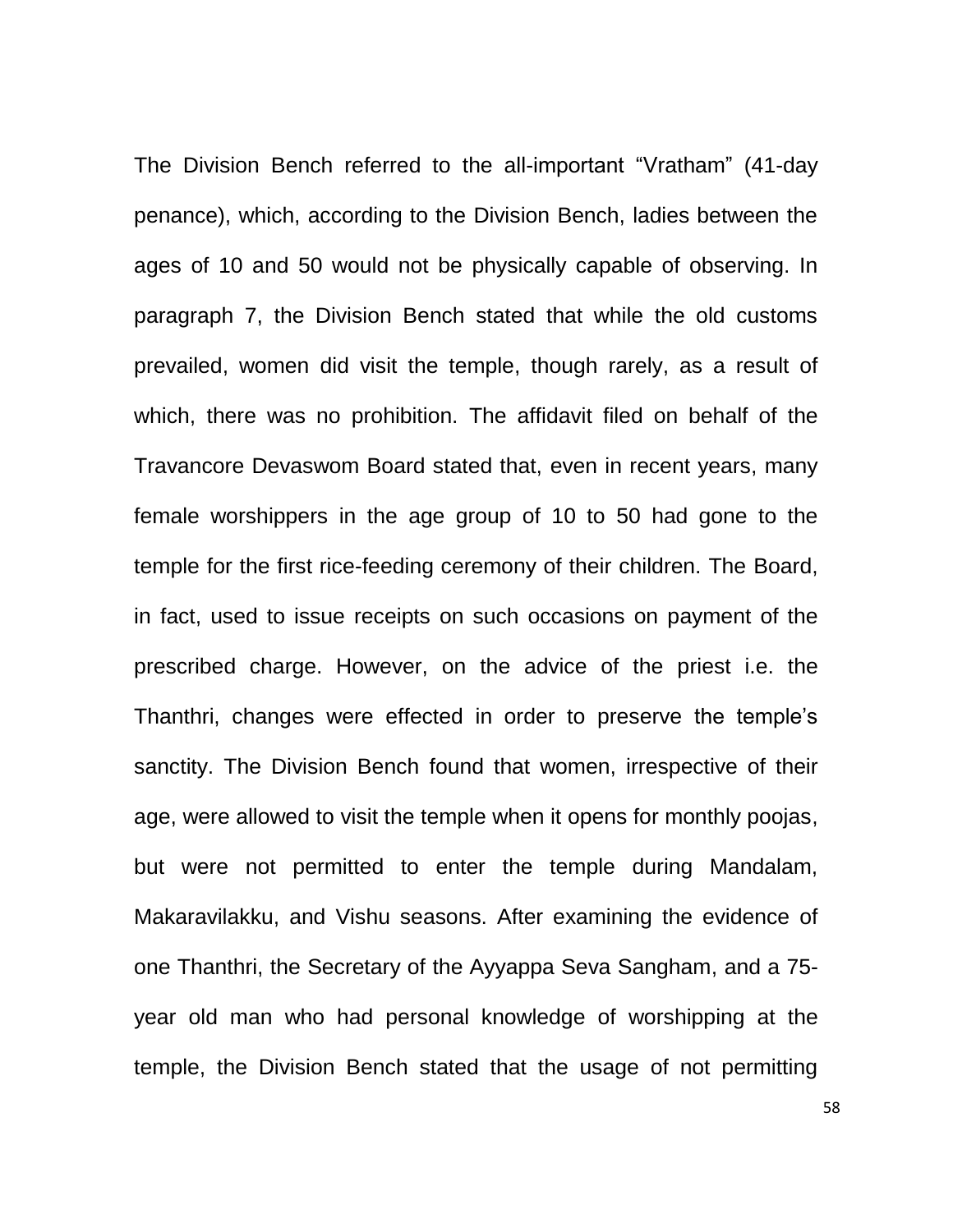women between the age group of 10 to 50 to worship in the temple had been established. This was further sanctified by Devaprasnams conducted at Sabarimala by astrologers, who reported that the deity does not like young ladies entering the precincts of the temple. It was then held in paragraph 38 that since women of the age group of 10 to 50 years would not be able to observe Vratham for a period of 41 days due to physiological reasons, they were not permitted to go on a pilgrimage of Sabarimala. It was also held that the deity is in the form of a *Naisthik Brahmachari*, as a result of which, young women should not offer worship in the temple, so that even the slightest deviation from celibacy and austerity observed by the deity is not caused by the presence of such women. The conclusion of the Division Bench in paragraph 44 was, therefore, as follows:

―**44.** Our conclusions are as follows:

(1) The restriction imposed on women aged above 10 and below 50 from trekking the holy hills of Sabarimala and offering worship at Sabarimala Shrine is in accordance with the usage prevalent from time immemorial.

(2) Such restriction imposed by the Devaswom Board is not violative of Articles 15, 25 and 26 of the Constitution of India.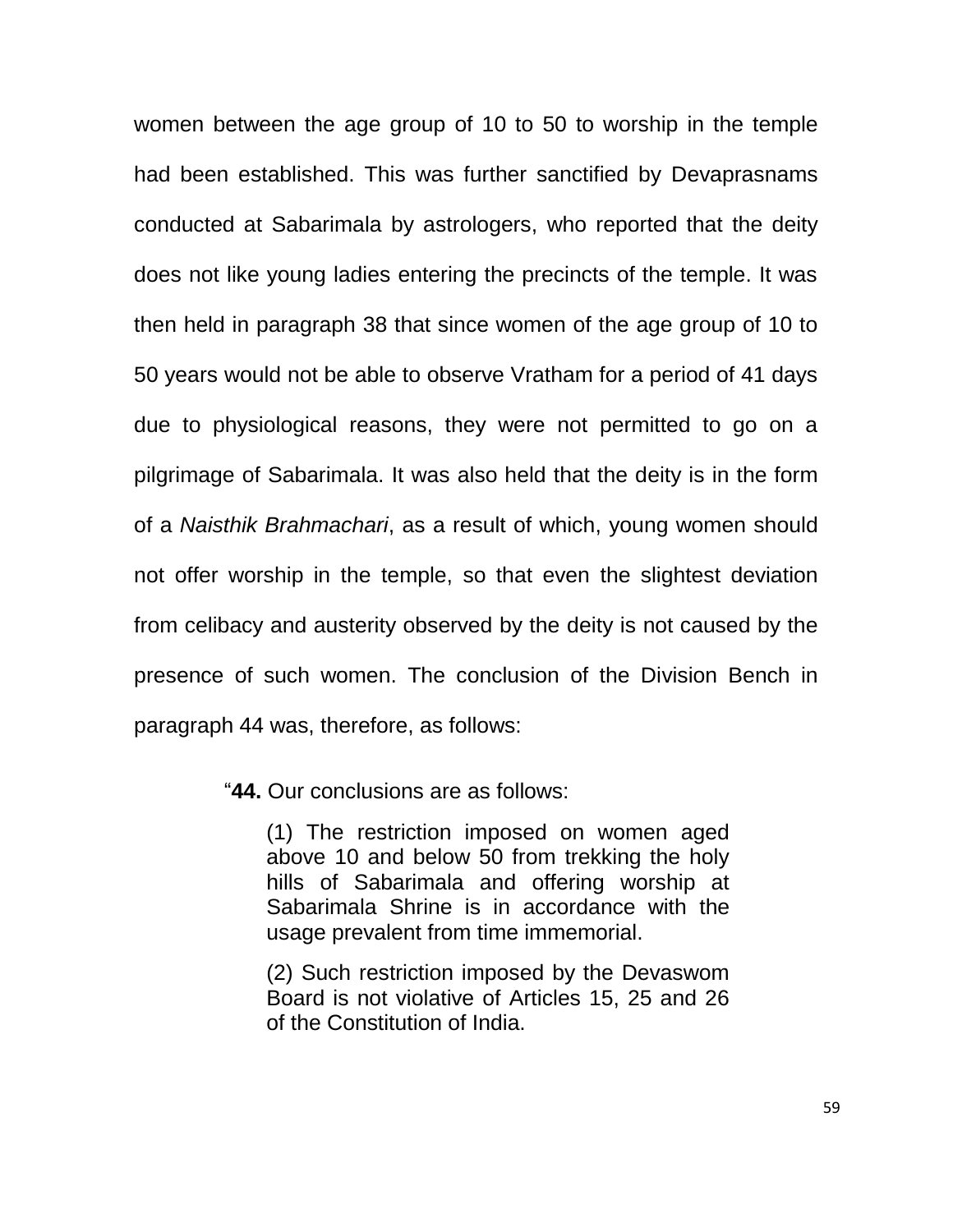(3) Such restriction is also not violative of the provisions of Hindu Place of Public Worship (Authorisation of Entry) Act, 1965 since there is no restriction between one section and another section or between one class and another class among the Hindus in the matter of entry to a temple whereas the prohibition is only in respect of women of a particular age group and not women as a class.‖

23. In the present writ petition filed before this Court, an affidavit filed by a Thanthri of the Sabarimala temple dated 23.04.2016 makes interesting reading. According to the affidavit, two Brahmin brothers from Andhra Pradesh were tested by Sage Parasuram and were named "Tharanam" and "Thazhamon". The present Thanthri is a descendant of the Thazhamon brother, who is authorized to perform rituals in Sastha temples. The affidavit then refers to the Sabarimala Temple, which is dedicated to Lord Ayyappa, as a prominent temple in Kerala which is visited by over twenty million pilgrims and devotees every year. The temple is only open during the first five days of every Malayalam month, and during the festivals of Mandalam, Makaravilakku, and Vishu. Significantly, no daily poojas are performed in the said temple. It is stated in the affidavit that Lord Ayyappa had himself explained that the pilgrimage to Sabarimala can be undertaken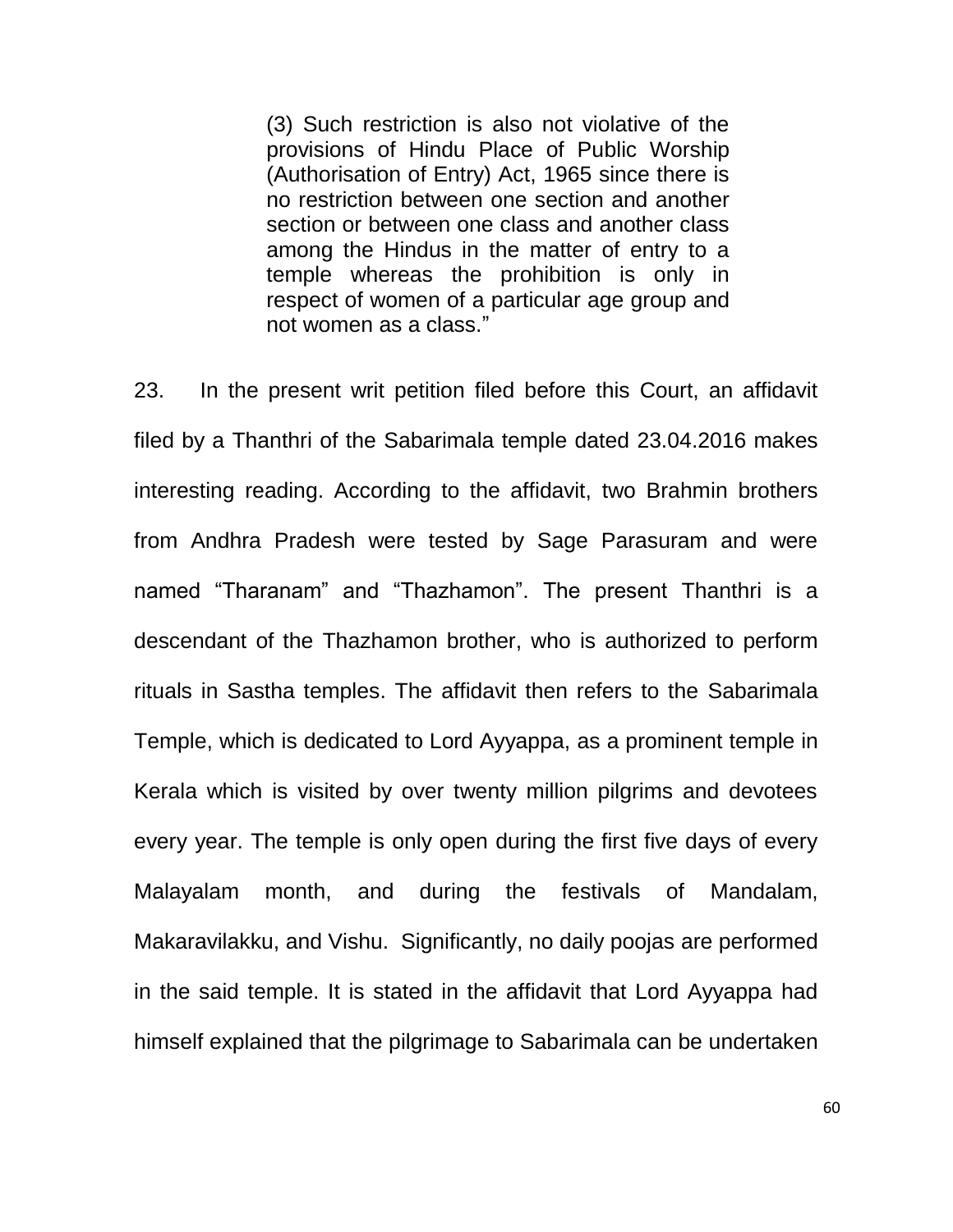only by the performance of Vratham, which are religious austerities

that train man for evolution to spiritual consciousness.

Paragraph 10 of the affidavit is important and states as follows:-

―**10.** I submit that as part of observing ―vrutham‖, the person going on pilgrimage to Sabarimala separates himself from all family ties and becomes a student celibate who is under Shastras banned any contact with females of the fertile age group. Everywhere when somebody takes on the "vrutham", either the women leave the house and take up residence elsewhere or the men separate themselves from the family so that normal Asauchas in the house do not affect his "vrutham". The problem with women is that they cannot complete the 41 days vrutham because the Asaucham of periods will surely fall within the 41 days. It is not a mere physiological phenomenon. It is the custom among all Hindus that women during periods do not go to Temples or participate in religious activity. This is as per the statement of the basic Thantric text of Temple worshipping in Kerala Thanthra Samuchayam, Chapter 10, Verse II. A true copy of the relevant page of Thanthra Samuchchaya is attached herewith and marked as Annexure A-1 (Pages 30-  $31$ )."

The affidavit then goes on to state that the Shastras forbid religious austerity by menstruating women, which is why women above the age of 10 and below the age of 50 are not allowed entering into the temple.

The affidavit then states, in paragraph 15: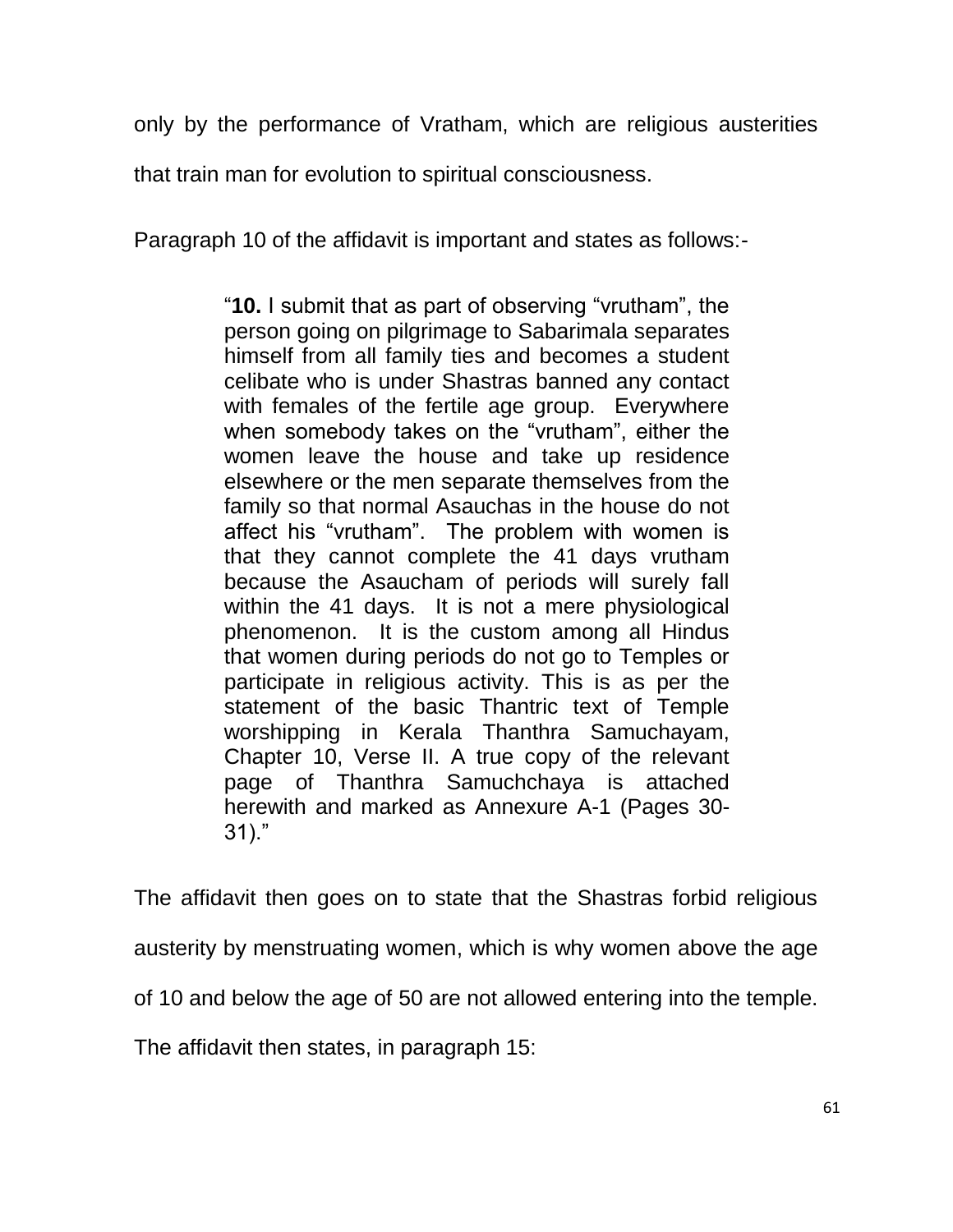―**15.** ……… During this period, many women are affected by physical discomforts like headache, body pain, vomiting sensation etc. In such circumstances, intense and chaste spiritual disciplines for forty-one days are not possible. It is for the sake of pilgrims who practiced celibacy that youthful women are not allowed in the Sabarimala pilgrimage. ………"

The other reason given in the affidavit for the usage of non-entry of

women between these ages is as follows:

―**24.** That the deity at Sabarimala is in the form of a ‗Naishtik Brahmachari' and that is the reason why young women are not permitted to offer prayers in the temple as the slightest deviation from celibacy and austerity observed by the deity is not caused by the presence of such women. .........."

It will thus be seen that women are barred entry to the temple at Sabarimala because of the biological or physiological phenomenon of menstruation, which forbids their participation in religious activity. The second reason given is that young women should not, in any manner, deflect the deity, who is in the form of a *Naisthika Brahmachari*, from celibacy and austerity.

24. All the older religions speak of the phenomenon of menstruation in women as being impure, which therefore, forbids their participation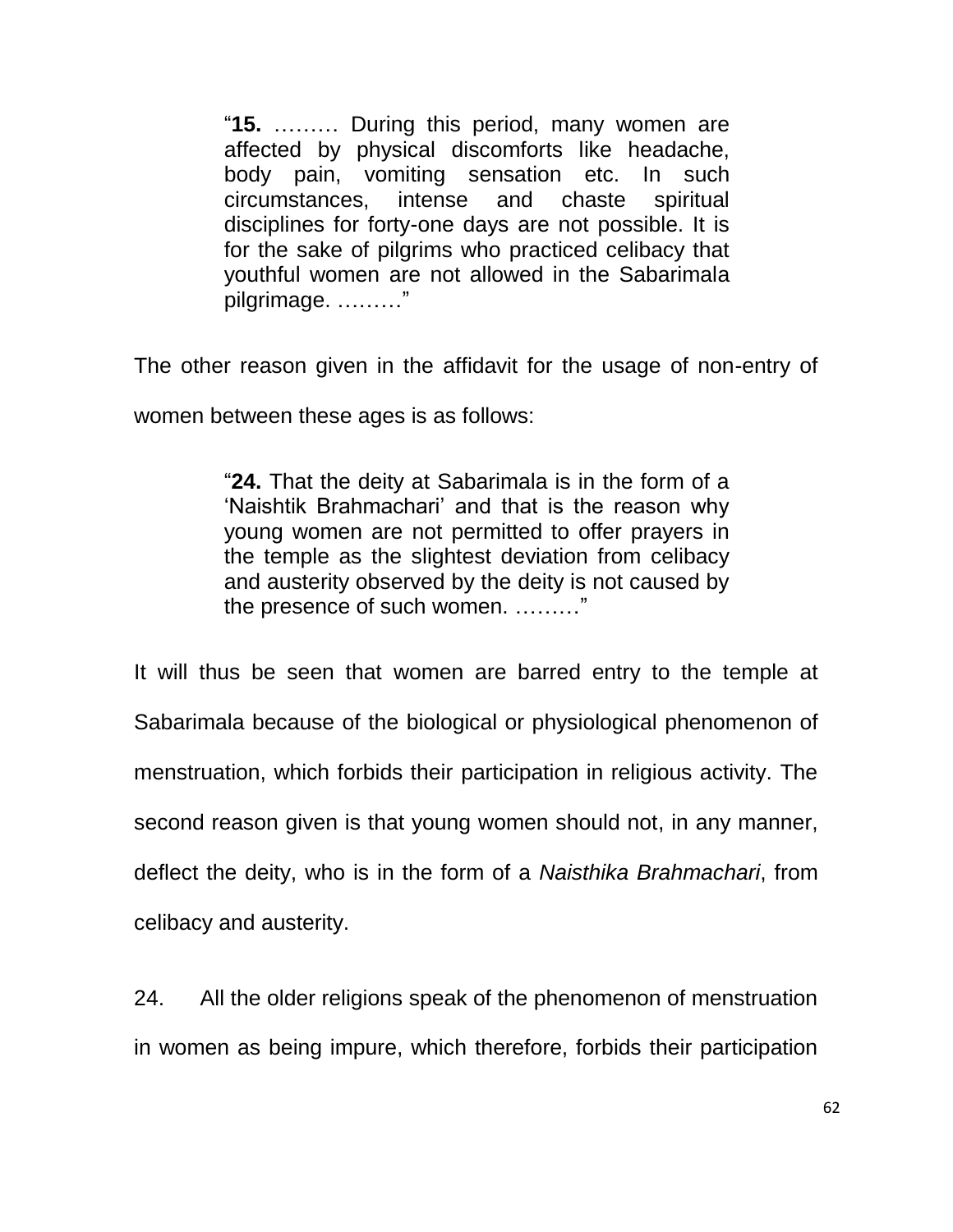in religious activity. Thus, in the Old Testament, in Chapter 15, Verse

19 of the book of Leviticus, it is stated:

―19. And if a woman have an issue, and her issue in her flesh be blood, she shall be put apart seven days: and whosoever toucheth her shall be unclean until the even."<sup>4</sup>

Similarly, in the *Dharmasutra* of *Vasistha*, an interesting legend of how

women were made to menstruate is stated as follows:

―A menstruating woman remains impure for three days. She should not apply collyrium on her eyes or oil on her body, or bathe in water; she should sleep on the floor and not sleep during the day; she should not touch the fire, make a rope, brush her teeth, eat meat, or look at the planets; she should not laugh, do any work, or run; and she should drink out of a large pot or from her cupped hands or a copper vessel. For it is stated: 'Indra, after he had killed the three-headed son of *Tvastr*, was seized by sin, and he regarded himself in this manner: "An exceedingly great quilt attaches to me". And all creatures railed against him: "Brahmin-killer! Brahmin-killer!" He ran to the women and said: ―Take over one-third of this my guilt of killing a Brahmin." They asked: "What will we get?" He replied: "Make a wish." They said: "Let us obtain offspring during our season, and let us enjoy sexual intercourse freely until we give birth." He replied: "So be it!" And they took the guilt upon themselves. That guilt of killing a Brahmin manifests itself every

 4 *Leviticus* 15:19 (King James Version).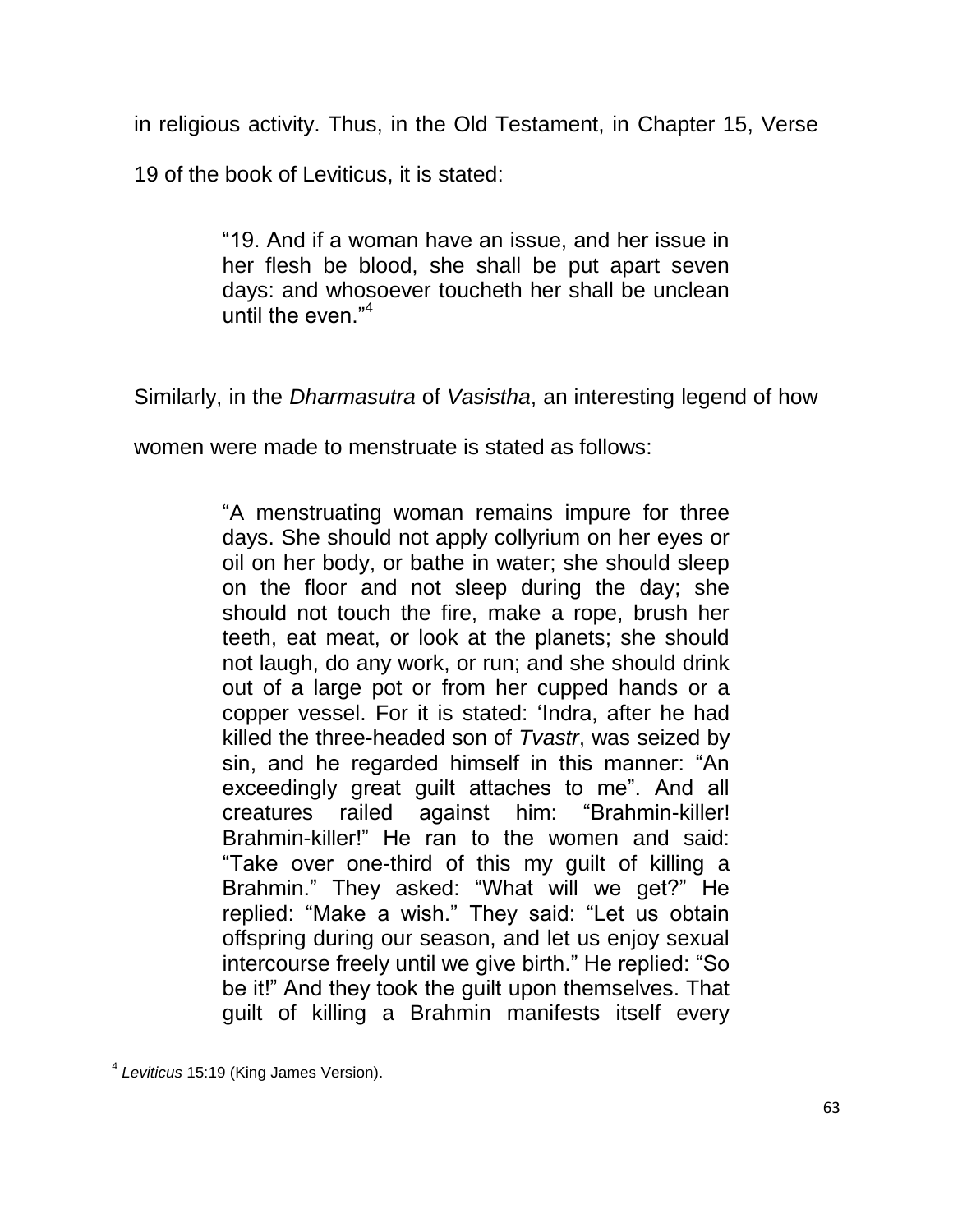month. Therefore, one should not eat the food of a menstruating woman, for such a woman has put on the aspect of the guilt of killing a Brahmin'."<sup>5</sup>

To similar effect are Chapters 9 and 13 of Canto 6 of the *Bhagavata*

*Purana* which read as follows:

―6.9.9. In return for Lord Indra's benediction that they would be able to enjoy lusty desires continuously, even during pregnancy for as long as sex is not injurious to the embryo, women accepted one fourth of the sinful reactions. As a result of those reactions, women manifest the signs of menstruation every month."<sup>6</sup>

―6.13.5. King Indra replied: When I killed *Visvarupa*, I received extensive sinful reactions, but I was favored by the women, land, trees and water, and therefore I was able to divide the sin among them. But now if I kill *Vrtrasura*, another *brahmana*, how shall I free myself from the sinful reactions?"<sup>7</sup>

Also, in the Qur'an, Chapter 2, Verse 222 states as follows:

―222. They also ask you about (the injunctions concerning) menstruation. Say: "it is a state of hurt (and ritual impurity), so keep away from women during their menstruation and do not approach them

 $\overline{\phantom{a}}$  $^5$  Dharmasutras – The Law Codes Of Apastamba, Gautama, Baudhayana, And Vasistha 264  $\,$ (Translation by Patrick Olivelle, Oxford University Press, 1999).

<sup>&</sup>lt;sup>6</sup> SRIMAD BHAGAVATAM – SIXTH CANTO (Translation by A.C. Bhaktivedanta Swami Prabhupada, The Bhaktivedanta Book Trust, 1976).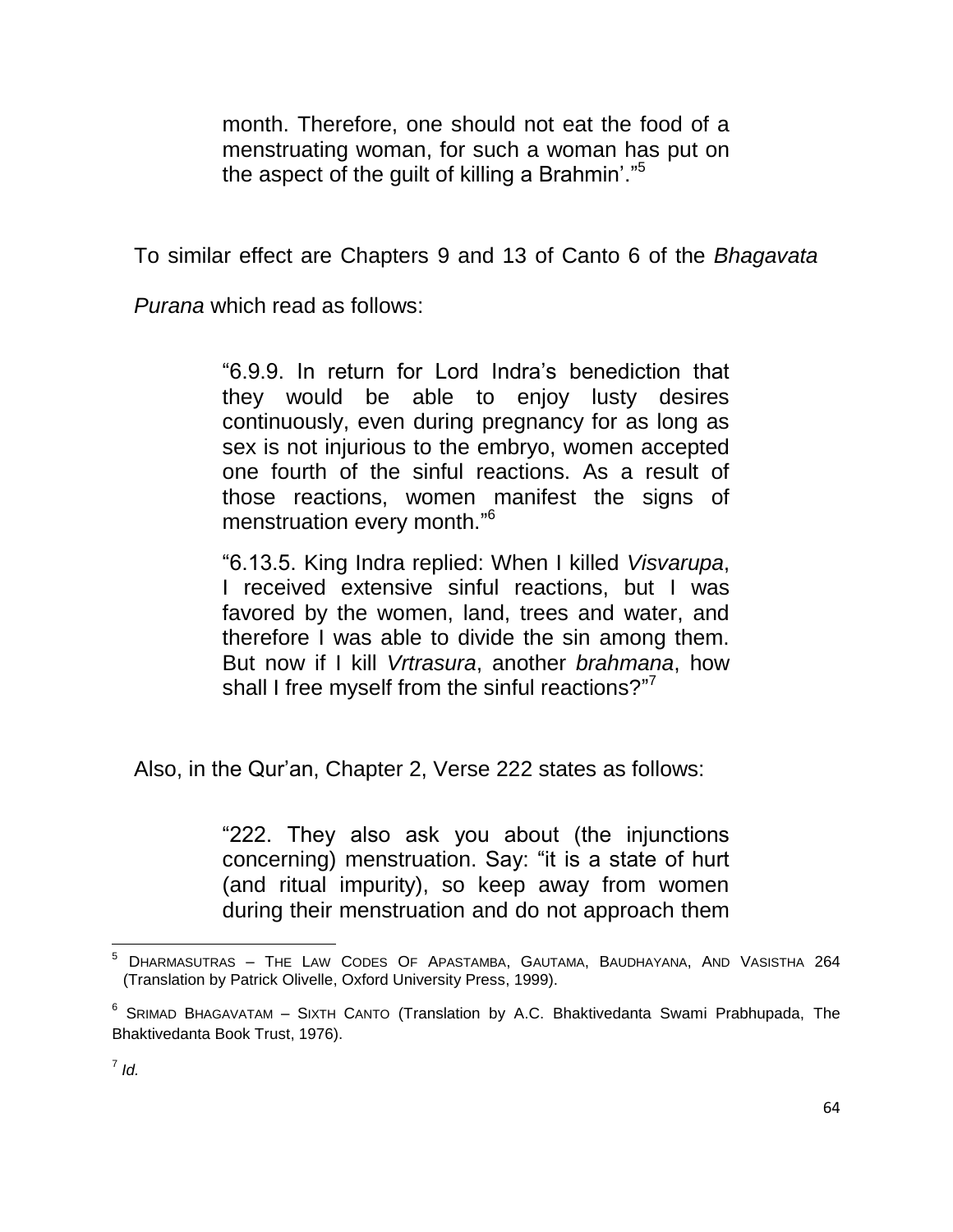until they are cleansed. When they are cleansed, then (you can) go to them inasmuch as God has commanded you (according to the urge He has placed in your nature, and within the terms He has enjoined upon you). Surely God loves those who turn to Him in sincere repentance (of past sins and errors), and He loves those who cleanse themselves."<sup>8</sup>

In the Gospel of Mark, Jesus is said to have cured a woman who was

ritualistically unclean, having had an issue of blood for 12 years, as

follows:

―25. And a certain woman, which had an issue of blood twelve years,

26. And had suffered many things of many physicians, and had spent all that she had, and was nothing bettered, but rather grew worse,

27. When she had heard of Jesus, came in the press behind, and touched his garment.

28. For she said, If I may touch but his clothes, I shall be whole.

29. And straightway the fountain of her blood was dried up; and she felt in her body that she was healed of that plague.

30. And Jesus, immediately knowing in himself that virtue had gone out of him, turned him about in the press, and said, Who touched my clothes?

<sup>————————————————————&</sup>lt;br><sup>8</sup> The Qur'an – with Annotated Interpretation in Modern English, 2:222 (Translation by Ali Ünal, Tughra Books USA, 2015).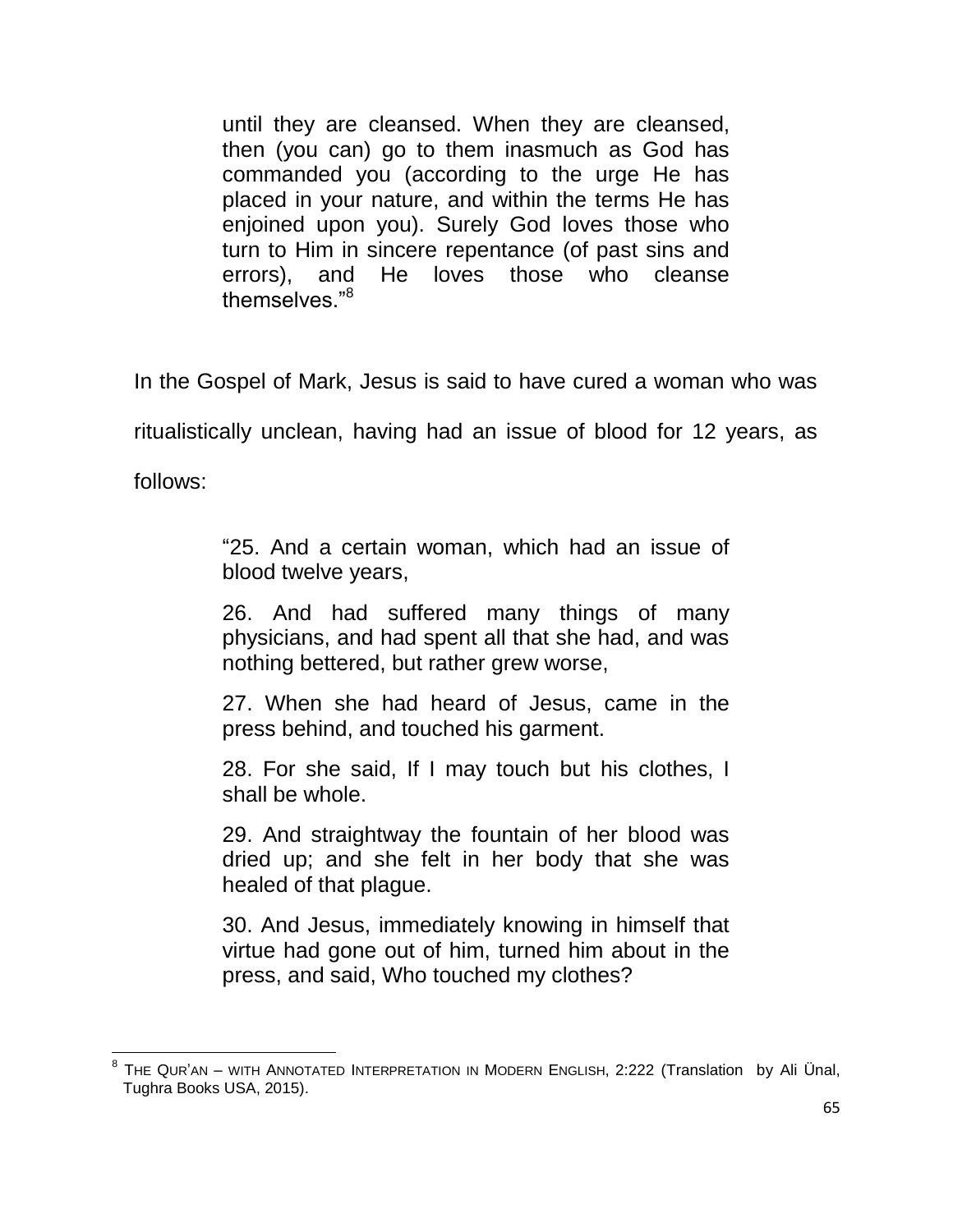31. And his disciples said unto him, Thou seest the multitude thronging thee, and sayest thou, Who touched me?

32. And he looked round about to see her that had done this thing.

33. But the woman fearing and trembling, knowing what was done in her, came and fell down before him, and told him all the truth.

34. And he said unto her, Daughter, thy faith hath made thee whole; go in peace, and be whole of thy plague."<sup>9</sup>

One may immediately notice that the woman touching Jesus was

without Jesus's knowledge, for upon coming to know of the woman's

touch, Jesus "knew in himself that virtue had gone out of him".

Equally, in the *Bundahishn*, a text relating to creation in Zoroastrianism, it is stated that a primeval prostitute call Jeh, because of her misdeeds, brought upon herself, menstruation. Chapter 3,

Verses 6 to 8 of the Bundahishn are as follows:

―6. And, again, the wicked Jeh shouted thus: ‗Rise up, thou father of us! for in that conflict I will shed thus much vexation on the righteous man and the laboring ox that, through my deeds, life will not be wanted, and I will destroy their living souls (nismo); I will vex the water, I will vex the plants, I will vex the

 $\overline{\phantom{a}}$ <sup>9</sup> *Mark* 5:25-34 (King James Version).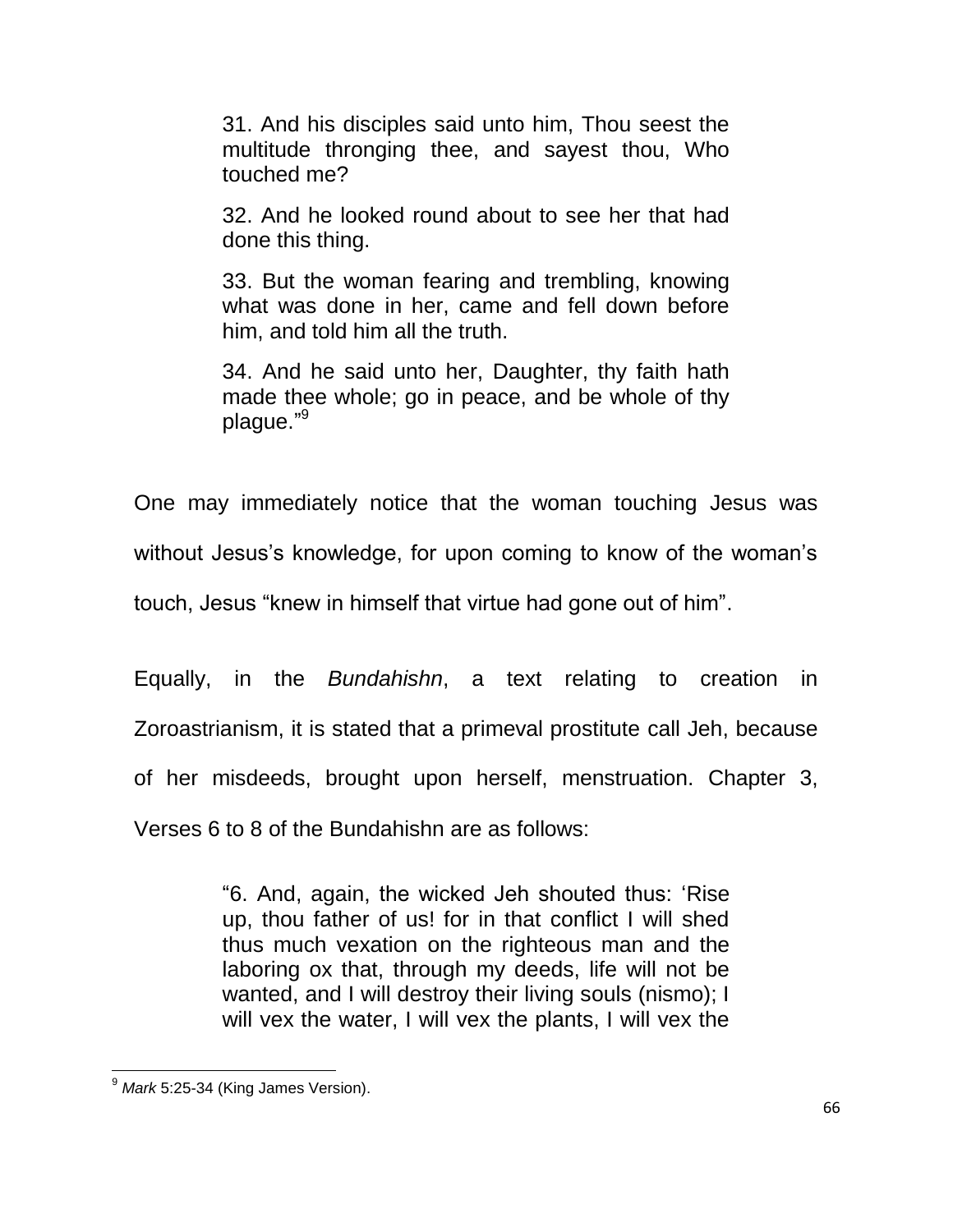fire of Ohrmazd, I will make the whole creation of Ohrmazd vexed.'

7. And she so recounted those evil deeds a second time, that the evil spirit was delighted and started up from that confusion; and he kissed Jeh upon the head, and the pollution which they call menstruation became apparent in Jeh.

8. He shouted to Jeh thus: ‗What is thy wish? so that I may give it thee.' And Jeh shouted to the evil spirit thus: 'A man is the wish, so give it to me." $10$ 

In the selections of *Zadspram*, Chapter 34, Verse 31, it is stated:

"31. And [the demon Whore] of evil religion joined herself [to the Blessed Man]; for the defilement of females she joined herself to him, that she might defile females; and the females, because they were defiled, might defile the males, and (the males) would turn aside from their proper work."<sup>11</sup>

However, in the more recent religions such as Sikhism and the Bahá'í

Faith, a more pragmatic view of menstruation is taken, making it clear

that no ritualistic impurity is involved. The Sri Guru Granth Sahib

deems menstruation as a natural process – free from impurity<sup>12</sup> and

 $\overline{\phantom{a}}$ <sup>10</sup> THE BUNDAHISHN – "CREATION" OR KNOWLEDGE FROM THE ZAND (Translation by E. W. West, from *Sacred Books of the East*, vol. 5, 37, and 46, Oxford University Press, 1880, 1892, and 1897).

<sup>&</sup>lt;sup>11</sup> THE SELECTIONS OF ZADSPRAM (VIZIDAGIHA I ZADSPRAM) (Joseph H. Peterson Ed., 1995) (Translation by E. W. West, from *Sacred Books of the East*, vol. 5, 37, and 46, Oxford University Press, 1880, 1892, and 1897).

 $12$  2 Sri Guru Granth Sahib: English Translation of the Original Text 466-467 (Translation by Dr. Gopal Singh, Allied Publishers Pvt. Ltd., 2005) [which translates *Raga Asa*, *Shaloka Mehla* 1 at p. 472 of the original text of Sri Guru Granth Sahib].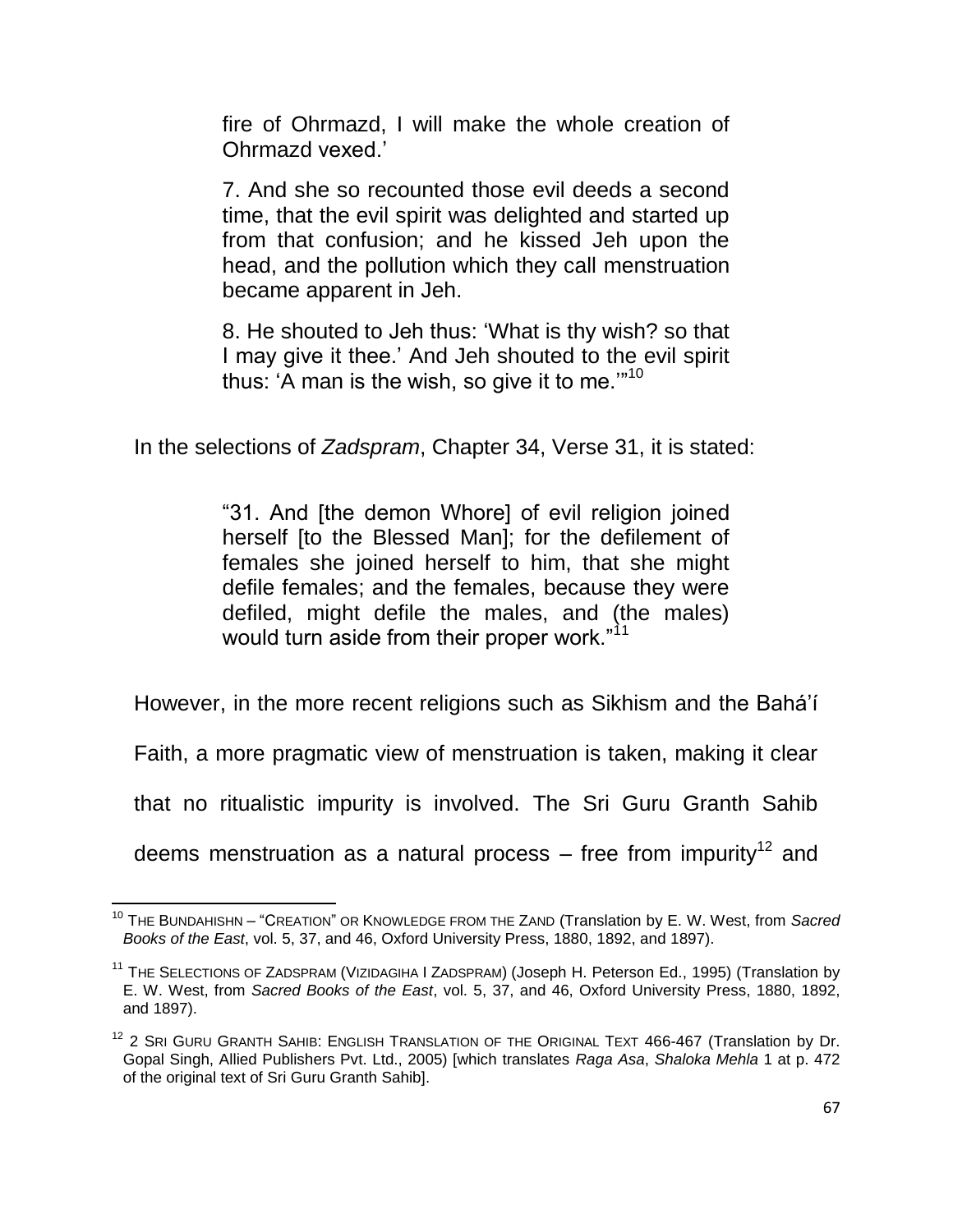essential to procreation.<sup>13</sup> Similarly, in the Bahá'í Faith, the concept of ritual uncleanness has been abolished by Bahá'u'lláh.<sup>14</sup>

25. For the purpose of this case, we have proceeded on the footing that the reasons given for barring the entry of menstruating women to the Sabarimala temple are considered by worshippers and Thanthris alike, to be an essential facet of their belief.

26. The first question that arises is whether the Sabarimala temple can be said to be a religious denomination for the purpose of Article 26 of the Constitution. We have already seen with reference to the case law quoted above, that three things are necessary in order to establish that a particular temple belongs to a religious denomination. The temple must consist of persons who have a common faith, a common organization, and are designated by a distinct name. In answer to the question whether Thanthris and worshippers alike are designated by a distinct name, we were unable to find any answer. When asked whether all persons who visit the Sabarimala temple have a common

 $\overline{\phantom{a}}$ 

<sup>&</sup>lt;sup>13</sup> 4 SRI GURU GRANTH SAHIB: ENGLISH TRANSLATION OF THE ORIGINAL TEXT 975 (Translation by Dr. Gopal Singh, Allied Publishers Pvt. Ltd., 2005) [which translates *Raga Maru*, *Mehla* 1 at p.1022 of the original text of Sri Guru Granth Sahib].

<sup>&</sup>lt;sup>14</sup> KITÁB-I-AQDAS BY BAHÁ'U'LLÁH, note 106 at p. 122 (Translation by Shoghi Effendi, Bahá'í World Centre, 1992).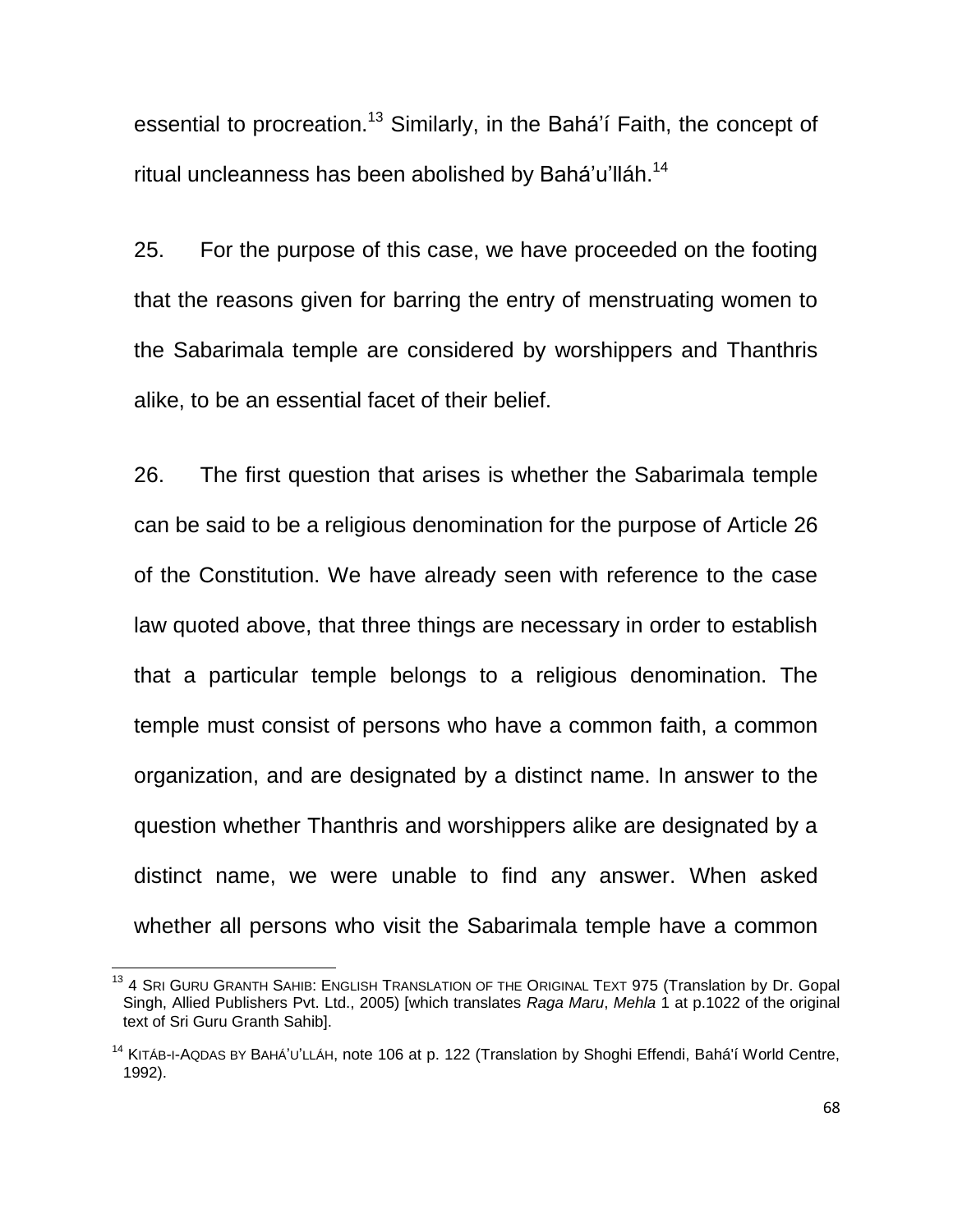faith, the answer given was that all persons, regardless of caste or religion, are worshippers at the said temple. From this, it is also clear that Hindus of all kinds, Muslims, Christians etc., all visit the temple as worshippers, without, in any manner, ceasing to be Hindus, Christians or Muslims. They can therefore be regarded, as has been held in **Sri Adi Visheshwara** (supra), as Hindus who worship the idol of Lord Ayyappa as part of the Hindu religious form of worship but not as denominational worshippers. The same goes for members of other religious communities. We may remember that in **Durgah Committee**  (supra), this Court had held that since persons of all religious faiths visit the Durgah as a place of pilgrimage, it may not be easy to hold that they constitute a religious denomination or a section thereof. However, for the purpose of the appeal, they proposed to deal with the dispute between the parties on the basis that the Chishtia sect, whom the respondents represented, were a separate religious denomination, being a sub-sect of Soofies. We may hasten to add that we find no such thing here. We may also add that in **S.P. Mittal** (supra), the majority judgment did not hold, and therefore, assumed that "Aurobindoism" was a religious denomination, given the fact that the Auroville Foundation Society claimed exemption from income tax on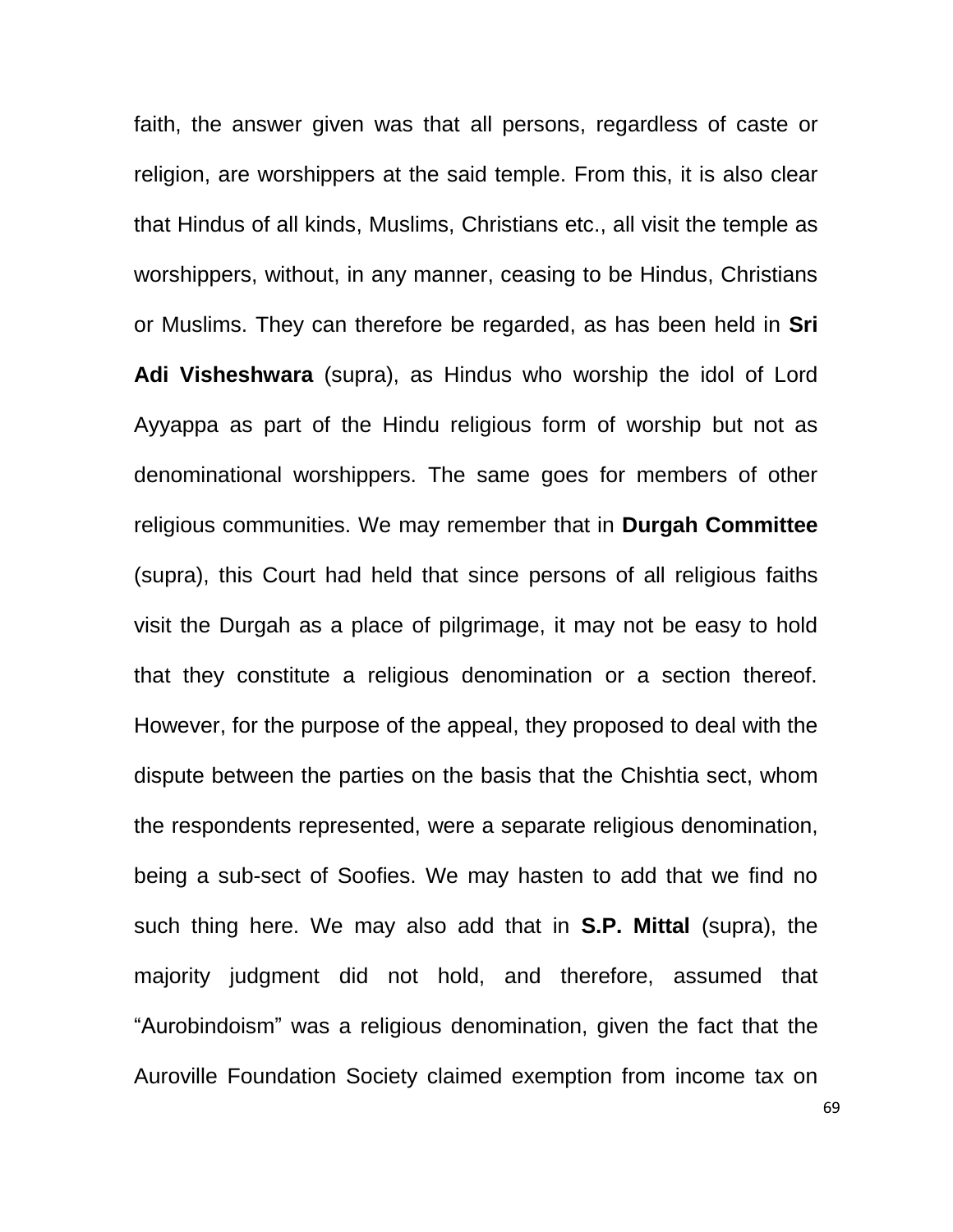the footing that it was a charitable, and not a religious organization, and held itself out to be a non-religious organization. Also, the powerful argument addressed, noticed at paragraph 106 of the majority judgment, that persons who joined the Auroville Society did not give up their religion, also added great substance to the fact that the Auroville Society could not be regarded as a religious denomination for the purpose of Article 26. Chinnappa Reddy, J. alone, in dissent, held the Auroville Society to be a religious denomination, without adverting to the fact that persons who are a part of the Society continued to adhere to their religion.

27. In these circumstances, we are clearly of the view that there is no distinctive name given to the worshippers of this particular temple; there is no common faith in the sense of a belief common to a particular religion or section thereof; or common organization of the worshippers of the Sabarimala temple so as to constitute the said temple into a religious denomination. Also, there are over a thousand other Ayyappa temples in which the deity is worshipped by practicing Hindus of all kinds. It is clear, therefore, that Article 26 does not get attracted to the facts of this case.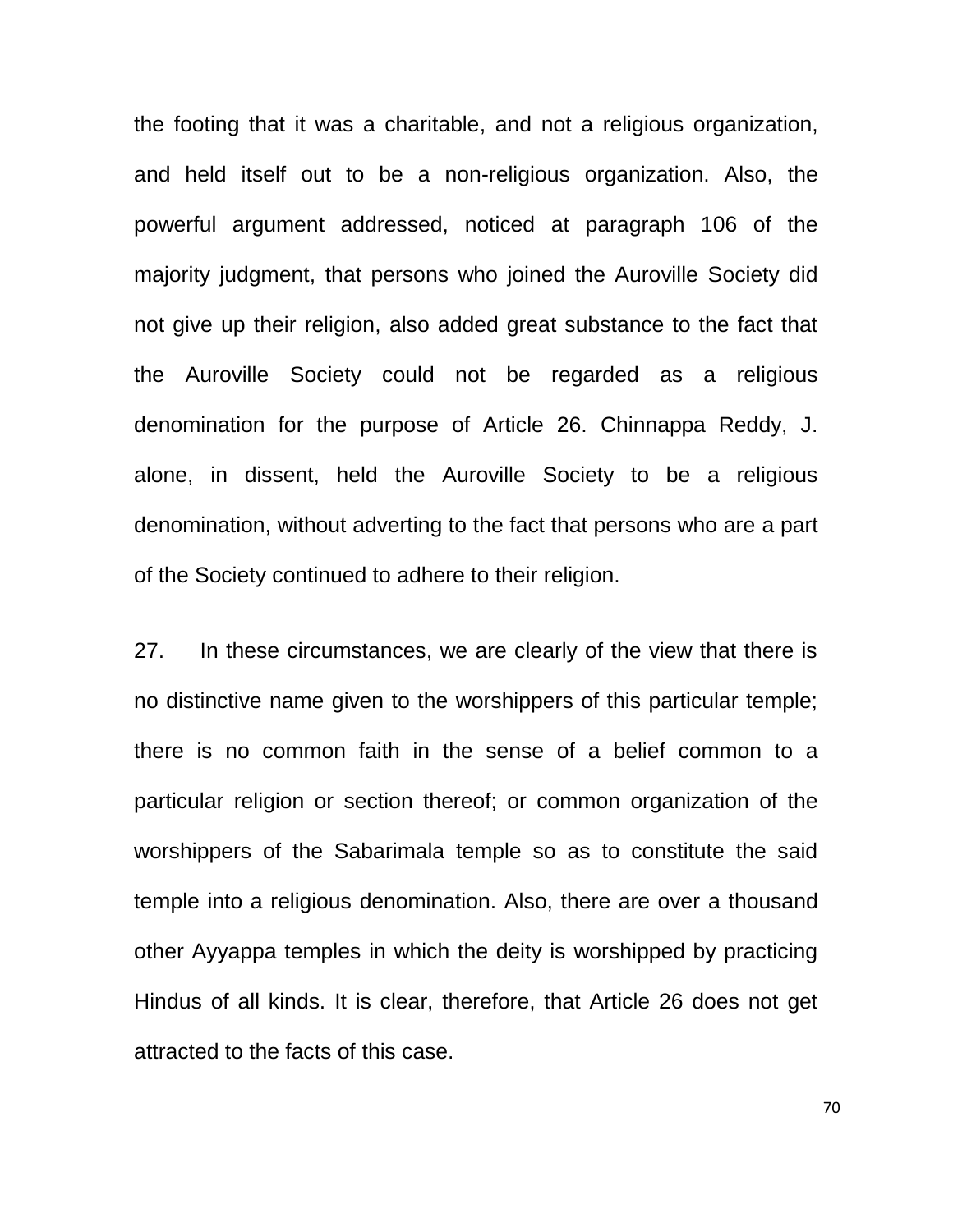28. This being the case, even if we assume that there is a custom or usage for keeping out women of the ages of 10 to 50 from entering the Sabarimala temple, and that this practice is an essential part of the Thanthris' as well as the worshippers' faith, this practice or usage is clearly hit by Section 3 of the Kerala Hindu Places of Public Worship (Authorisation of Entry) Act, 1965, which states as follows:

> ―**3.** *Places of public worship to be open to all section and classes of Hindus*:— Notwithstanding anything to the contrary contained in any other law for the time being in force or any custom or usage or any instrument having effect by virtue of any such law or any decree or order of court, every place of public worship which is open to Hindus generally or to any section or class thereof, shall be open to all sections and classes of Hindus; and no Hindu of whatsoever section or class shall, in any manner, be prevented, obstructed or discouraged from entering such place of public worship, or from worshipping or offering prayers thereat, or performing any religious service therein, in the like manner and to the like extent as any other Hindu of whatsoever section or class may enter, worship, pray or perform:

> Provided that in the case of a public of public worship which is a temple founded for the benefit of any religious denomination or section thereof, the provisions of this section, shall be subject to the right of that religious denomination or section as the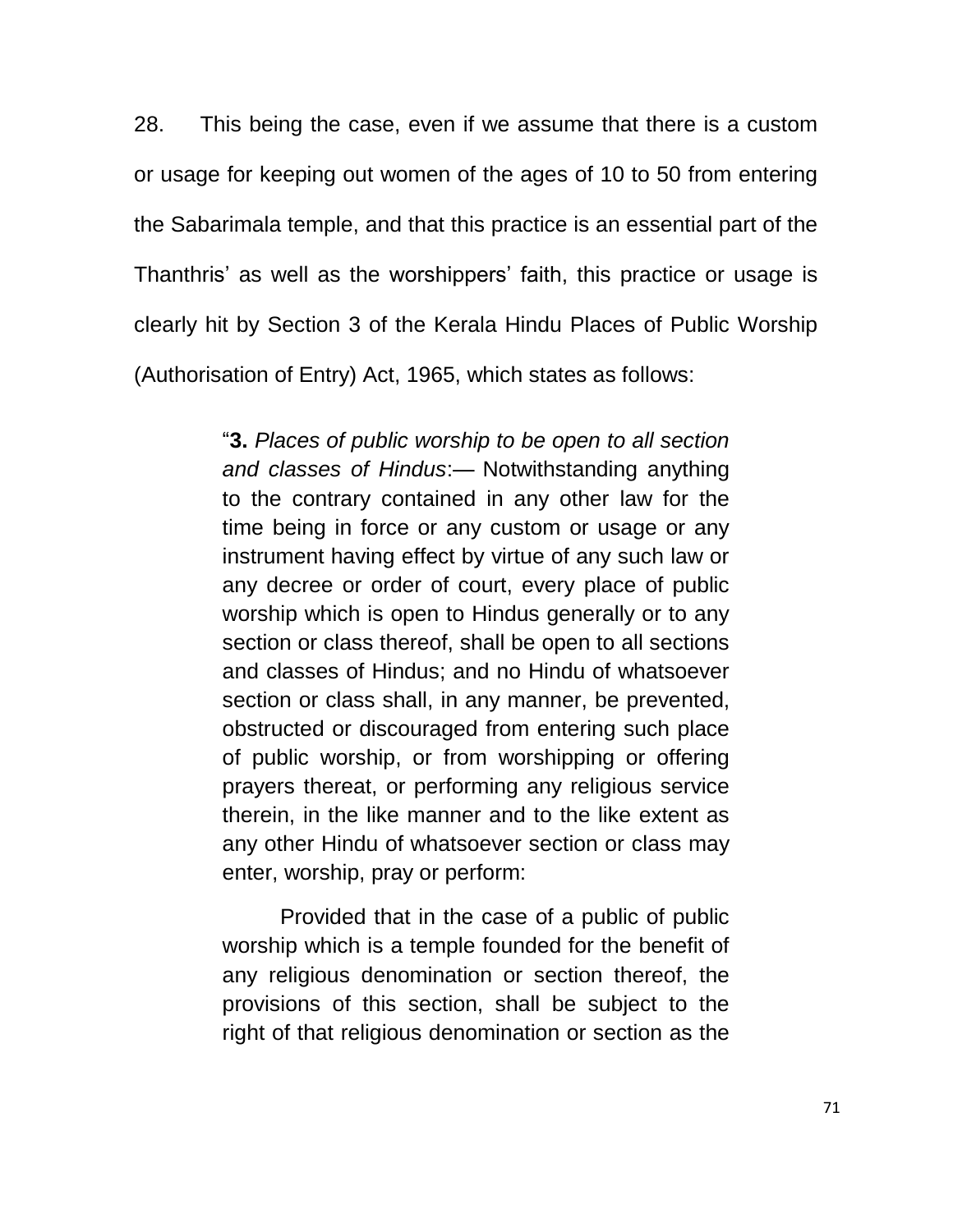case may be, to manage its own affairs in matters of religion."

Since the proviso to the Section is not attracted on the facts of this case, and since the said Act is clearly a measure enacted under Article 25(2)(b), any religious right claimed on the basis of custom and usage as an essential matter of religious practice under Article 25(1), will be subject to the aforesaid law made under Article 25(2)(b). The said custom or usage must therefore, be held to be violative of Section 3 and hence, struck down.

29. Even otherwise, the fundamental right of women between the ages of 10 and 50 to enter the Sabarimala temple is undoubtedly recognized by Article 25(1). The fundamental right claimed by the Thanthris and worshippers of the institution, based on custom and usage under the selfsame Article 25(1), must necessarily yield to the fundamental right of such women, as they are equally entitled to the right to practice religion, which would be meaningless unless they were allowed to enter the temple at Sabarimala to worship the idol of Lord Ayyappa. The argument that all women are not prohibited from entering the temple can be of no avail, as women between the age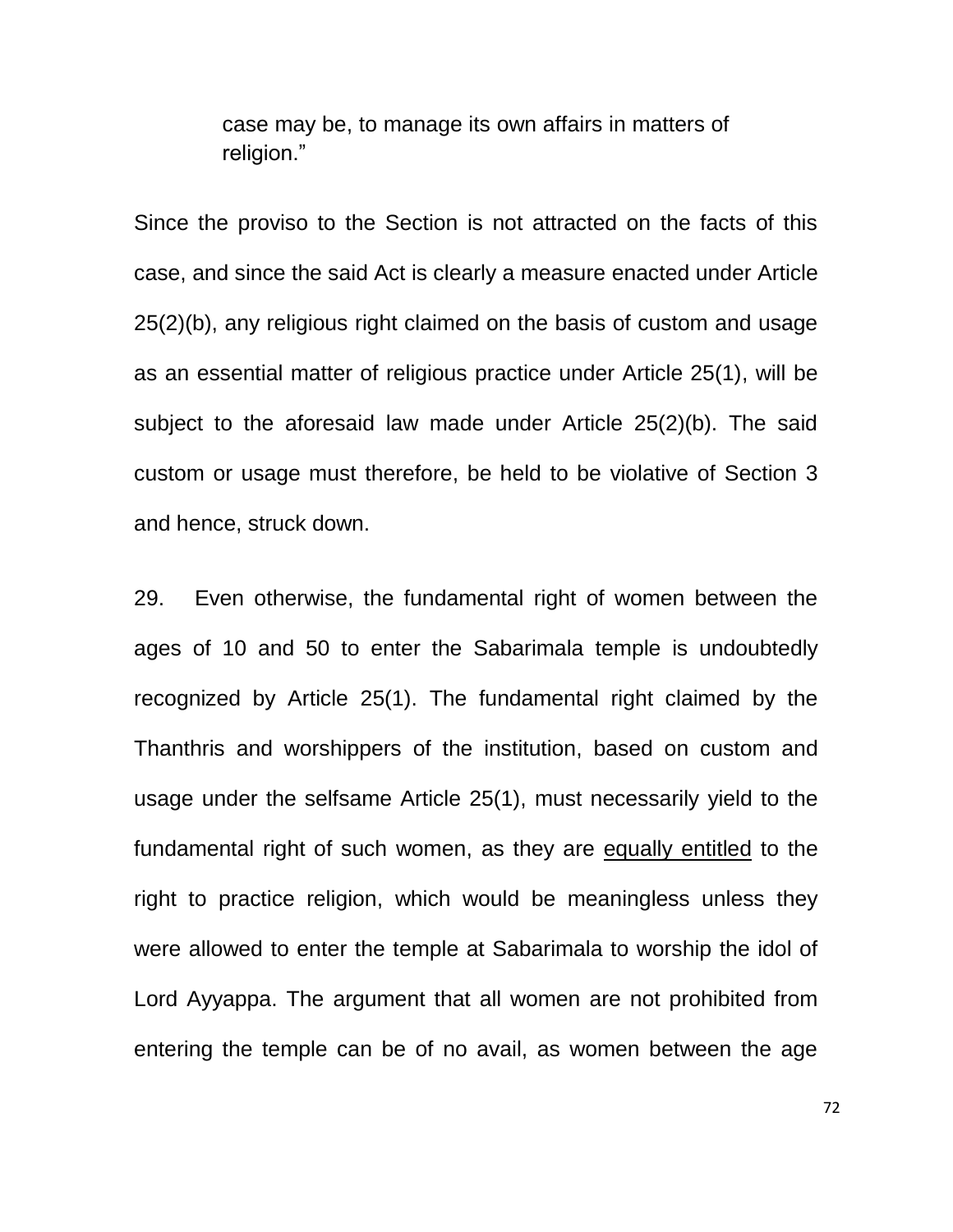group of 10 to 50 are excluded completely. Also, the argument that such women can worship at the other Ayyappa temples is no answer to the denial of their fundamental right to practice religion as they see it, which includes their right to worship at any temple of their choice. On this ground also, the right to practice religion, as claimed by the Thanthris and worshippers, must be balanced with and must yield to the fundamental right of women between the ages of 10 and 50, who are completely barred from entering the temple at Sabarimala, based on the biological ground of menstruation.

Rule 3(b) of the Kerala Hindu Places of Public Worship (Authorisation

of Entry) Rules, 1965 states as follows:

―**3.** The classes of persons mentioned here under shall not be entitled to offer worship in any place of public worship or bath in or use of water of any sacred tank, well, spring or water course appurtenant to a place of public worship whether situate within or outside precincts thereof, or any sacred place including a hill or hill lock, or a road, street or pathways which is requisite for obtaining access to place of public worship:

## xxx xxx xxx

(b)Women at such time during which they are not by custom and usage allowed to enter a place of public worship.

xxx xxx xxx"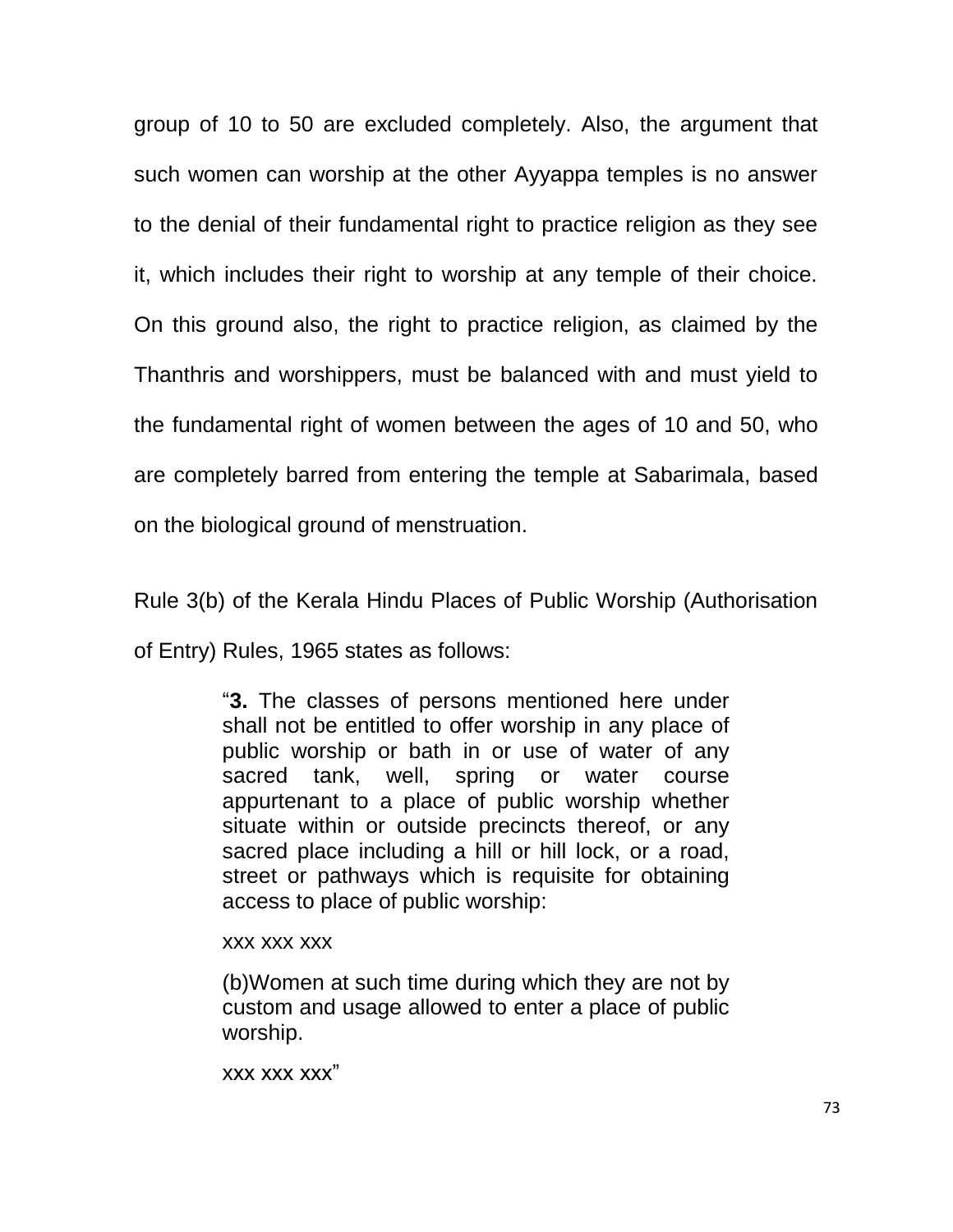The abovementioned Rule is *ultra vires* of Section 3 of the Kerala Hindu Places of Public Worship (Authorisation of Entry) Act, 1965, and is hit by Article 25(1) and by Article 15(1) of the Constitution of India as this Rule discriminates against women on the basis of their sex only.

30. The learned counsel appearing on behalf of the Respondents stated that the present writ petition, which is in the nature of a PIL, is not maintainable inasmuch as no woman worshipper has come forward with a plea that she has been discriminated against by not allowing her entry into the temple as she is between the age of 10 to 50. A similar argument was raised in **Adi Saiva Sivachariyargal Nala Sangam** (supra) which was repelled in the following terms:

> ―**12.** ……… The argument that the present writ petition is founded on a cause relating to appointment in a public office and hence not entertainable as a public interest litigation would be too simplistic a solution to adopt to answer the issues that have been highlighted which concerns the religious faith and practice of a large number of citizens of the country and raises claims of centuryold traditions and usage having the force of law. The above is the second ground, namely, the gravity of the issues that arise, that impel us to make an attempt to answer the issues raised and arising in the writ petitions for determination on the merits thereof."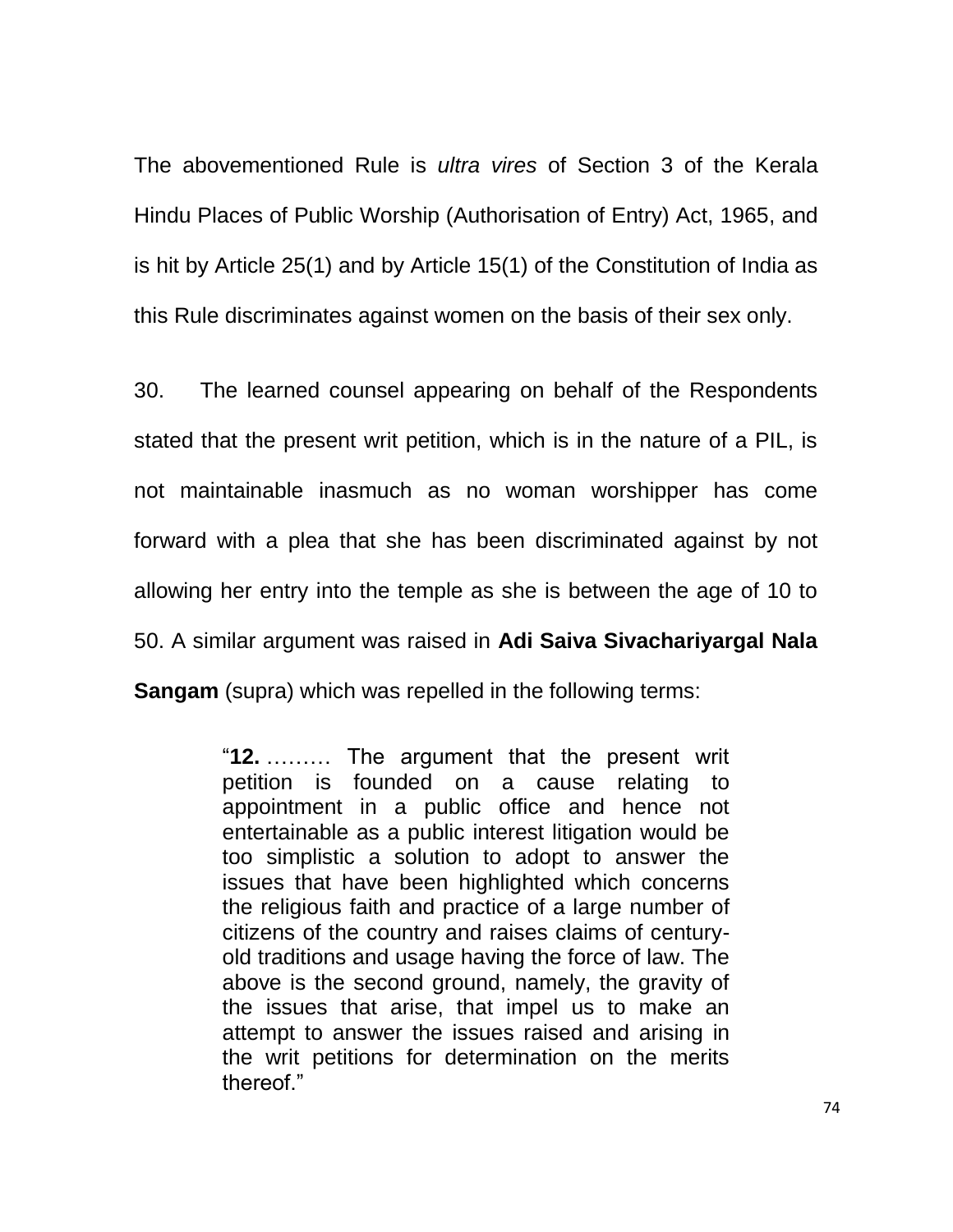The present case raises grave issues relating to women generally, who happen to be between the ages of 10 to 50, and are not allowed entry into the temple at Sabarimala on the ground of a physiological or biological function which is common to all women between those ages. Since this matter raises far-reaching consequences relating to Articles 25 and 26 of the Constitution of India, we have found it necessary to decide this matter on merits. Consequently, this technical plea cannot stand in the way of a constitutional court applying constitutional principles to the case at hand.

31. A fervent plea was made by some of the counsels for the Respondents that the Court should not decide this case without any evidence being led on both sides. Evidence is very much there, in the form of the writ petition and the affidavits that have been filed in the writ petition, both by the Petitioners as well as by the Board, and by the Thanthri's affidavit referred to supra. It must not be forgotten that a writ petition filed under either Article 32 or Article 226 is itself not merely a pleading, but also evidence in the form of affidavits that are sworn. (*See* **Bharat Singh and Ors. v. State of Haryana and Ors.**, 1988 Supp (2) SCR 1050 at 1059).

75